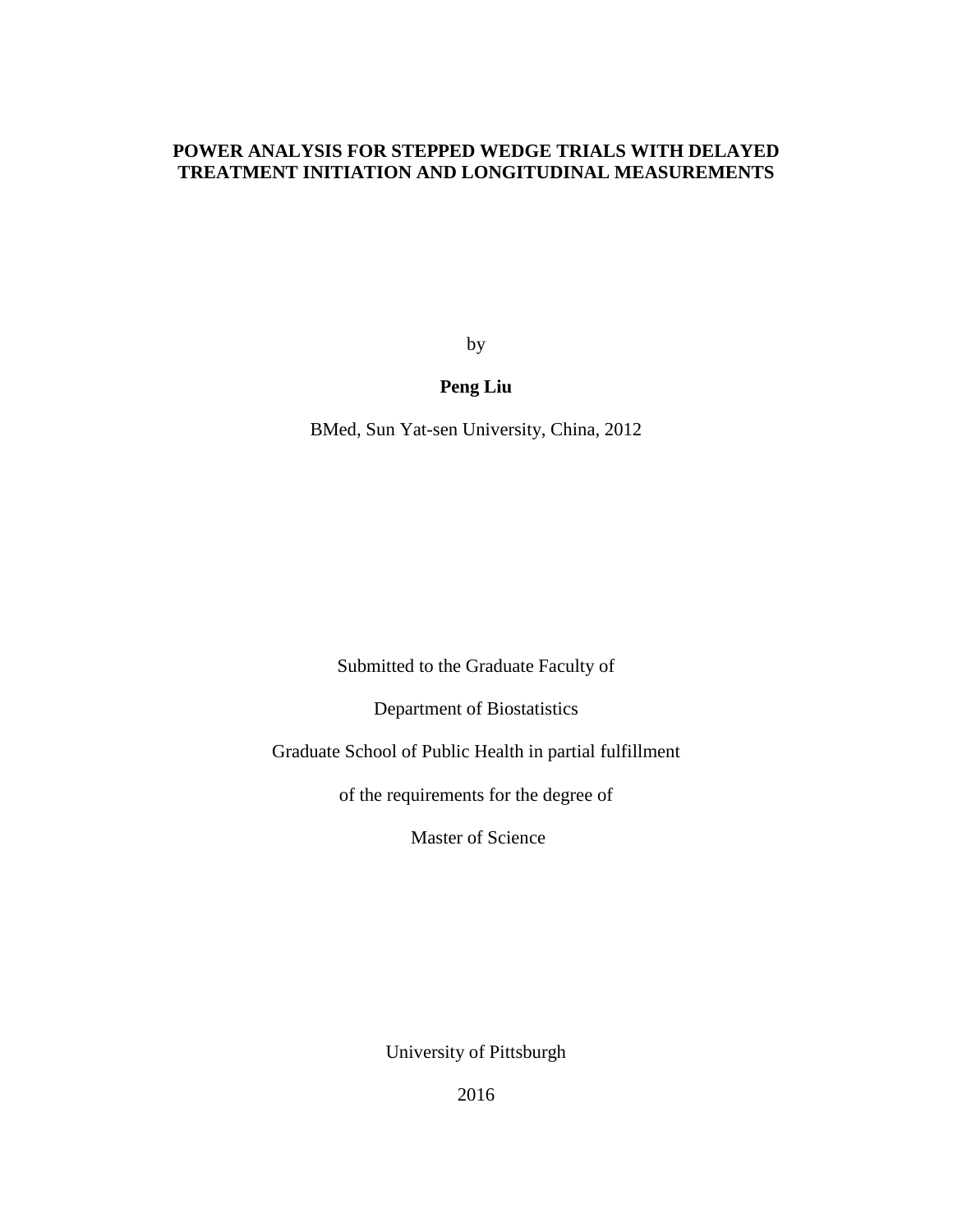#### UNIVERSITY OF PITTSBURGH

Graduate School of Public Health

This thesis was presented

by

# **Peng Liu**

It was defended on

## **April 15, 2016**

and approved by

# **Thesis Advisor:**

Jonathan G. Yabes, PhD Assistant Professor Department of Medicine, Biostatistics School of Medicine and Graduate School of Public Health University of Pittsburgh

## **Committee Member:**

Manisha Jhamb, MD, MPH Assistant Professor Department of Medicine School of Medicine University of Pittsburgh

## **Committee Member:**

Ada O. Youk, PhD Associate Professor Department of Biostatistics Graduate School of Public Health University of Pittsburgh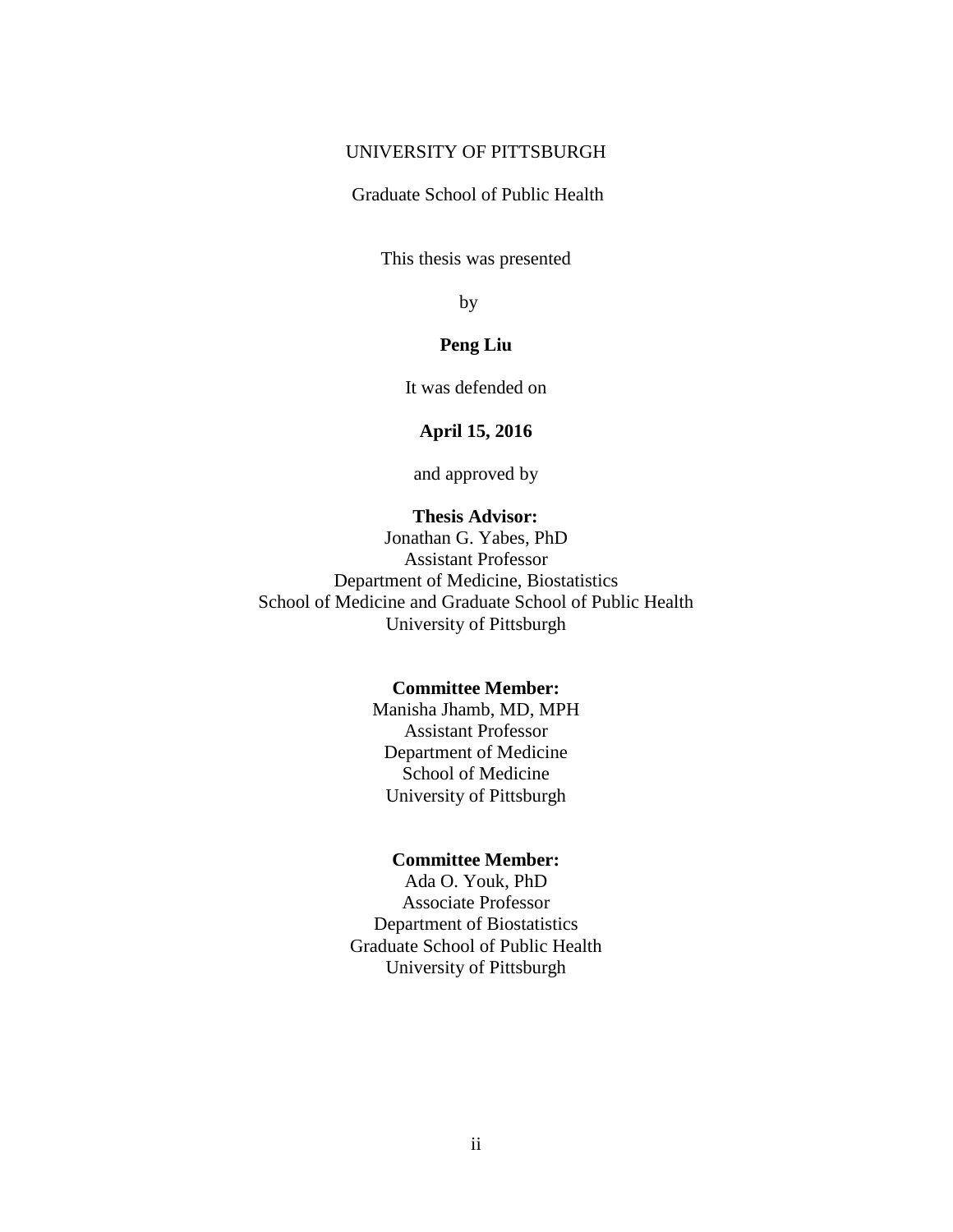Copyright © by Peng Liu

2016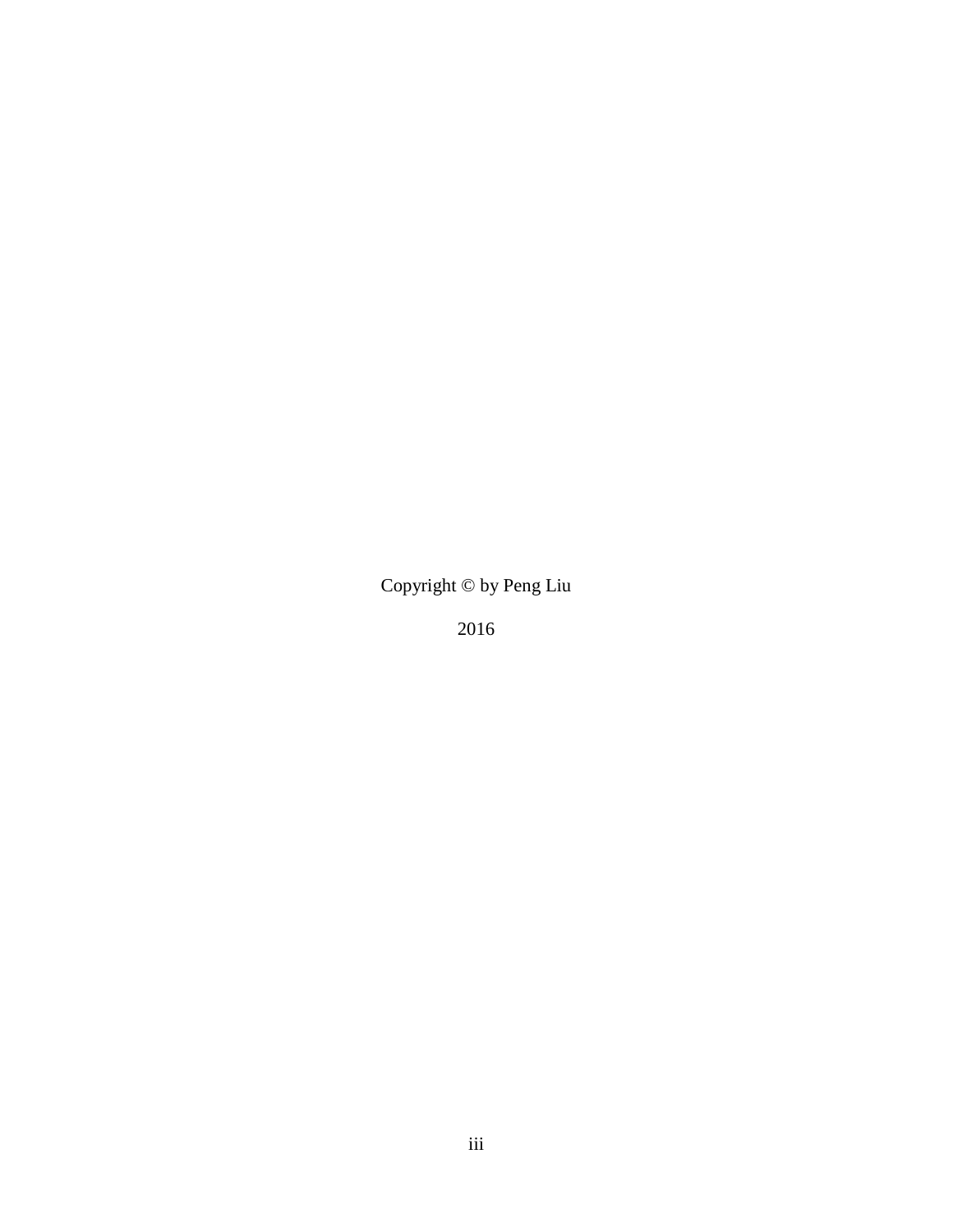# **POWER ANALYSIS FOR STEPPED WEDGE TRIALS WITH DELAYED TREATMENT INITIATION AND LONGITUDINAL MEASUREMENTS**

Peng Liu, MS

University of Pittsburgh, 2016

# **ABSTRACT**

Stepped wedge trials (SWT) is a special type of crossover cluster randomized trials(CRT) in which clusters are randomized to initiate treatment at different points in time. This design is proposed for a future trial that aims to study the effectiveness of a population health management (PHM) intervention based on Electronic Health Record (EHR) among patients with CKD. This study will collect multi-level data with longitudinal kidney function measurements from patients nested within practices. There are two challenges in powering this trial: (1) existing literature to power SWTs focus on cross-sectional design and single level of clustering; and (2) patients enrolled in the EHR-PHM trial may experience delayed treatment initiation in which they receive treatment later than expected. The effect of delayed treatment initiation to power has not been discussed in the current literature.

The goal of this thesis is to develop a simulation-based method for power and sample size analysis for SWTs with longitudinal outcomes and delayed treatment initiation. We assumed random effects mixed models to account for correlation introduced by multiple levels of clustering. Simulation parameters are acquired from preliminary EHR data and verified by nephrologists. We determined the power and sample size requirements with varying levels of delayed treatment initiation.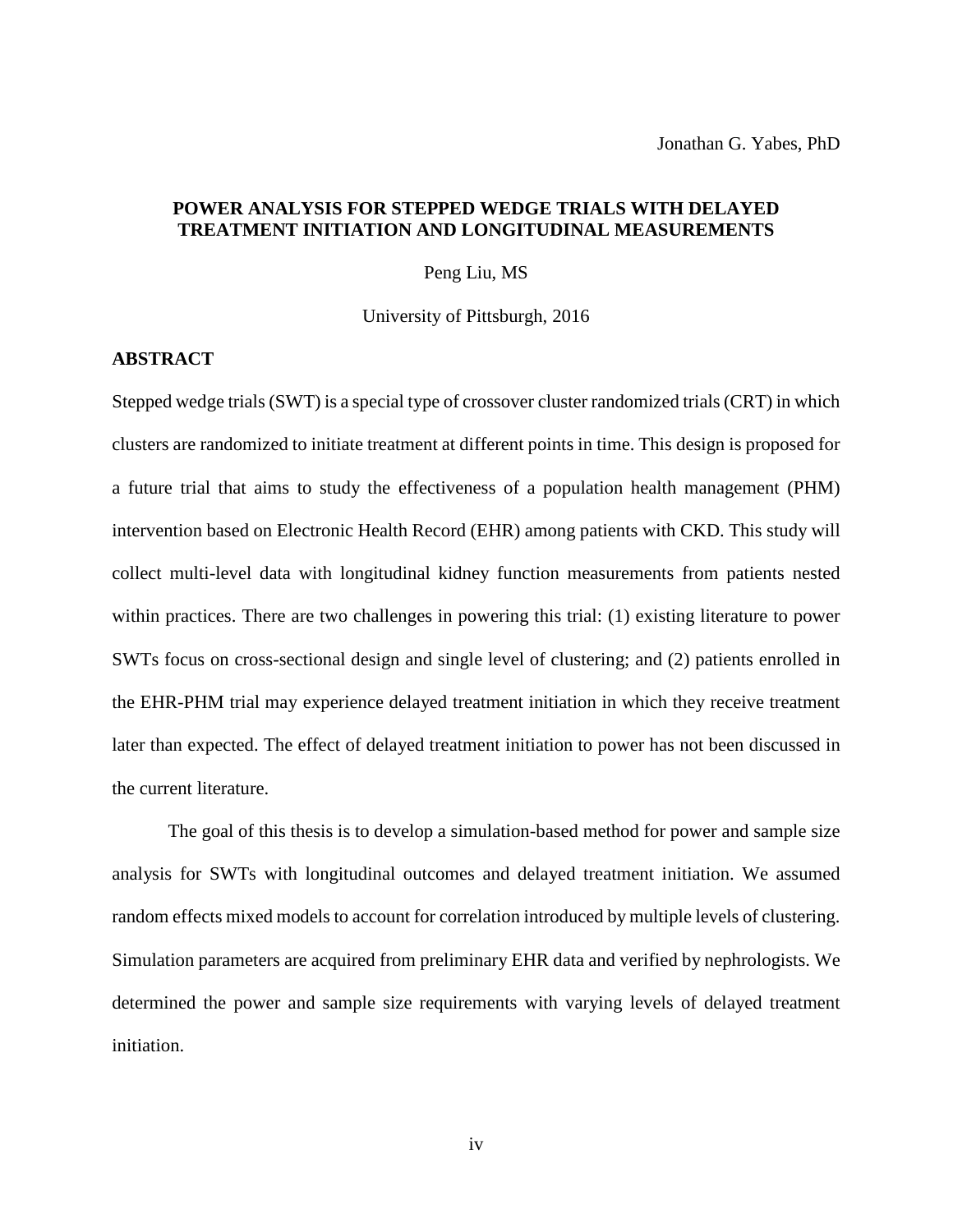We have found that delayed treatment initiation results in slight loss of power. The impact of varying levels of subject delay for a fixed time delay is similar to the impact of varying levels of time delay for a fixed subject delay. Simulation-based power calculation is a flexible and practical tool in designing SWT with longitudinal measurements.

**Public health significance**: In clinical trials, the simulation-based power calculation method provides a practical and flexible approach for power calculation and sample size determination in designing SWTs with longitudinal outcomes while incorporating the effect of delayed treatment initiation. This method will be useful in the design of the EHR-PHM trial which could potentially improve care for and outcomes of high risk CKD patients.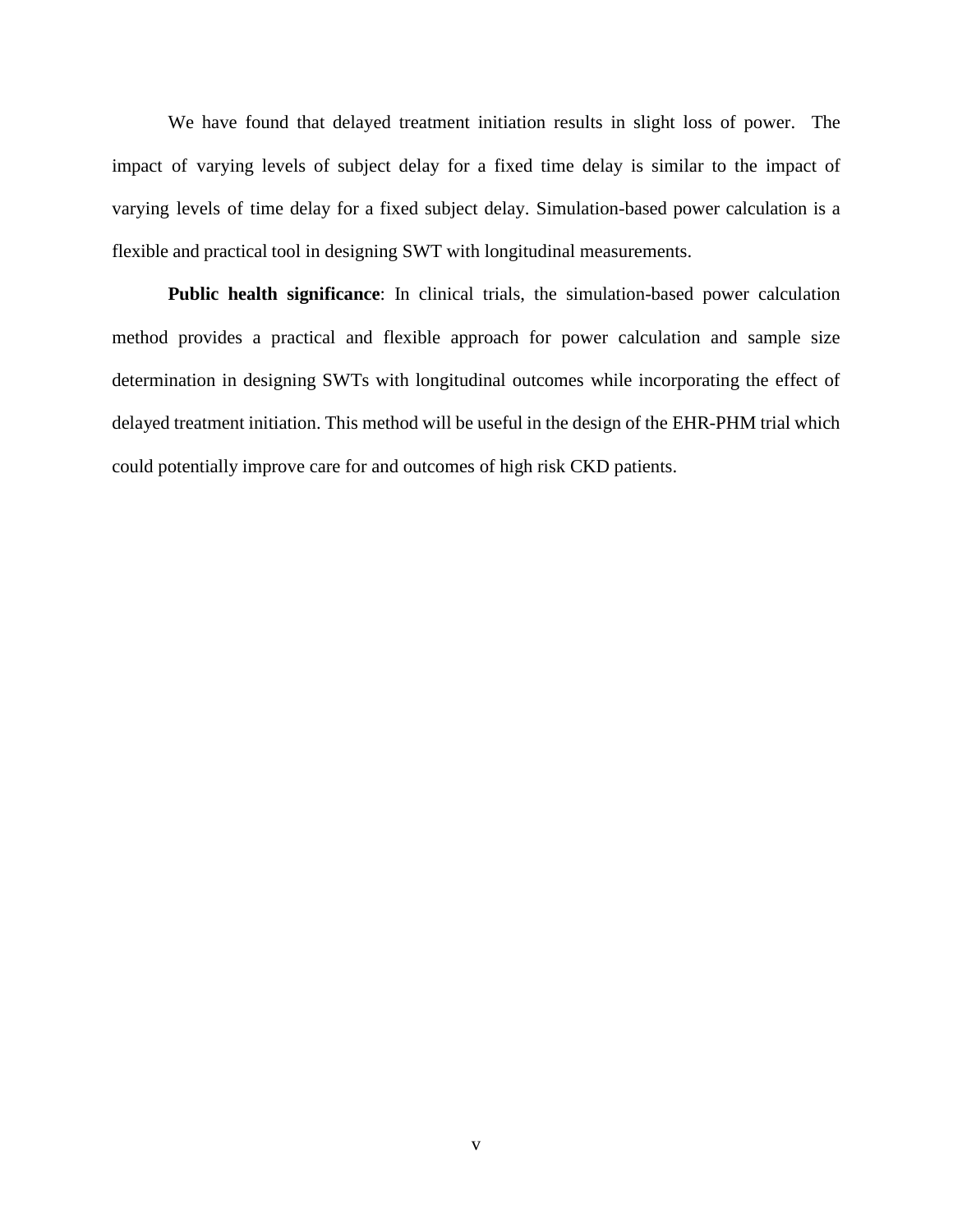| <b>TABLE OF CONTENTS</b> |
|--------------------------|
|--------------------------|

| 1.0 |     |                                                                       |  |  |  |  |
|-----|-----|-----------------------------------------------------------------------|--|--|--|--|
| 2.0 |     |                                                                       |  |  |  |  |
|     | 2.1 |                                                                       |  |  |  |  |
|     |     | 2.1.1                                                                 |  |  |  |  |
|     |     | 2.1.2                                                                 |  |  |  |  |
|     | 2.2 |                                                                       |  |  |  |  |
|     |     | 2.2.1                                                                 |  |  |  |  |
|     |     | 2.2.2                                                                 |  |  |  |  |
|     |     | Sample Size and Power of SWTs with Cross-sectional Data 11<br>2.2.3   |  |  |  |  |
|     | 2.3 | STEPPED WEDGE TRIALS WITH LONGITUDINAL OUTCOMES 13                    |  |  |  |  |
|     |     | 2.3.1                                                                 |  |  |  |  |
|     |     | 2.3.2                                                                 |  |  |  |  |
|     |     | Delayed Treatment Effect and Delayed Treatment Initiation 19<br>2.3.3 |  |  |  |  |
|     |     | 2.3.4                                                                 |  |  |  |  |
| 3.0 |     | APPLICATION: EHR POPULATION MANAGEMENT TRIAL  24                      |  |  |  |  |
|     | 3.1 | <b>STUDY DESIGN OVERVIEW</b><br>24                                    |  |  |  |  |
|     | 3.2 |                                                                       |  |  |  |  |
|     | 3.3 |                                                                       |  |  |  |  |
| 4.0 |     |                                                                       |  |  |  |  |
|     |     |                                                                       |  |  |  |  |
|     |     |                                                                       |  |  |  |  |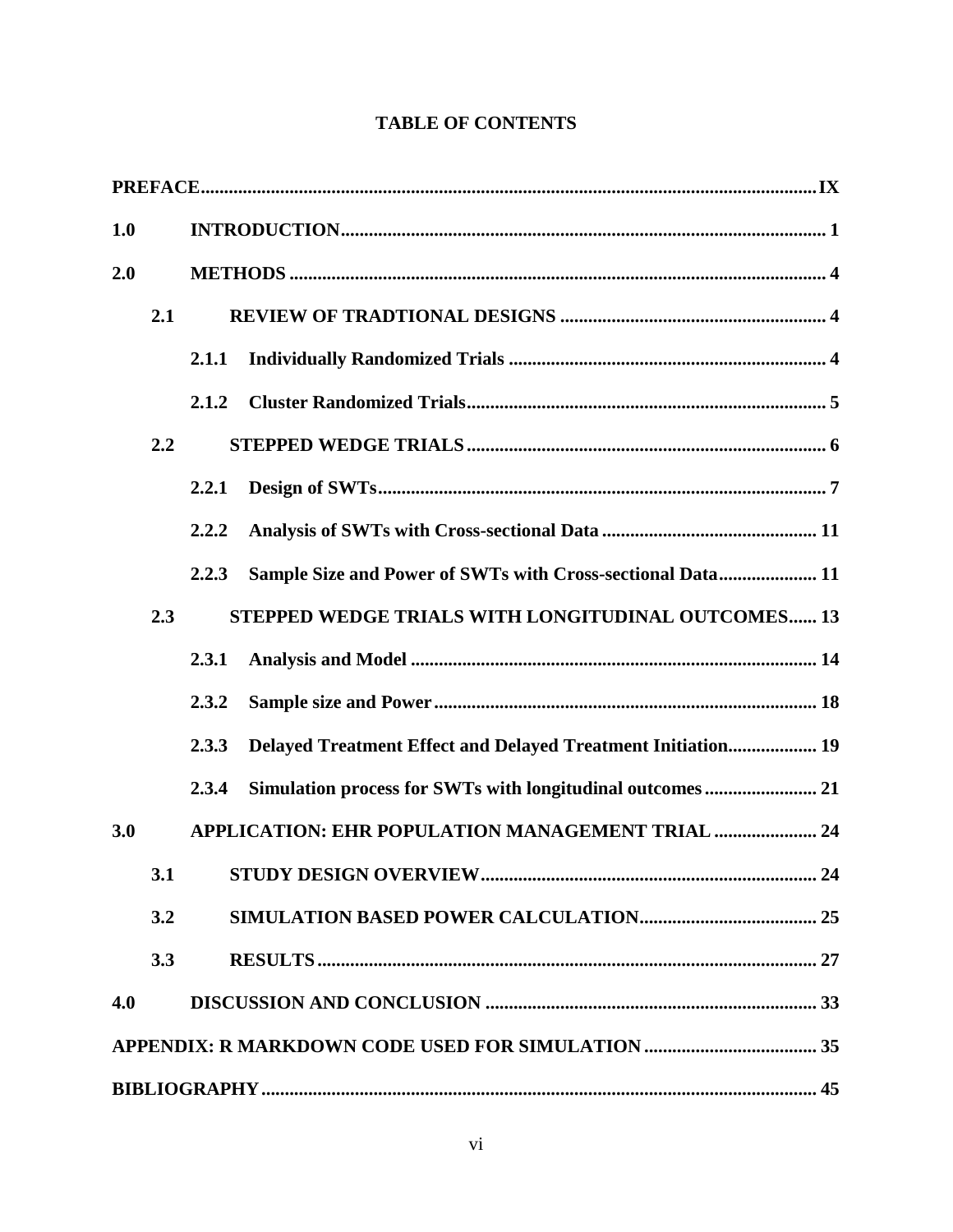# **LIST OF TABLES**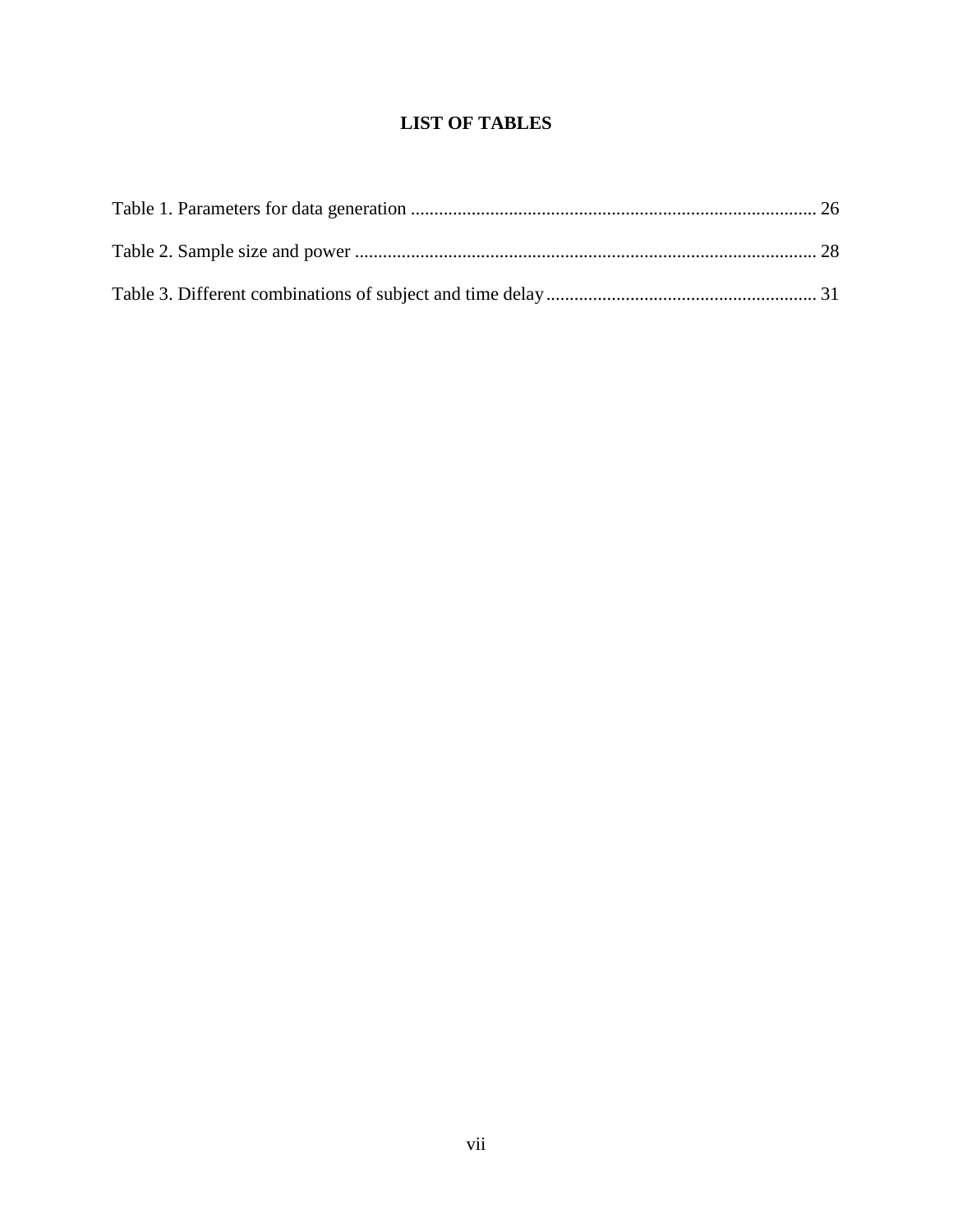# **LIST OF FIGURES**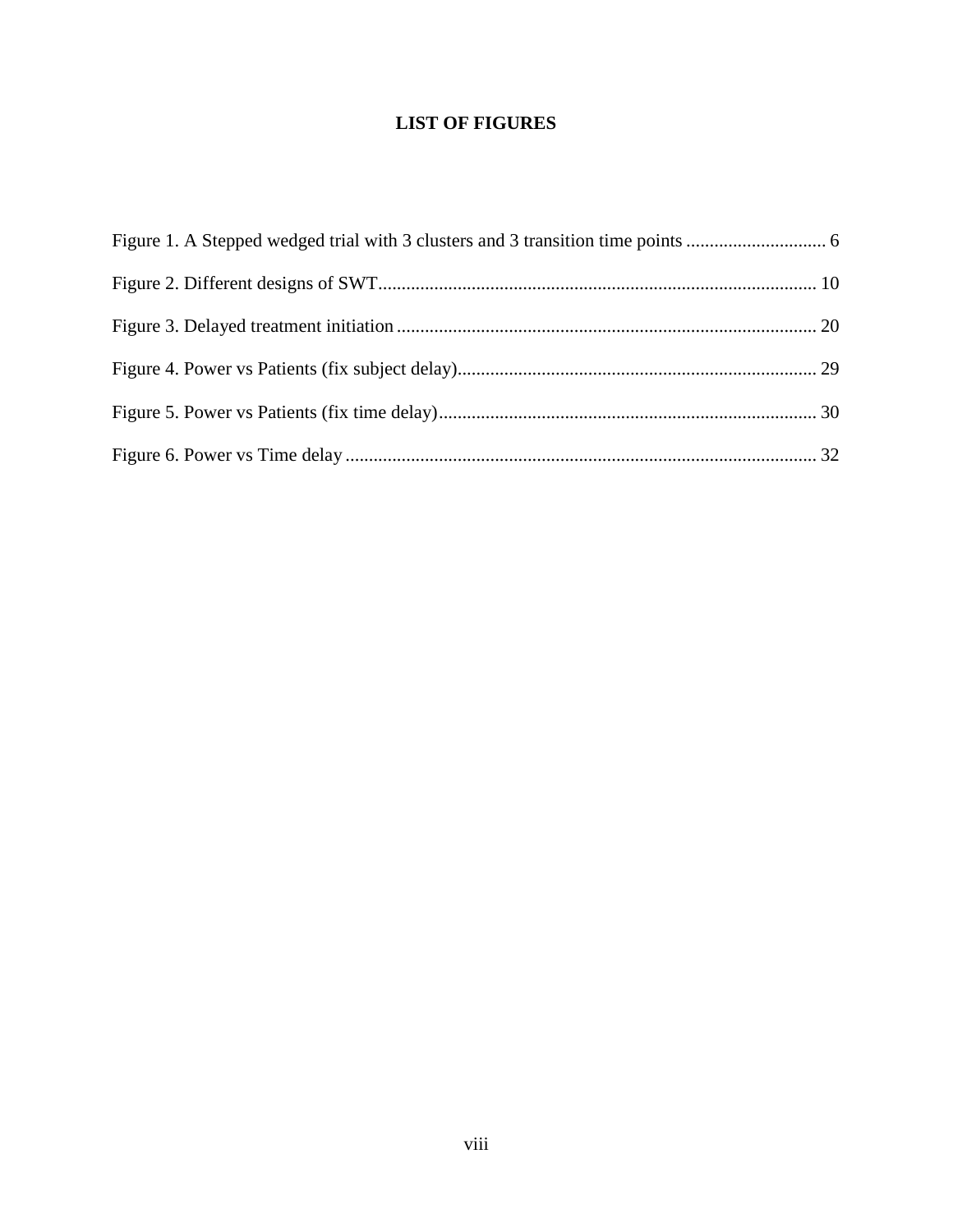# **PREFACE**

<span id="page-8-0"></span>I would like to thank everyone who have helped me directly or indirectly in completion of my thesis. I would especially thank my thesis advisor Dr. Jonathan Yabes, for guiding me through with patience and encouragement. I would also like to thank my academic advisor Dr. Ada Youk and my committee member, Dr. Manisha Jhamb for their suggestions and support throughout the producing of my thesis.

I would like to thank my wife, Shan, back home for her unconditional love and support all the time.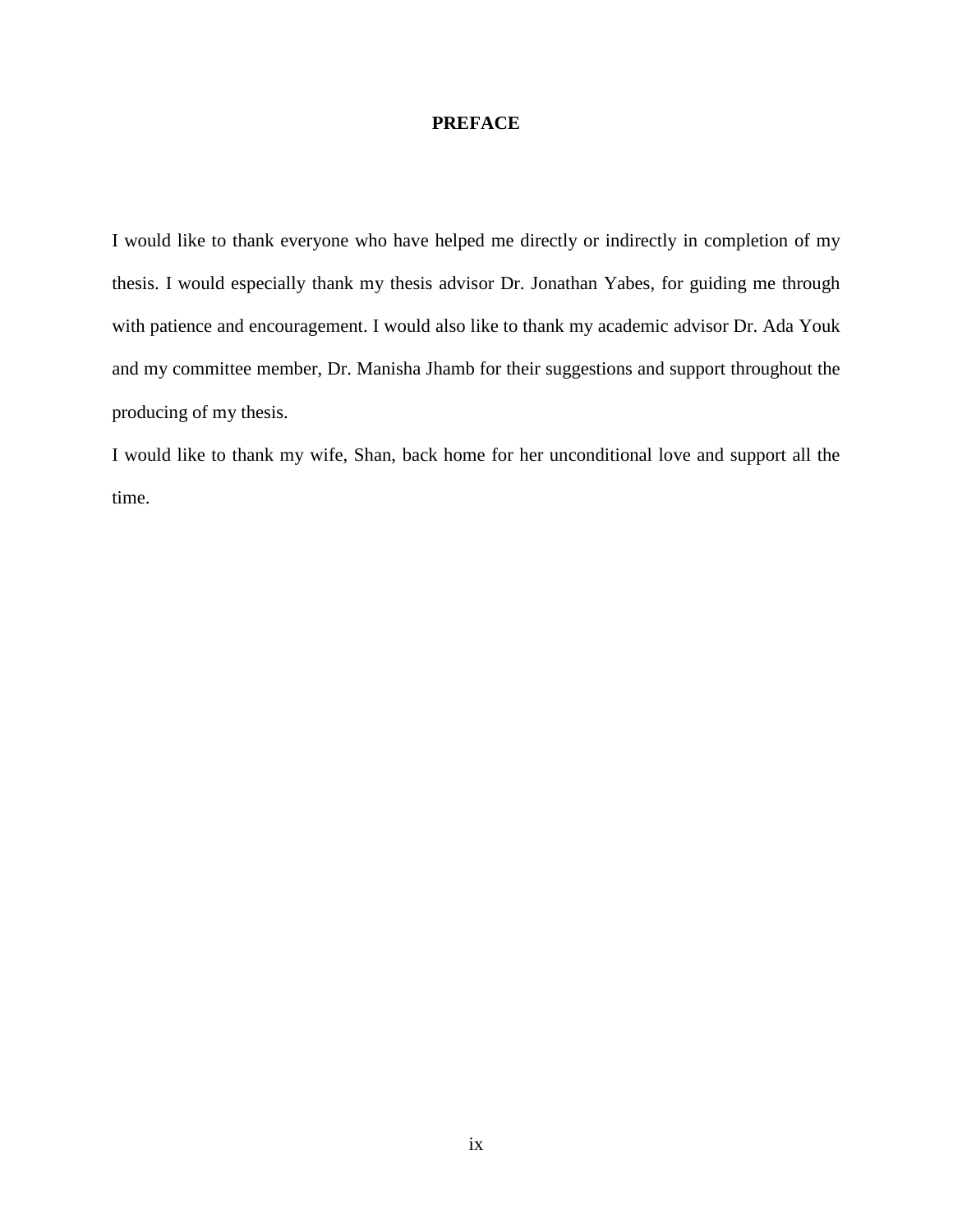#### **1.0 INTRODUCTION**

<span id="page-9-0"></span>Chronic kidney disease (CKD) is one of the major causes of morbidity and mortality in the United States with 26 million adults having the disease and an increasing number of people are at risk [1- 3]. Glomerular filtration rate (GFR) is the best indicator for classifying CKD into different stages. Low GFR indicates poor renal function. Patients with GFR<60 mL/min/1.73m2 for greater than 3 months are classified as CKD; Patients with GFR<15 mL/min/1.73m2 for >3 months are classified as end stage renal disease (ESRD) and usually treated with dialysis or kidney transplantation [3,4]. Most early stage CKD patients are provided treatment by the primary care providers (PCPs). Due to the limited knowledge and experience of the PCPs in nephrology, many patients are insufficiently educated and treated, which leads to suboptimal disease outcomes [1,5,6]. To close the gap between the generalist and nephrologist and improve the care of CKD patients at primary care settings, a study with EHR-based population health management (PHM) intervention is planned.

The proposed EHR PHM trial will be a large pragmatic trial studying the effectiveness of the PHM intervention. The study is aimed to slow down the decline of GFR by implementing EHR-based PHM intervention that includes patient education, medication review, and unsolicited electronic nephrology consultation. In contrast, usual care patients only receive care from their primary physicians with an education component. The intervention will target CKD patients with high-risk of progression to renal failure. These patients are more likely to benefit from PHM potentially leading to a more cost-effective intervention.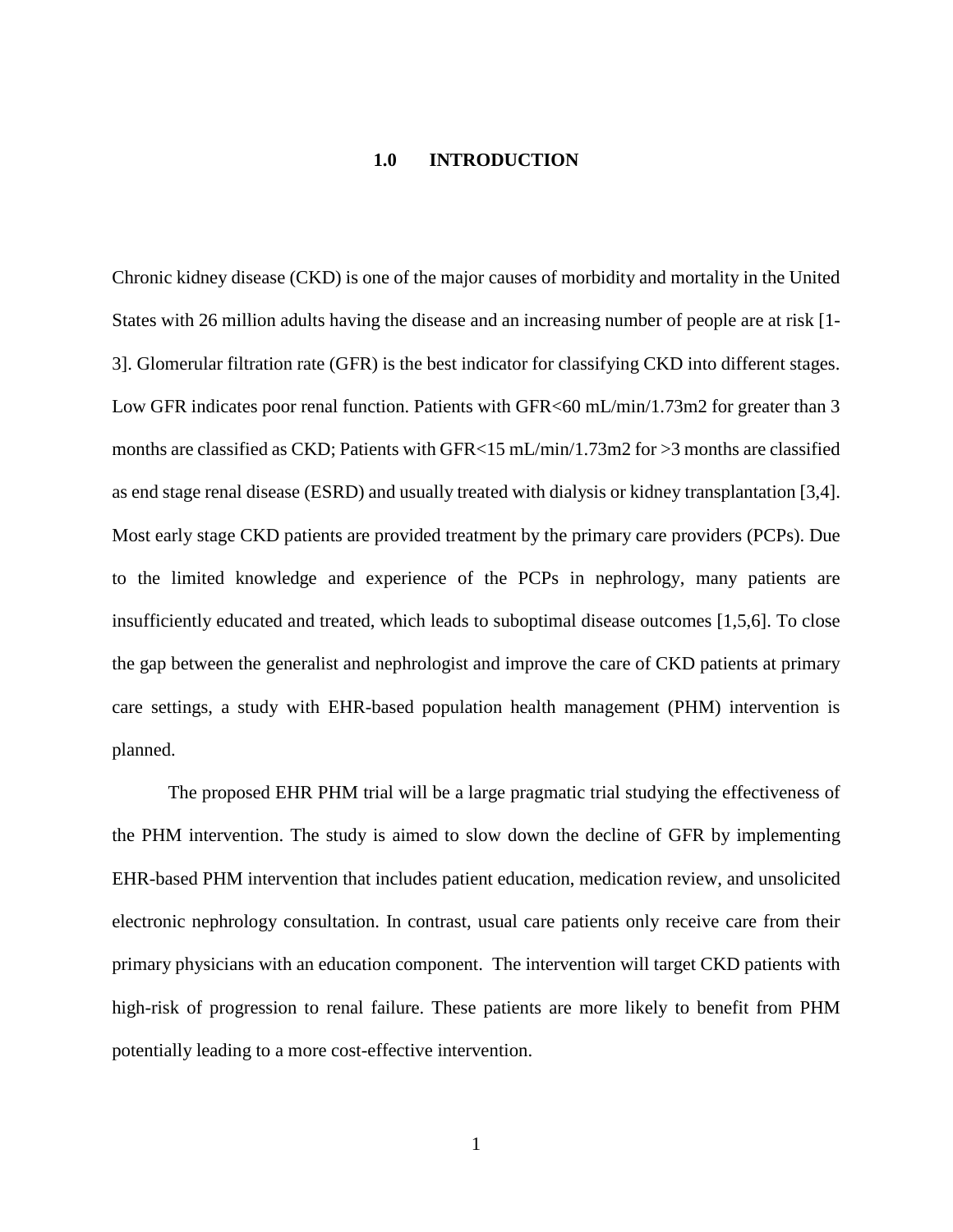The EHR PHM trial will use a Stepped Wedge Design to assess the intervention effect. Stepped wedge trials (SWTs) are studies where clusters randomly and sequentially roll-out to initiate the intervention over multiple time points. One cluster or multiple clusters can be randomized to initiate the intervention at a time point. The roll-out process is unidirectional, which means clusters can only cross-over from control to intervention. At the end of the trial, there will be a time period in which all clusters have initiated intervention. Randomization will be at the practice level because individual randomization raises concerns about implementation and cross-contamination.

Traditional parallel cluster randomized trials (CRT) can also be used to assess the intervention effect when the randomization and implementation of the intervention are at the cluster level. However, parallel CRTs have some limitations when applied to EHR PHM study. One limitation is that practices initiate intervention at the baseline, which is not practical in some scenarios. Another limitation is that in parallel CRTs, practices stay in either control or intervention group for the whole duration of the study. Whereas we want all practices to be exposed to intervention by the end of the study because of the high expectation that the intervention will work. In this way, the likelihood of practices participation and engagement will also increase.

The power calculation approach and the sample size formula have been provided for SWTs with one level of clustering and cross-sectional outcomes [7, 16]. Woertman and colleagues (2013) have shown that cross-sectional SWTs are more efficient than CRTs in terms of sample size [16]. In the more complicated case where longitudinal measurements are obtained from each individual and individuals are nested within the clusters, there is much less literature discussing the power and sample size calculation for SWTs.

Delayed treatment effect occurs when the length of time interval between two transition time points is not long enough to allow the full treatment effect to be observed. The full treatment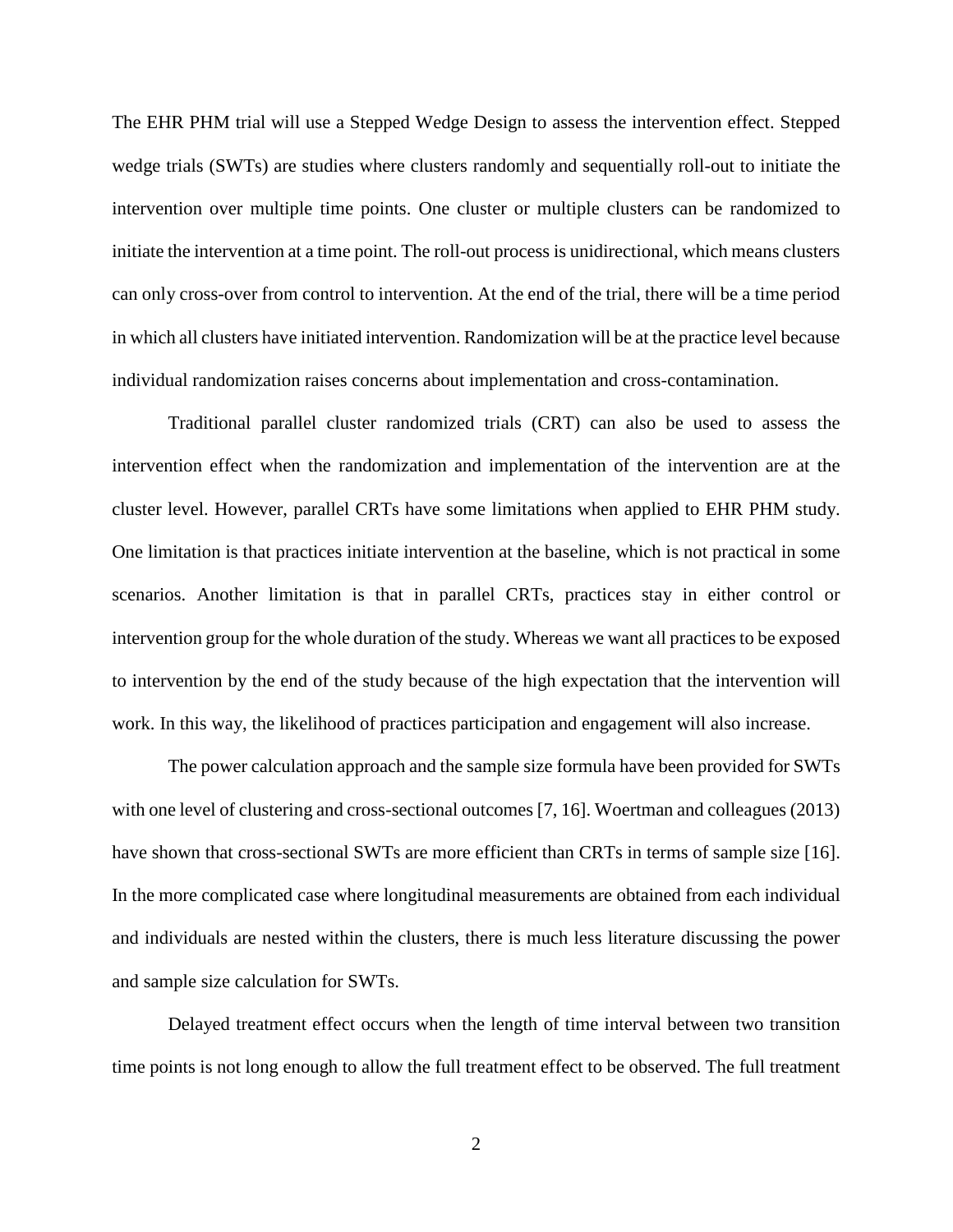effect may not be fully realized for several time intervals. Delayed treatment effect has been shown to negatively impact the power of SWTs [7].

Delayed treatment initiation arises from the recruiting process. During the time of the study, we continuously recruit new patients. Because of the recruitment strategy, patients do not enter the study exactly at the time when the first visit is scheduled. There is a lag between when the patient is expected to be exposed to intervention and the time patients actually receive intervention. This is called delayed treatment initiation, which is different from delayed treatment effect.

The EHR PHM trial has two unique challenges: (1) the outcome is longitudinal; (2) there is a delayed treatment initiation.

In this study, we will examine impact of delayed treatment initiation on the sample size and power for SWT with longitudinal outcomes. We will focus on studies with continuous outcomes but our approach can be easily extended to categorical outcomes including the binary case. In section 2.1, we review traditional designs for randomized trials. Section 2.2 covers the design, analysis and power of stepped wedge trial. In section 2.3, we focus on the stepped wedge trial with longitudinal measurements and outline the simulation procedure for this type of design. In section 3, we describe the implementation of simulation-based power analysis on the EHR PHM Trial.

3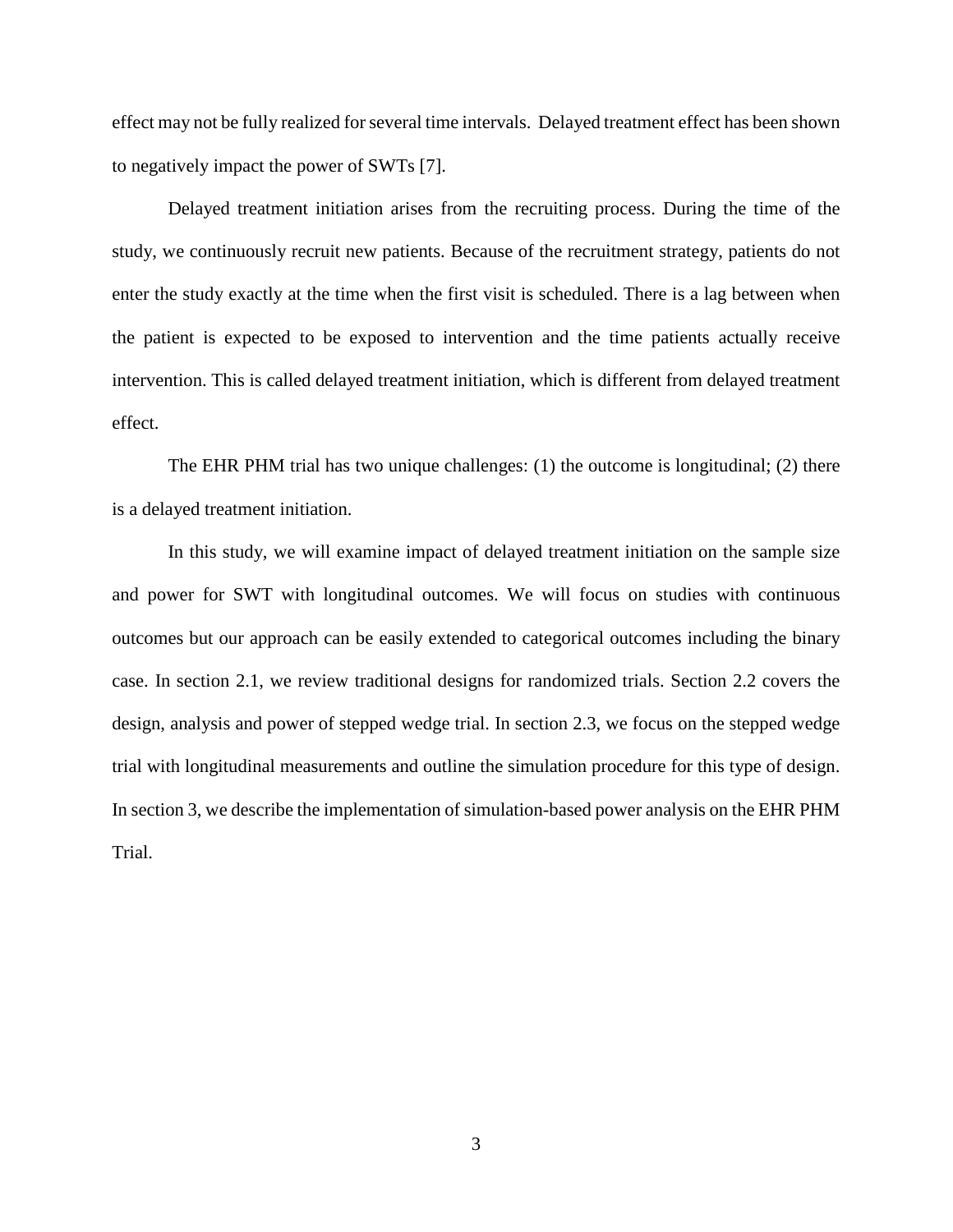## **2.0 METHODS**

# **2.1 REVIEW OF TRADTIONAL DESIGNS**

#### <span id="page-12-2"></span><span id="page-12-1"></span><span id="page-12-0"></span>**2.1.1 Individually Randomized Trials**

Randomized controlled trials (RCTs) are studies in which participants are randomly allocated to intervention or control arm. They are considered the "gold standard" of study designs and provide the strongest evidence in evaluating the effect of an intervention on the response [1]. Randomization provides a mechanism to minimize bias in allocating subjects to interventions and control for confounding caused by observed and unobserved factors [2]. Although randomizing at the individual level is the most prevalent RCT design, it can be impractical or infeasible to allocate individual patients to the intervention arms. For example, evaluating the effectiveness of a new vaccine for typhoid fever in India, selected and randomized geographically clustered communities rather than individual persons [23]. Had this study been individually randomized, conducting the trial would have been a lot more expensive because distribution of the vaccine needs to span all communities rather few selected ones. In addition, health centers are usually located within a community that all members have potential access too, increasing the likelihood of cross-contamination, in which subjects in one arm learn and adopt the treatment of subjects in the other arm.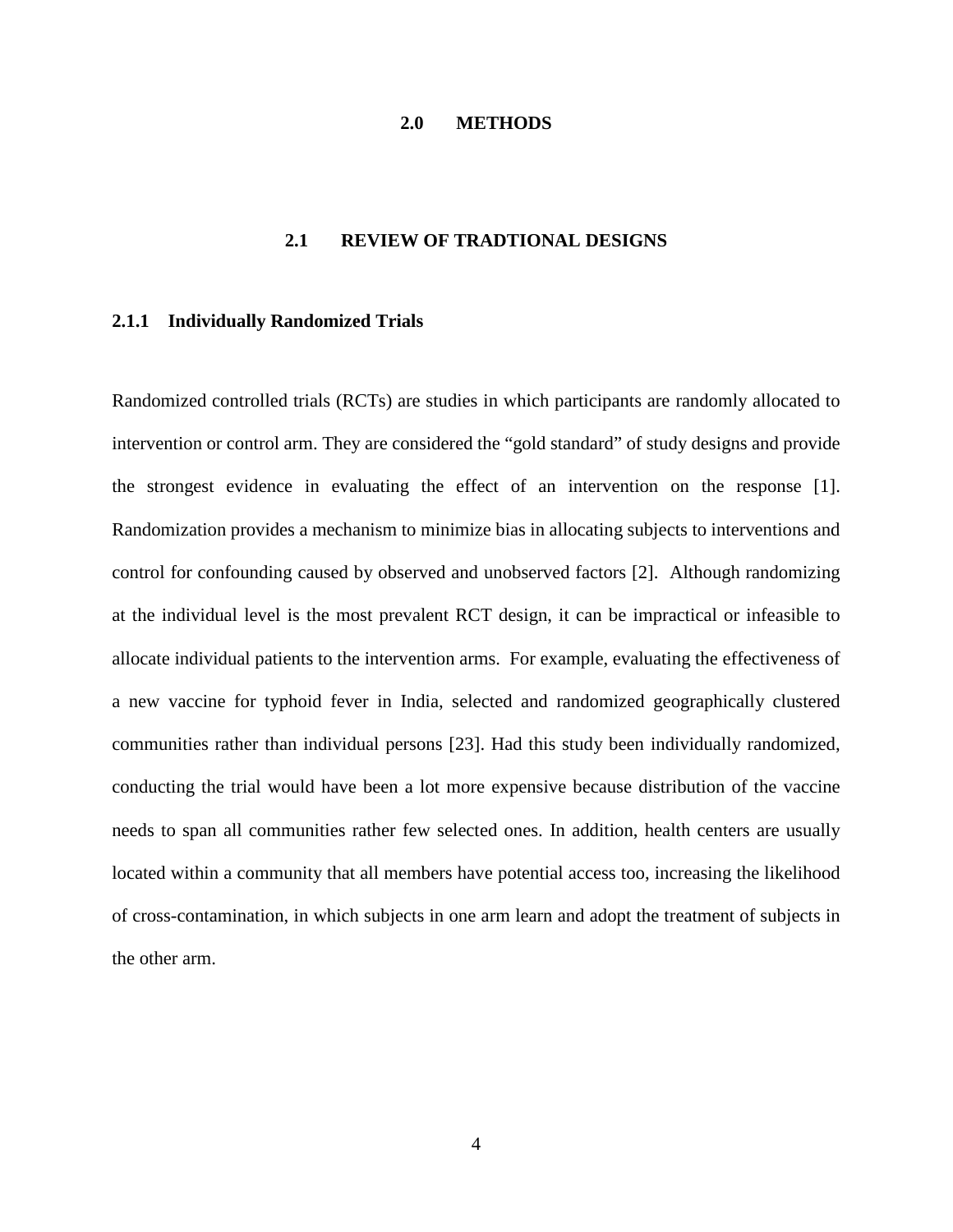#### <span id="page-13-0"></span>**2.1.2 Cluster Randomized Trials**

CRTs are a special type of RCT in which natural clusters (e.g. clinical practices, communities) instead of individuals are randomized to the intervention group or control group. CRTs are suitable for use in several scenarios, such as natural group-based interventions or when individualized RCT cannot be applied for ethical, administrative or feasibility reasons [21, 22]. This design minimizes cross-contamination caused by the allocation of different treatment arms to subjects who can potentially interact with each other because they belong to the same cluster.

Parallel arm CRTs are the most commonly used design to assess the effectiveness of interventions that are delivered at cluster level. In this design, treatment is assigned to clusters at baseline, and all selected individuals in the cluster receive the treatment assigned. Clusters remain in the assigned group until the end of the study. Subjects in the two groups are followed simultaneously and measurements are taken concurrently.

Although this parallel CRT is simple and easy to implement, it has some limitations. In the case where there is compelling evidence that the intervention is effective, it is potentially unethical to withhold the intervention from the control patients. Moreover, the risk of low participation rate may be higher because patients are unwilling to be randomized to the control group. If they get randomized and the intervention is unblinded, a higher drop-out rate may occur due to loss of interest of patients randomized to the control. In the case where implementation of the intervention requires staggered roll-out because of logistical or practical concerns, it would be impractical to utilize parallel CRT. A variant of CRT called Stepped wedge trials address these limitations.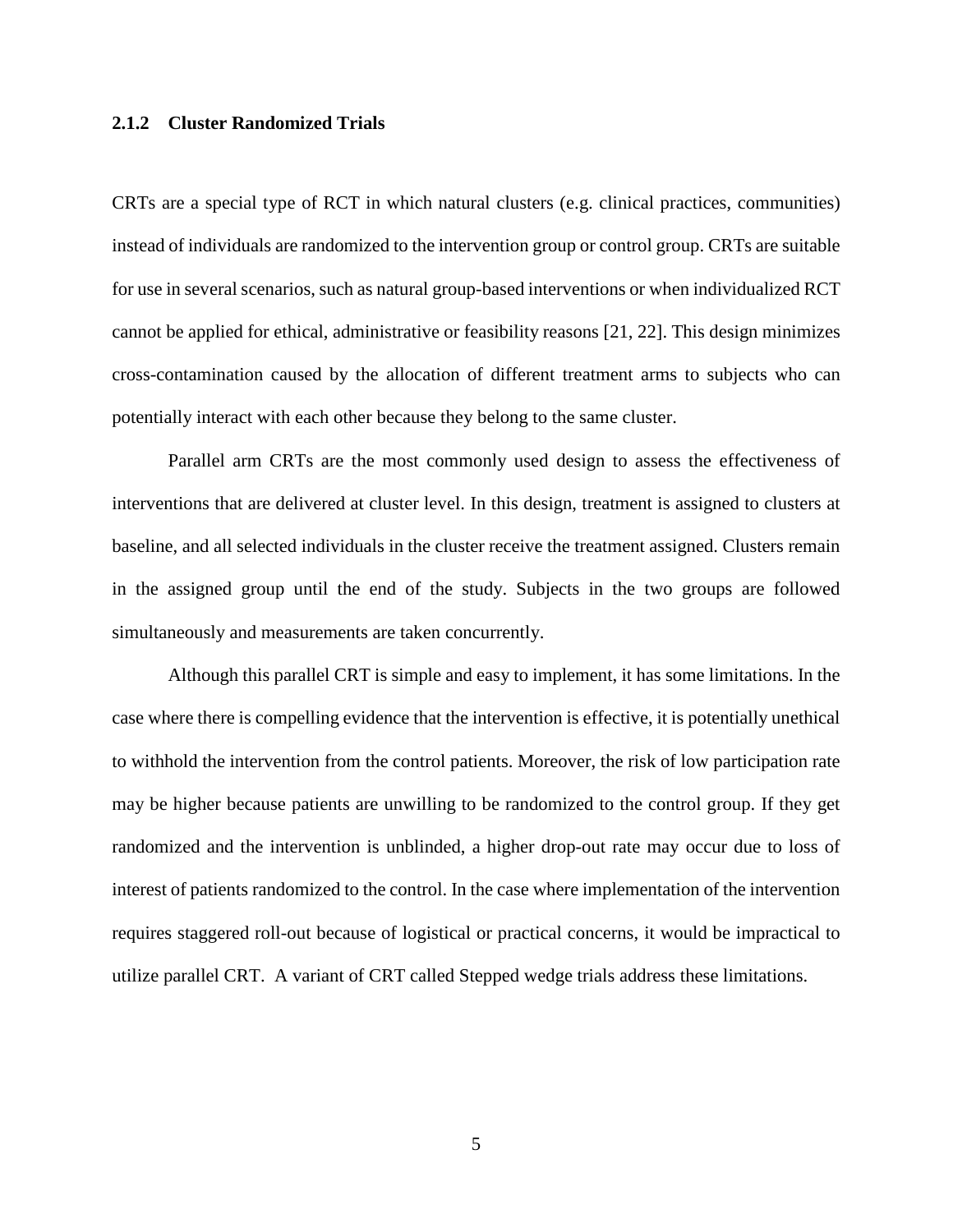# **2.2 STEPPED WEDGE TRIALS**

<span id="page-14-0"></span>

|                 | <b>Time period</b> |          |          |          |  |
|-----------------|--------------------|----------|----------|----------|--|
| <b>Clusters</b> | Period 1           | Period 2 | Period 3 | Period 4 |  |
|                 |                    |          |          |          |  |
|                 |                    |          |          |          |  |
| $\mathfrak{D}$  |                    |          |          |          |  |

<span id="page-14-1"></span>0 and blank cells represent control time period, 1 and shaded cells represent intervention time period

**Figure 1. A Stepped wedged trial with 3 clusters and 3 transition time points**

A stepped wedge trial design is a special case of CRT [7-11] in which clusters crossover in one direction from control to intervention during the study period. In SWT, all clusters start in the control group, and the intervention is sequentially rolled-out at pre-specified cross-over time points or "steps". One cluster or a group of clusters may initiate intervention at a time point. The time at which clusters cross-over to the intervention is assigned randomly. The cross-over process is unidirectional, which means once a cluster turns on the intervention, it will be exposed to intervention until the end of the study. All clusters would be in the intervention arm by the end of the study. Figure 1 illustrates a stepped wedge design with 3 clusters and 3 transition points.

Compared to parallel CRTs, SWTs have some unique features [7, 8, 10, 17]. 1) SWTs allows intervention to be implemented sequentially. This feature makes SWTs especially useful when intervention cannot be delivered simultaneously because of limited resources or logistical reasons. 2) At the last step, all clusters would have received the intervention. This feature will help alleviate ethical issues when the benefit of the intervention is clear. 3) SWT may require less sample size compared to parallel CRT to achieve the same power [16]. This is because we have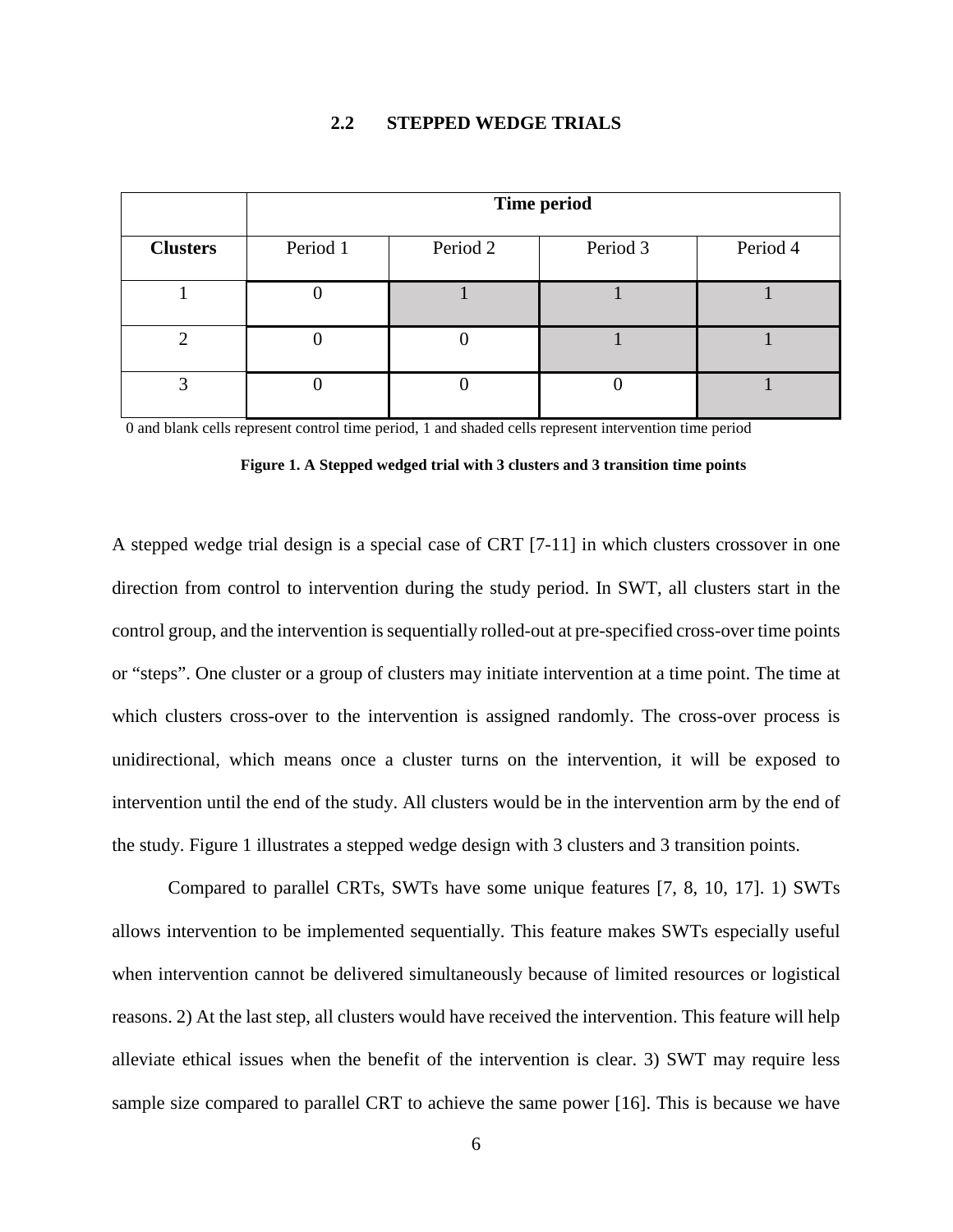more measurements and the design allows both cross-cluster comparison and within-cluster comparison. Some argued that the improvement of power is merely because of the repeated measurements, not from the design of the study [17, 20]. In their example, the power advantage of SWT is case-dependent. When the intra-cluster correlation (ICC) is small, the power advantage becomes minor.

SWTs have disadvantages as well [17]. SWTs usually require much longer time than CRTs. In the cases where time-varying confounding factors are present, it becomes more difficult to find the true intervention effectiveness. Furthermore, the relatively more complex study design and longer study time will impose challenges on study implementation, for example, patients and researchers may not be able to afford the increased cost and resources to collect data. In addition, when the effect of the intervention is not clear, it is not safe for everyone to be exposed to intervention at the end of the study.

Considering the pros and cons, SWT is recommended under the following conditions: 1) When the intervention has been proven to be effective in individual level studies, and we want to test the effectiveness of the population level. 2) When the intervention and data collection can be integrated into the routine medical services, and does not need patients' extra participation. 3) When the ICC is expected to be high.

#### <span id="page-15-0"></span>**2.2.1 Design of SWTs**

Cross-sectional and cohort are the two common types of designs for SWTs [14]. In a crosssectional design, a snapshot of the outcome across groups is taken at each of the cross-over time point. Observations obtained at different time points are from different subjects. The subjects are randomly sampled from the continuously changing population in the clusters. Outcome can be an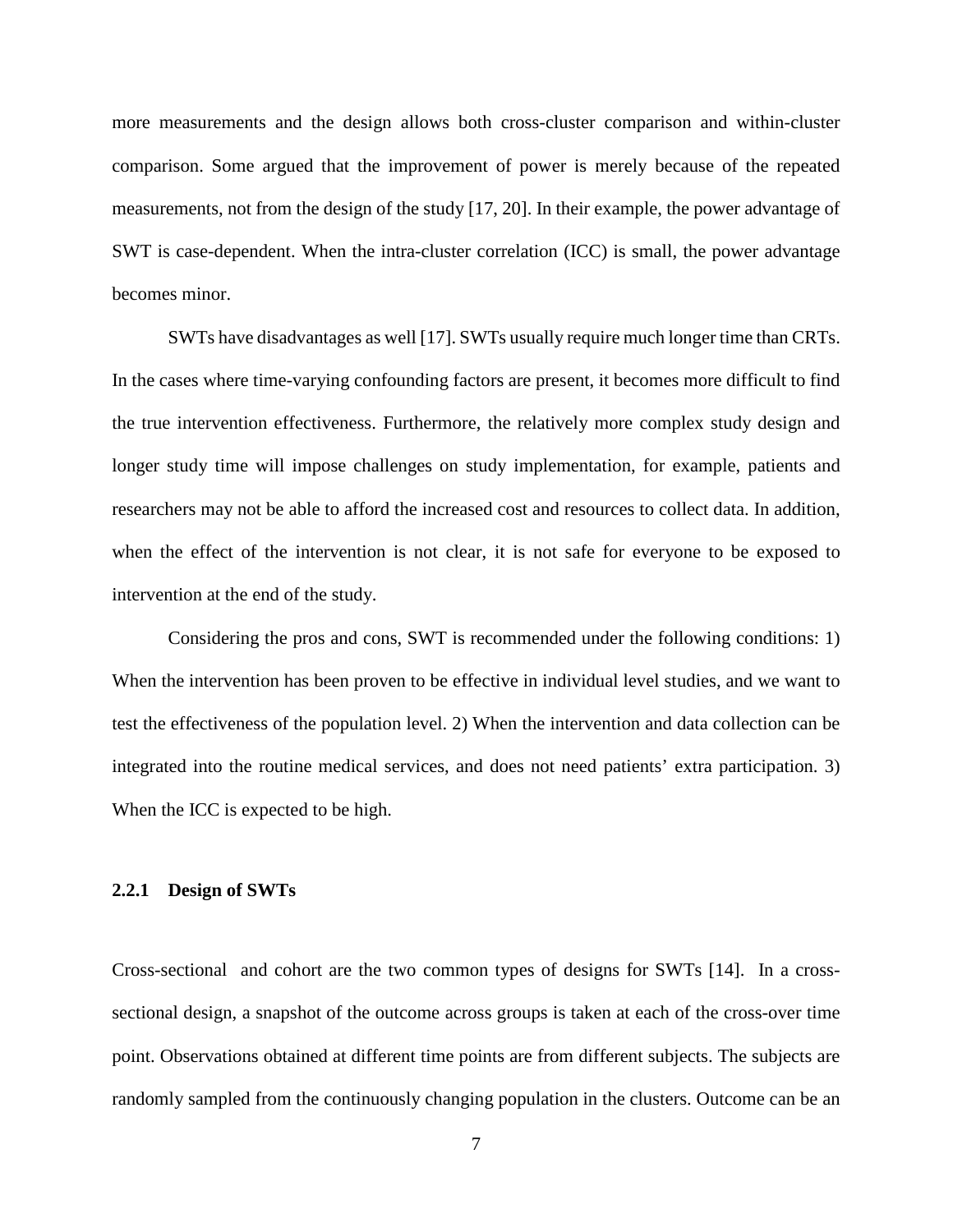event aggregate at the cluster level. For example, the outcome can be the incidence or prevalence of a disease. Figure 2a shows a SWT with a cross sectional design. In a cohort design, on the other hand, repeated observations are collected for every individual over time. This allows analysis of the intervention effect at both cluster and individual levels. The cross-sectional design is suitable for studying the population-level intervention effect [15]. Meanwhile, the cohort design has an advantage in establishing time relationship between the outcome and intervention for individuals. A drawback however is an increased risk of loss to follow-up particularly when the observation time period is much longer than CRT [15].

Copas and colleagues (2015) have summarized three major types of cohorts: (1) open cohort; (2) closed cohort; and (3) cohort with continuous recruitment and short exposure. In an open cohort, patients are recruited or drop-out during the course of the study as shown in Figure 2b. In contrast, a closed cohort involves a fixed population as shown in Figure 2c [14]. In both open and closed cohort, individuals' intervention status changes at the roll-out time points. In continuous recruitment and short exposure designs, there is ongoing recruitment during the study and patients will receive a short period of intervention. Each patient is followed and have one or more repeated measurements over time. Individual's intervention status is determined at the entry of the trial and does not change over time. For example, if an individual enrolled in a cluster that had already transitioned to intervention, then that individual would belong to the intervention group. Figure2-d shows a SWT with continuous recruitment and short exposure design where repeated measurements are taken for each patients until the end of the study.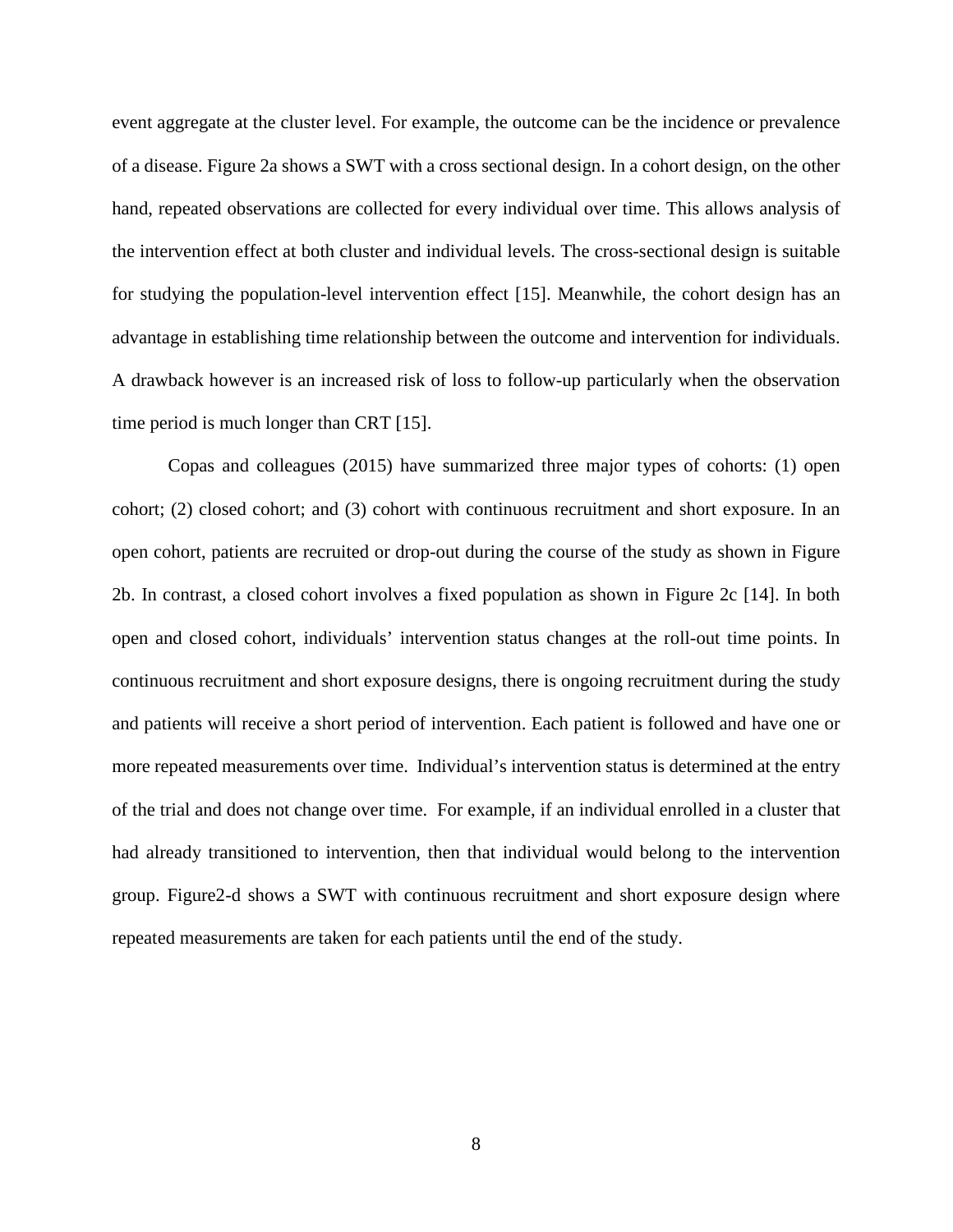

a)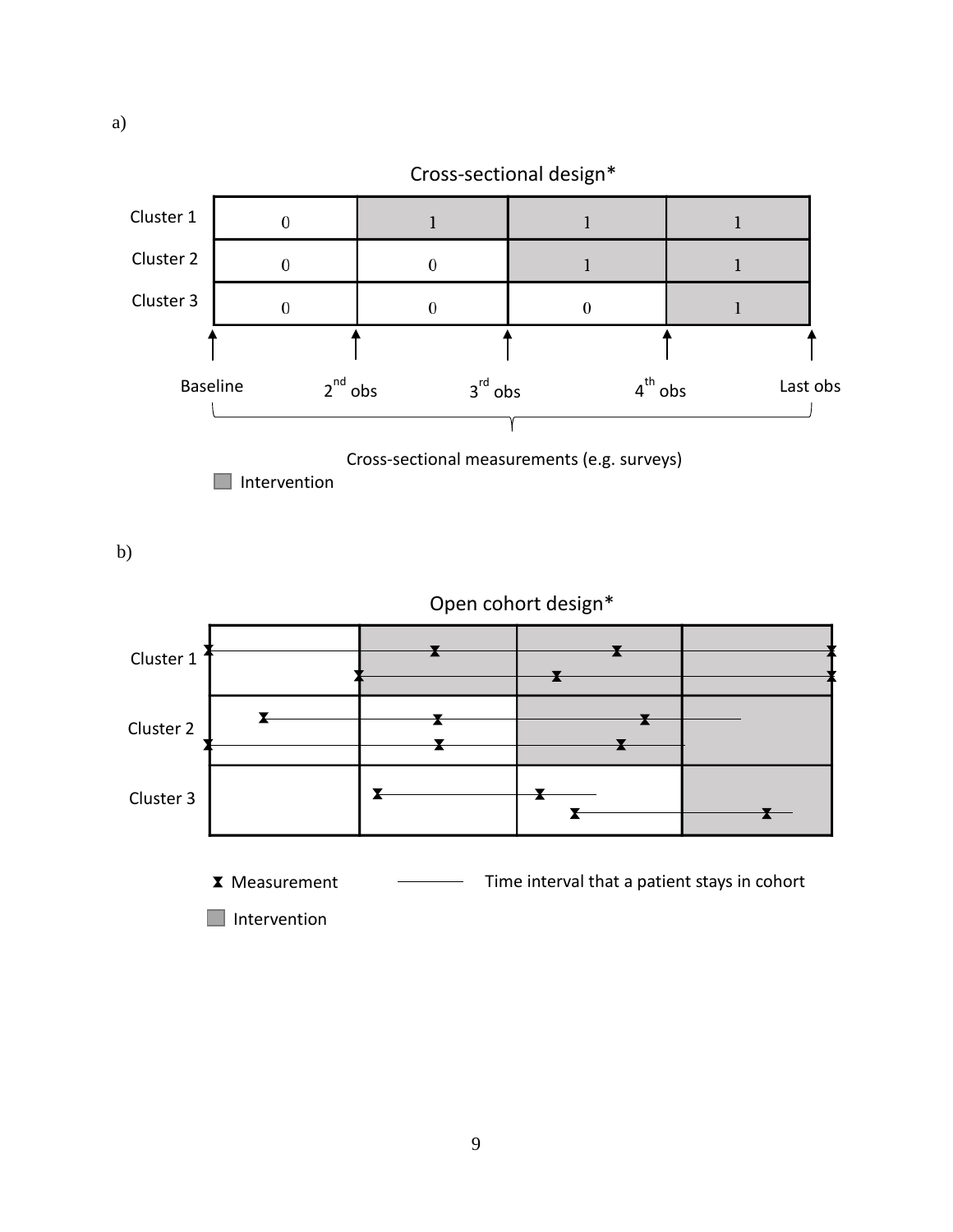

<span id="page-18-0"></span>\* The above figures illustrate different types of SWTs with 3 clusters and 3 transition time points. The vertical lines represent the time points, including 3 transition time points, one baseline time point and the last time point.

**Figure 2. Different designs of SWT**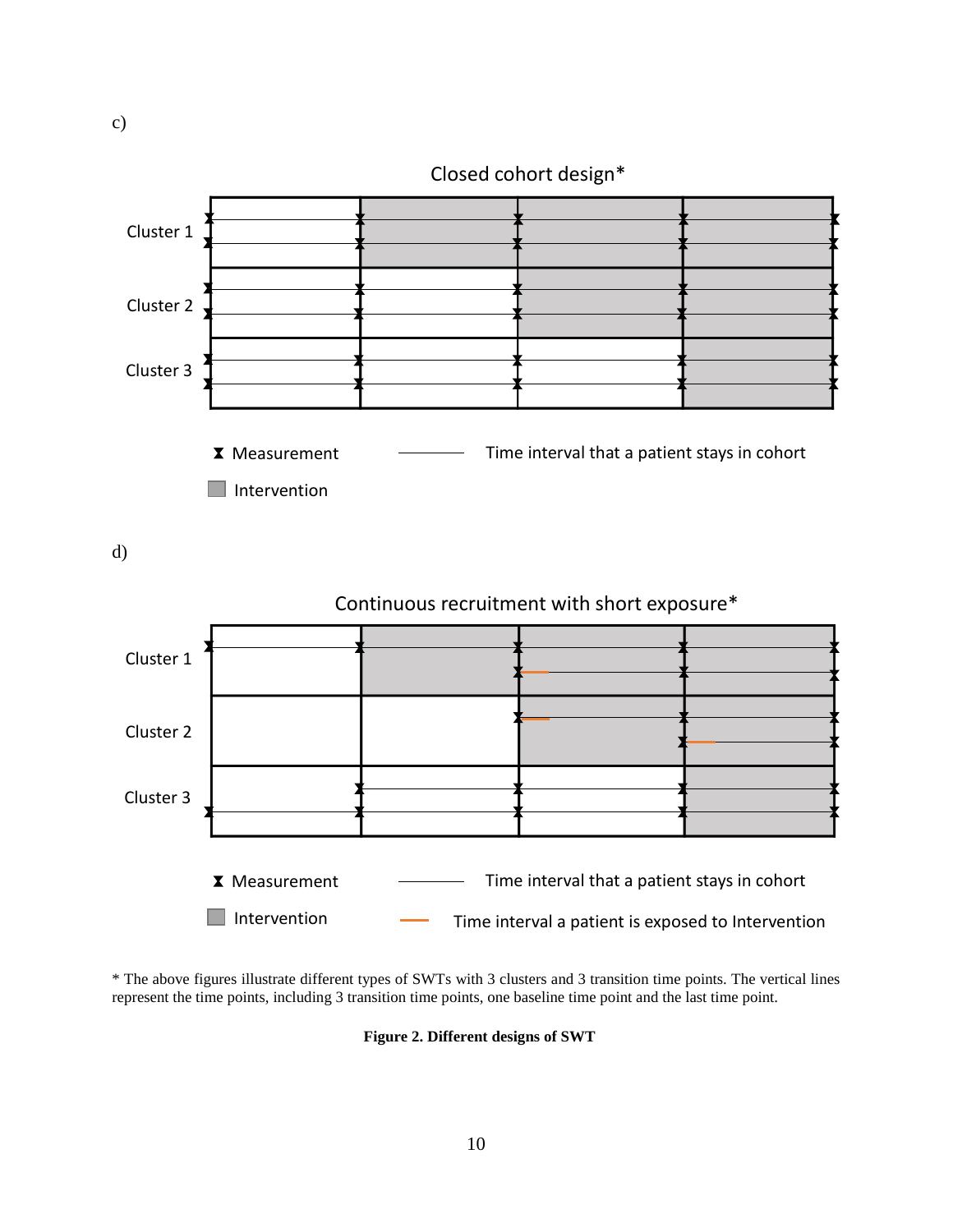#### <span id="page-19-0"></span>**2.2.2 Analysis of SWTs with Cross-sectional Data**

Observations derived from an SWT are naturally correlated within clusters. Analysis then requires accounting for the hierarchical nature of the design. Linear mixed models (LMM) are used for analyzing SWTs with continuous outcome. For example, in the SWT aimed to assess the effect of a strategy to address malnourished hospitalized adults, the primary outcome was the daily energy and protein intake [24]. Generalized linear mixed models (GLMM) were used for analyzing SWTs with binary, ordinal or count outcomes. For example, the enhanced peri-operative care for highrisk patients (EPOCH) trial is a SWT with cross-sectional design studying the effect of a healthcare quality improvement intervention. The primary outcome is the 90-day mortality of patients undergoing emergency laparotomy [25]. If we are interested in the marginal or population average effect, generalized estimating equations (GEE) could be an alternative for SWTs analysis.

#### <span id="page-19-1"></span>**2.2.3 Sample Size and Power of SWTs with Cross-sectional Data**

For power calculation, a method for cross-sectional SWT data based on the Wald test has been described in the literature [7, 11]. This method assumes a SWT with K clusters, J time points and N subjects sampled from each cluster at each time points. The trial is aimed to study whether treatment will improve the outcome. For the Gaussian distributed outcome, the method is based on a random effects mixed model given by:

$$
Y_{jk} = \mu + \beta_I T_j + \theta X_{jk} + \zeta_k + e_{jk}
$$
 (1)

where  $k=1,2...K$ ,  $j=1,2,...J$ ,  $Y_{jk}$  denotes the mean response for kth cluster at *j*th time point, the cluster random effect  $\zeta_k \sim N(0, \tau^2)$  accounts for the variation between clusters and the term  $e_{ik} \sim$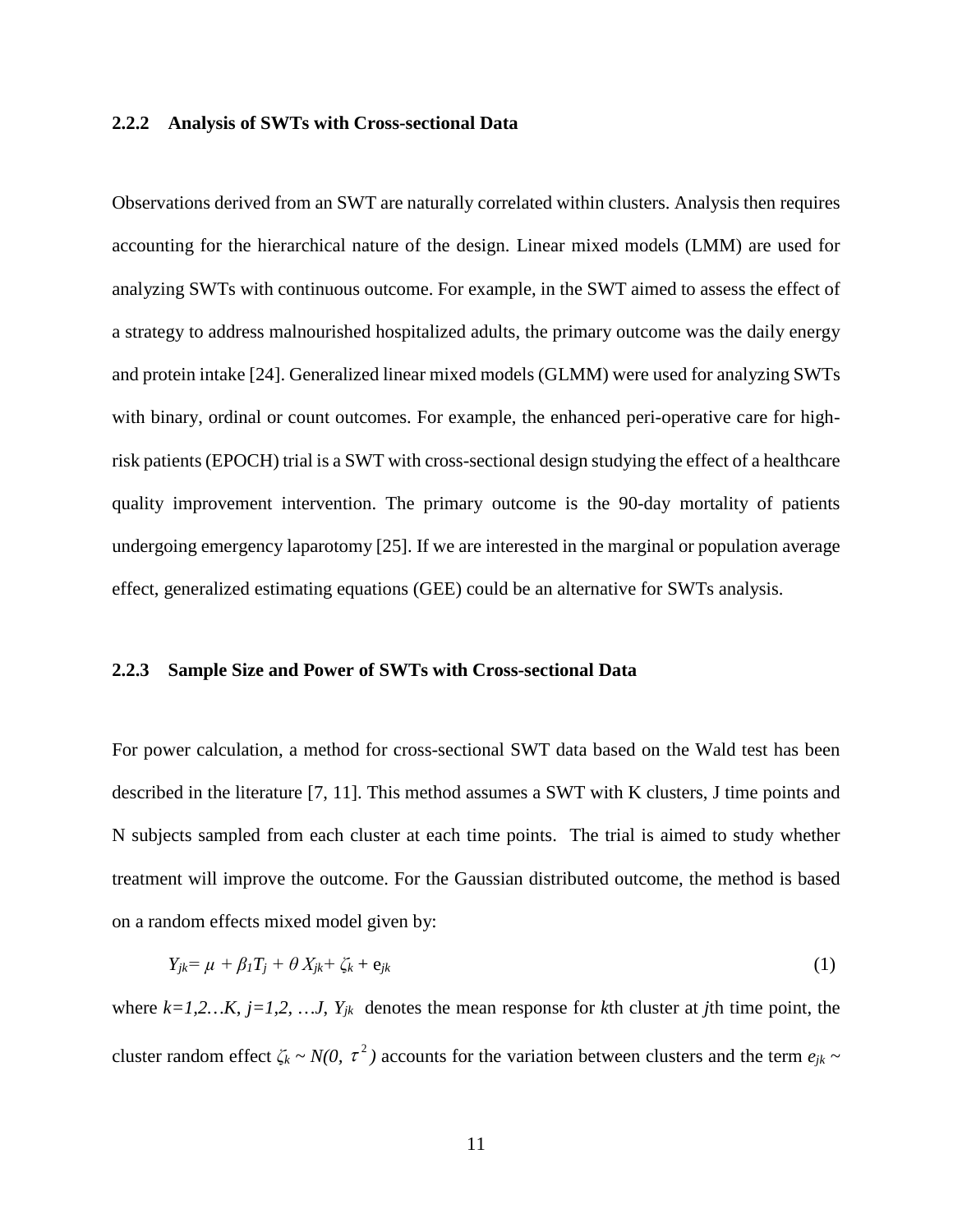$N(0, \sigma_e^2)$  accounts for the variation of the mean outcome within clusters. *T<sub>j</sub>* is the *j*th crossover time and  $X_{ik}$  is the treatment status for cluster  $k$  at time  $T_j$ .

Let  $\theta$  be the treatment effect. We wish to test the hypothesis H<sub>0</sub>:  $\theta$ =0 versus H<sub>a</sub>:  $\theta \neq 0$ . The power formula is given by

$$
Power = \Phi \left( \frac{\hat{\theta}}{\sqrt{Var(\hat{\theta})}} - Z_{1-\alpha/2} \right) \tag{2}
$$

Where  $\Phi$  is the cumulative standard normal distribution and  $Z_{1-\alpha/2}$  is the (1- $\alpha/2$ )-th quantile.  $\hat{\theta}$  and are, respectively, the point estimate and variance of the intervention effect. This formula for power is derived based on the following assumptions: 1) The SWT study design is cross-sectional, 2) There is one level of clustering, and 3) there is no time by treatment interaction.

For sample size calculation, Woertman and colleagues (2013) proposed a closed formula based on Hussey and Hughes' model and assumptions [11, 16]. This method starts with the sample size that would be needed under an individually randomized RCT design (*N*u). The design effect of SWTs (denoted as *DE*sw is derived). The sample size of SWTs can be obtained by multiplying the *N*<sup>u</sup> with design effect *DE*sw to adjust for the extra complexity of design and clustering.

Hemming and colleagues (2015) provided a conservative approach to estimate the power for multiple levels of clustering [8, 18]. In a simulation experiment, they showed that SWT is robust to the mis-specification of the hierarchical structure (e.g., 2-levels versus 3-levels of clustering) compared to CRT. They suggested a conservative approach by assuming only one level of clustering to simplify the problem.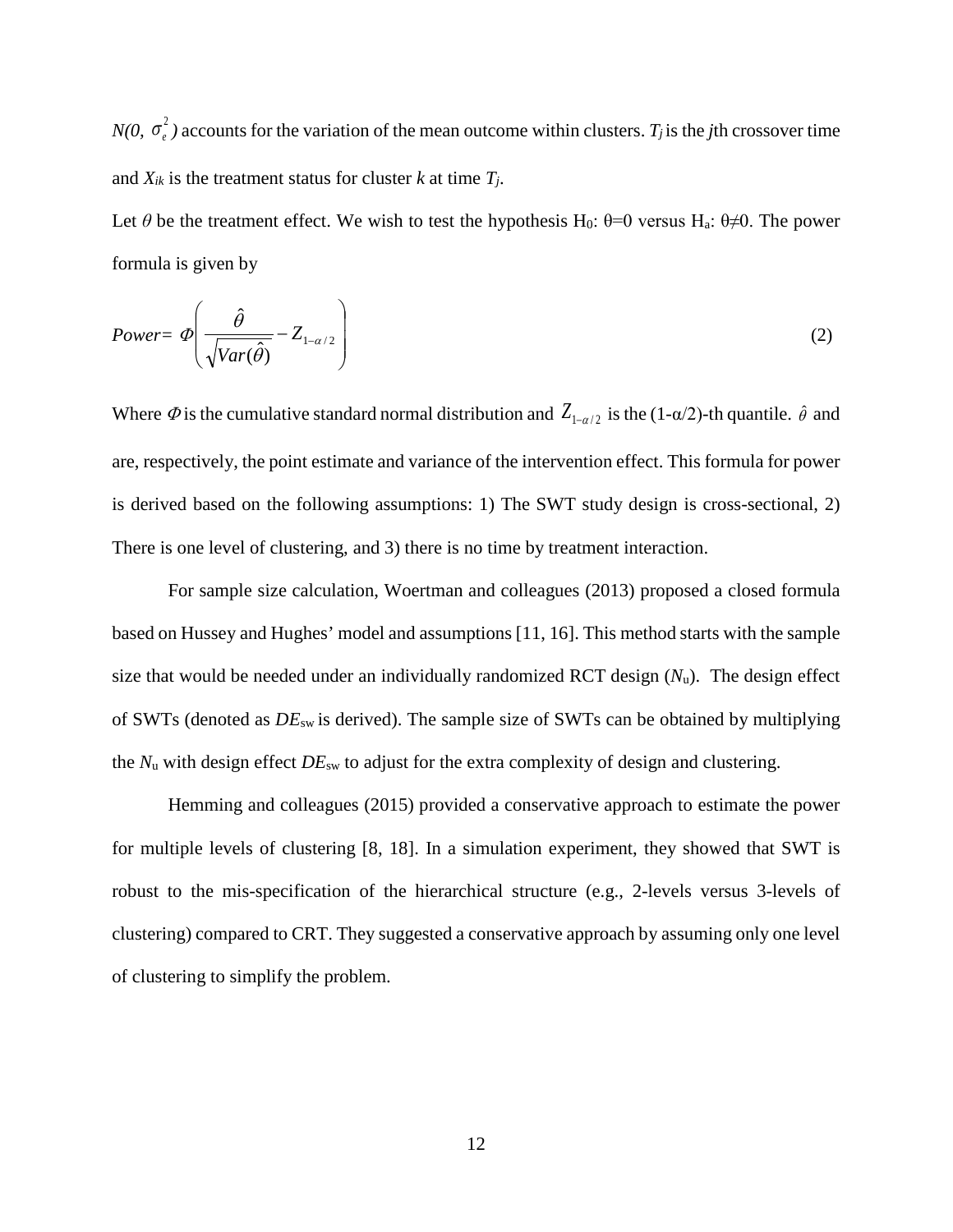## <span id="page-21-0"></span>**2.3 STEPPED WEDGE TRIALS WITH LONGITUDINAL OUTCOMES**

It is not uncommon to have a stepped wedge trial with a longitudinal data collection scheme for each individual within a cluster. For example, the EHR population management trial will utilize an open cohort with continuous recruitment and short exposure design. Each patient within each practice will be recruited continuously until the end of study period. Their GFR measurements will be collected at baseline (i.e., their enrollment day) and every 6 months thereafter to monitor decline in renal function. In these types of data, we will have observations across time points nested within a patient, nested within a practice. To account for the correlation of measurements within a patient within a practice, we can use a multi-level linear mixed model with random patient and random practice intercept.

The treatment assigned to a patient is determined by whether or not the practice caring for him/her has already transitioned to the intervention at the time the patient is enrolled. For example, if the patient was enrolled at the very beginning of the study, then that patient will be in the control group because all practices are in the control phase. On the other hand, if a patient was recruited after the last transition point, then that patient will be in the treatment group because all practices would have already transitioned to the intervention. Note that although the intervention status of a practice changes over time, the intervention group of a patient does not change over time. In the next section and thereafter, we will focus on trials with continuous and normal outcomes. However, we can take the generalized linear mixed models approach to extend the methods to nonnormal outcomes such as binary or count data.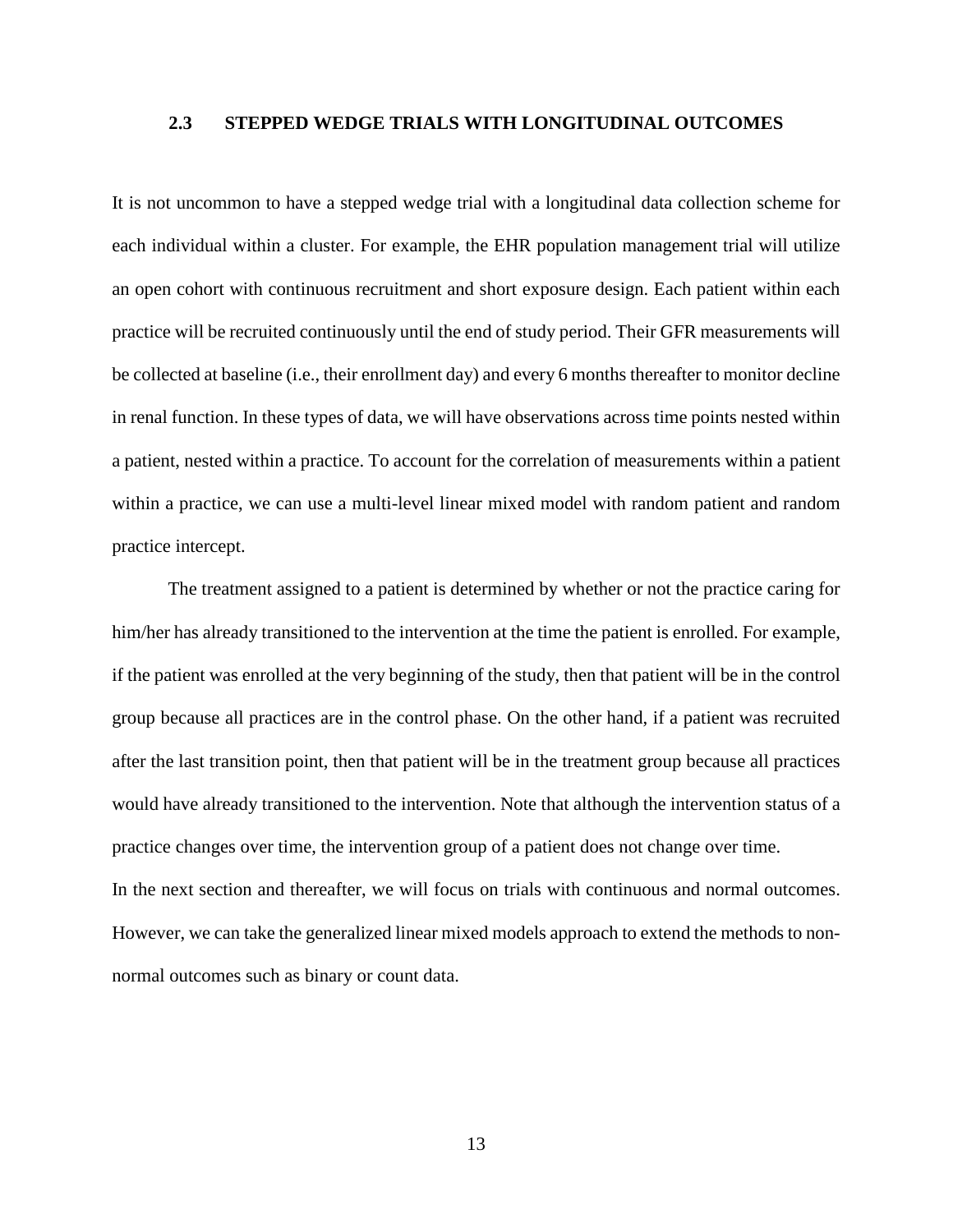#### <span id="page-22-0"></span>**2.3.1 Analysis and Model**

We can model the mean outcome  $\mu_{ijk}$  at the *i*-th time point  $T_{ijk}$  of a patient *j* in practice *k* whose treatment group is  $X_{ik}$  using a generalized linear mixed model formulation as:

$$
g(\mu_{ijk}) = \beta_0 + \beta_1 T_{ijk} + \beta_2 X_{jk} + \theta(T_{ijk} X_{jk}) + \zeta_{j(k)} + \zeta_k
$$
\n(3)

where  $g(.)$  is the link function,  $\beta_0$  is the overall intercept,  $\beta_1$  is the effect per unit time,  $\beta_2$  represents the difference between intervention and control group at baseline, and *θ* is the treatment effect per unit time. The random effects  $\zeta_k \sim N(0, \tau_1^2)$  is the level 3 random intercept (practice specific random intercept),  $\zeta_{j(k)} \sim N(0, \tau_2^2)$  is the level 2 random intercept (patient-specific random intercept). For continuous outcomes, we assume the error term follows normal distribution and can use a linear mixed model formulation given by

*g*( $\mu_{ijk}$ ) =  $\mu_{ijk}$ , *and*  $Y_{ijk} = \mu_{ijk} + e_{ijk}$ ,

where  $Y_{ijk}$  is the response value for the *i*<sup>th</sup> time point of the *j*<sup>th</sup> patient in the *k*<sup>th</sup> practice,  $e_{ijk} \sim N(0, 1)$  $\sigma_e^2$ ) is the error term assumed to be independent of the patient-specific and practice specific random intercepts.

We are interested in the intervention effect over time  $\theta$ , adjusted for time effect  $\beta_l$  and baseline outcome differences between intervention patients and control patients *β2*. In the EHR PHM trial, CKD patients generally have GFR that declines over time. It is also possible that GFR between control and intervention patients are different at baseline because randomization was not performed at the individual level. Therefore, we need to adjust for time as well as baseline GFR in the analysis of intervention effect [10]. In this case,  $\beta_l$  is the rate of GFR decline over time of control patients,  $\beta_2$  is the GFR mean difference between control and intervention patients at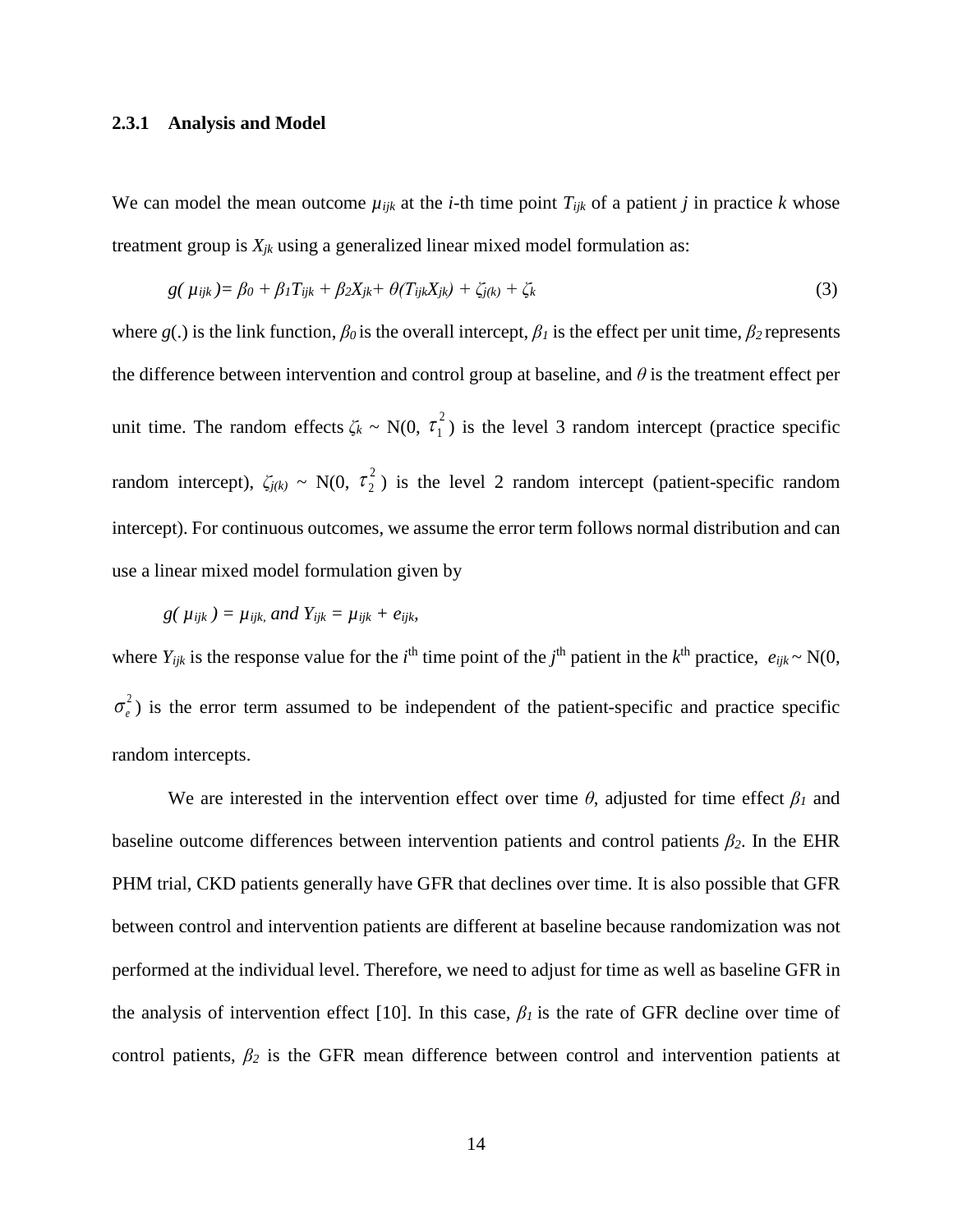baseline (time 0), and  $\theta$  is the difference in the rate of GFR decline between control and intervention patients.

In our model, there are two levels of clustering, repeated measurements over time (level 1) that are clustered in patients (level 2), and patients nested within practice (level 3). Without loss of generality, suppose we have balanced data in which there are *I* repeated measurements for each of the *J* patients within *K* practices, we can write our model for the outcome in matrix form as:

$$
Y = Xa + Zy + e \tag{5}
$$

where **Y** is a ( $I^*J^*K \times 1$ ) outcome vector, **X** ( $I^*J^*K \times 4$ ) is the design matrix for the fixed effects,  $\mathbf{a} = [\beta_0 \quad \beta_1 \quad \beta_2 \quad \theta]^T$  is a 4 × 1 vector of fixed effects parameters, **Z** is the design matrix for the random effects,  $\gamma = [\zeta_1 \cdots \zeta_K \zeta_{11} \cdots \zeta_K]$  is a  $(K+K^*J) \times 1$  vector of parameters for the random effects, and **e** is the vector of the random errors. The **Z** matrix have *I\*J\*K* rows and *K\*J*+*K* columns. The first *K* columns are the random parameters for the *K* practices, and the remaining *J\*K* columns are the random parameters for all the *J\*K* patients in the practices. That is:

$$
\mathbf{Z} = \begin{bmatrix} 1_{11} & 0_{11} & \cdots & 0_{11} & Z_1 & 0_{11} & \cdots & 0_{11} & Z_1 \\ 0_{11} & 1_{11} & \cdots & 0_{11} & 0_{11} & Z_2 & \cdots & 0_{11} & Z_1 \\ \vdots & \vdots & \ddots & \vdots & \vdots & \vdots & \ddots & \vdots \\ 0_{11} & 0_{11} & \cdots & 1_{11} & 0_{11} & Z_1 & \cdots & Z_K \end{bmatrix}_{IJK \times (KJ + K)}
$$

where  $1_{IJ}$  is a  $I^*J \times 1$  vector where all entries equal to 1,  $0_{IJ}$  is a  $I^*J \times 1$  vector where all entries equal to 0

$$
\mathbf{Z}_{k} = \begin{bmatrix} 1_{I} & 0_{I} & 0_{I} & 0_{I} \\ 0_{I} & 1_{I} & 0_{I} & 0_{I} \\ 0_{I} & 0_{I} & \ddots & 0_{I} \\ 0_{I} & 0_{I} & 0_{I} & 1_{I} \end{bmatrix}_{II \times J}
$$

The covariance structure of our model is given by: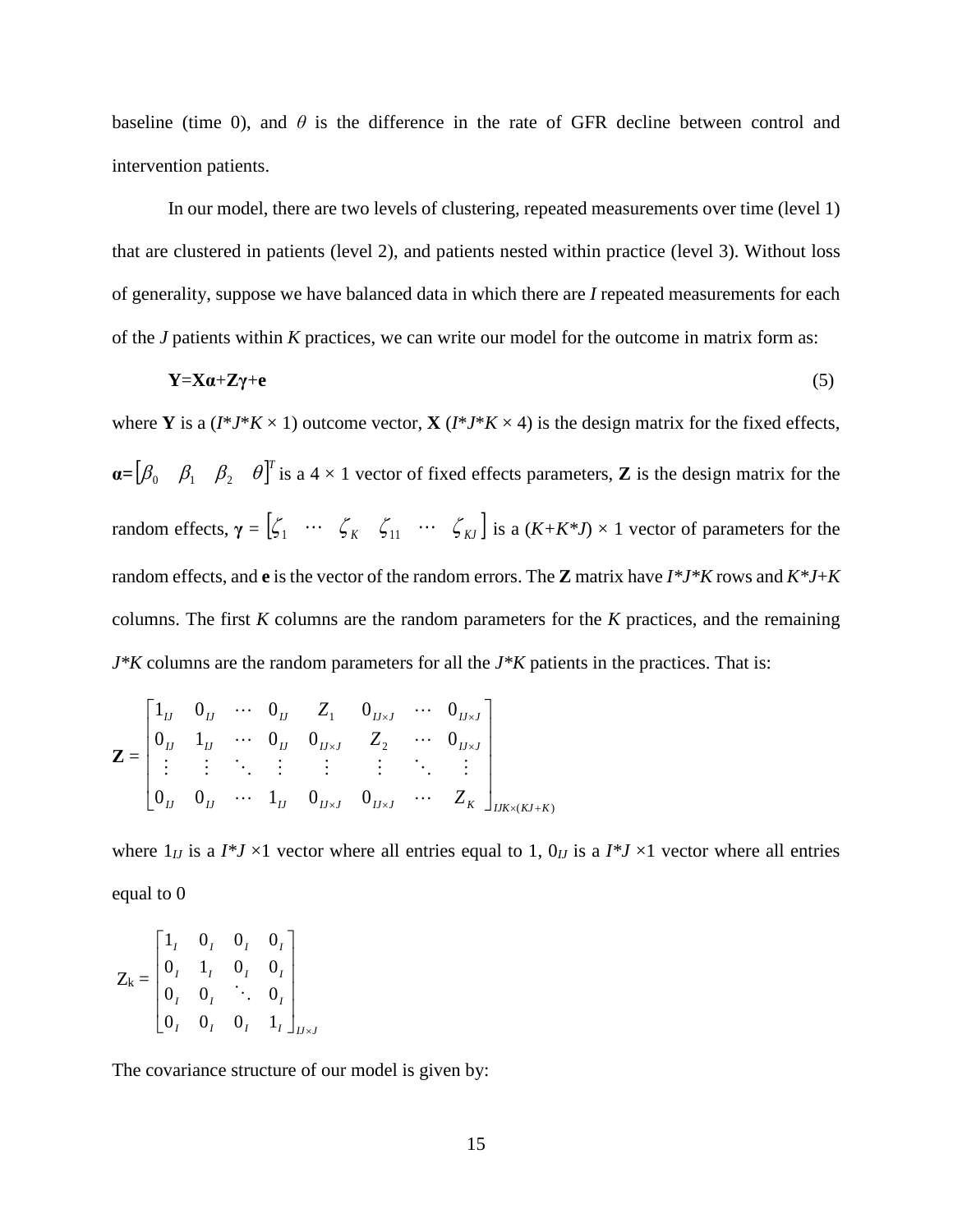$$
\mathbf{V} = \text{var}(\mathbf{Y}) = \text{var}(\mathbf{X}\mathbf{a} + \mathbf{Z}\mathbf{\gamma} + \mathbf{e})
$$
  
=  $\text{var}(\mathbf{Z}\mathbf{\gamma}) + \text{var}(\mathbf{e})$   
=  $\mathbf{Z} \mathbf{G} \mathbf{Z} + \mathbf{R}$  (6)

**G** matrix is a diagonal matrix with *K* elements of  $\tau_1^2$  and *KJ* elements of  $\tau_2^2$ 

$$
\mathbf{G} = \begin{bmatrix} \tau_1^2 & \cdots & 0 & 0 & \cdots & 0 \\ \vdots & \ddots & \vdots & \vdots & \ddots & \vdots \\ 0 & \cdots & \tau_1^2 & 0 & \cdots & 0 \\ 0 & \cdots & 0 & \tau_2^2 & \cdots & 0 \\ \vdots & \ddots & \vdots & \vdots & \ddots & \vdots \\ 0 & \cdots & 0 & 0 & \cdots & \tau_2^2 \end{bmatrix}_{(K+KJ)\times (K+KJ)}
$$

The variance matrix of the random error is

$$
\mathbf{R} = diag\left(\sigma_e^2\right)_{IJK\times IJK}.
$$

Therefore, the variance-covariance matrix of our model is

$$
\mathbf{V} = \begin{bmatrix} V_1 & 0_{11} & \dots & 0_{11} & 0_{11} \\ 0_{11} & V_2 & & & \vdots \\ \vdots & & \ddots & & \\ 0_{11} & & & & 0_{11} & 0 \\ 0_{11} & & & & & 0_{11} & 0 \\ 0_{11} & & & & & 0_{11} & 0 \\ 0_{11} & & & & & 0_{11} & 0 \\ 0_{11} & & & & & 0_{11} & 0 \\ 0_{11} & & & & & & 0 \\ 0_{11} & & & & & & 0 \\ 0_{11} & & & & & & 0 \\ 0_{11} & & & & & & 0 \\ 0_{11} & & & & & & 0 \\ 0_{11} & & & & & & 0 \\ 0_{11} & & & & & & 0 \\ 0_{11} & & & & & & 0 \\ 0_{11} & & & & & & 0 \\ 0_{11} & & & & & & 0 \\ 0_{11} & & & & & & 0 \\ 0_{11} & & & & & & 0 \\ 0_{11} & & & & & & 0 \\ 0_{11} & & & & & & 0 \\ 0_{11} & & & & & & 0 \\ 0_{11} & & & & & & 0 \\ 0_{11} & & & & & & 0 \\ 0_{11} & & & & & & 0 \\ 0_{11} & & & & & & 0 \\ 0_{11} & & & & & & 0 \\ 0_{11} & & & & & & 0 \\ 0_{11} & & & & & & 0 \\ 0_{11} & & & & & & 0 \\ 0_{11} & & & & & & 0 \\ 0_{11} & & & & & & 0 \\ 0_{11} & & & & & & 0 \\ 0_{11} & & & & & & 0 \\ 0_{11} & & & & & & 0 \\ 0_{11} & & & & & & 0 \\ 0_{11} & & & & & & 0 \\ 0_{11} & & & & & & 0 \\ 0_{11} & & & & & & 0 \\ 0_{11} & & & & & & 0 \\ 0_{11} & & & & & & 0 \\ 0_{11} & & & & & & 0 \\ 0_{11} & & & & & & 0 \\ 0_{11} & & & & & & 0 \\ 0_{11} & & & & & & 0 \\ 0_{11} & & & & & & 0 \\ 0
$$

where  $V_k$  is a matrix denoting the variance-covariance structure within each practice. Different practices are not correlated. The covariance pattern within each practice is

$$
\mathbf{V}_{k} = \begin{bmatrix} U_{1} & \tau_{1}^{2} J_{k l} & \cdots & \tau_{1}^{2} J_{k l} \\ \tau_{1}^{2} J_{k l} & U_{2} & & \vdots \\ \vdots & & \ddots & \\ \tau_{1}^{2} J_{k l} & \cdots & \tau_{1}^{2} J_{k l} & U_{j} \end{bmatrix}_{l l \times l l}
$$

where  $J_{IxI}$  denote the  $I \times I$  matrix with all entries equals to 1. As the random effect of the practice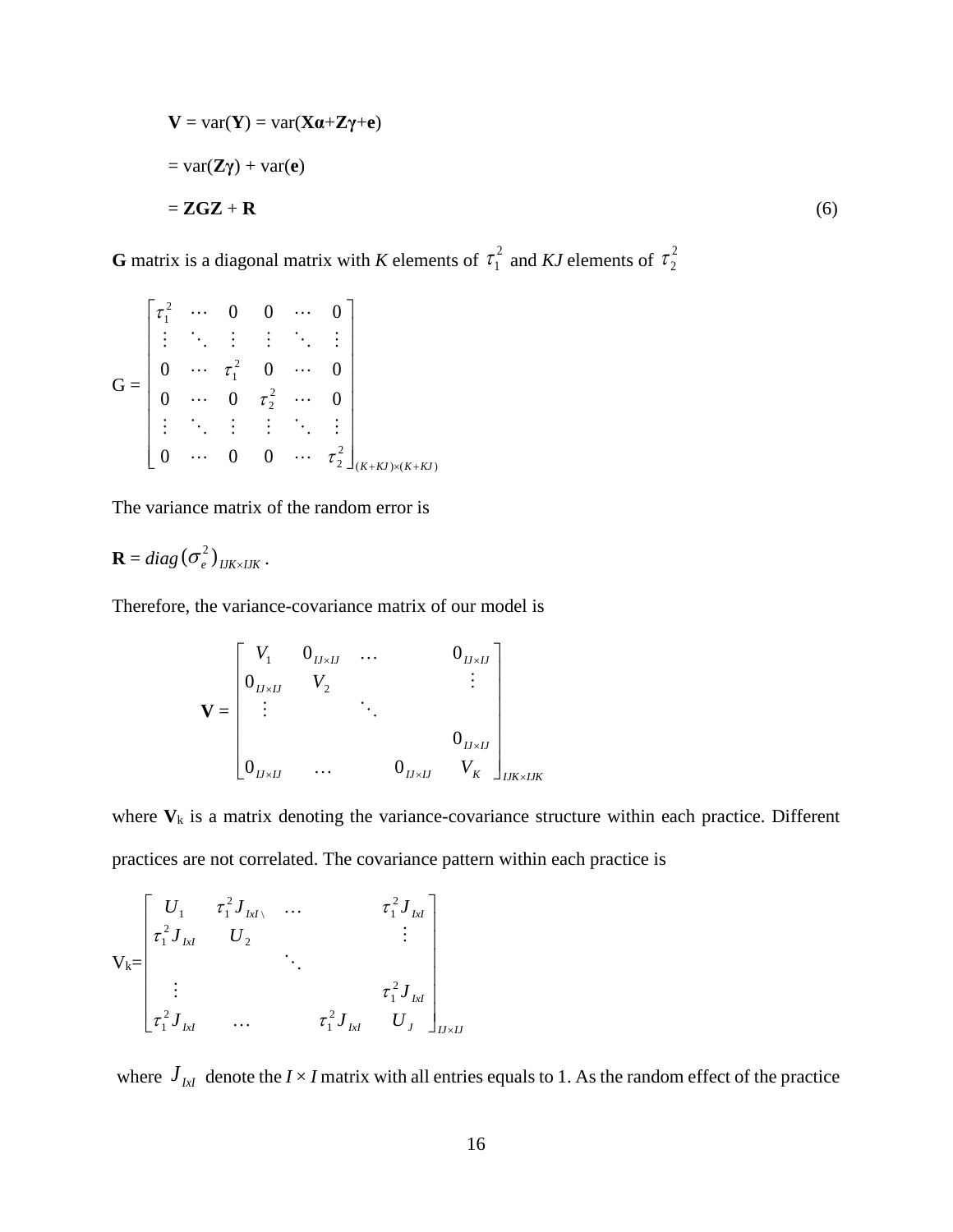is  $\zeta_k \sim N(0, \tau_1^2)$ , the covariance between different patients within the same practice is  $\tau_1^2$ . Uj is the covariance pattern within each patient,

$$
\mathbf{U}_{j} = \begin{bmatrix} \tau_1^2 + \tau_2^2 + \sigma_e^2 & \tau_1^2 + \tau_2^2 & \cdots & \tau_1^2 + \tau_2^2 \\ \tau_1^2 + \tau_2^2 & \tau_1^2 + \tau_2^2 + \sigma_e^2 & \cdots & \tau_1^2 + \tau_2^2 \\ \vdots & \vdots & \ddots & \vdots \\ \tau_1^2 + \tau_2^2 & \tau_1^2 + \tau_2^2 & \cdots & \tau_1^2 + \tau_2^2 + \sigma_e^2 \end{bmatrix}_{I \times I}
$$

Notice that the covariance between two observations within each patient is  $\tau_1^2+\tau_2^2$  $\tau_1^2 + \tau_2^2$ , which accounts for both the covariance within practice and covariance within patient. The variance of each observation is  $\tau_1^2 + \tau_2^2 + \sigma_e^2$  $\tau_1^2 + \tau_2^2 + \sigma_e^2$ , where the additional component is the variance of the random error. Our model assumes compound symmetric covariance pattern between repeated measures in each patient.

The hierarchical structure of the data along with the covariance structure above leads to two ICCs: (1) the correlation at the cluster level, where observations from different subjects but within the same cluster are correlated, is as follows:

$$
\rho_a = \frac{\tau_1^2}{\tau_1^2 + \tau_2^2 + \sigma_e^2}
$$

(2) the correlation at the patient level, where different observations within the same subject in the same practice are correlated, is as follows:

$$
\rho_b = \frac{\tau_1^2 + \tau_2^2}{\tau_1^2 + \tau_2^2 + \sigma_e^2}
$$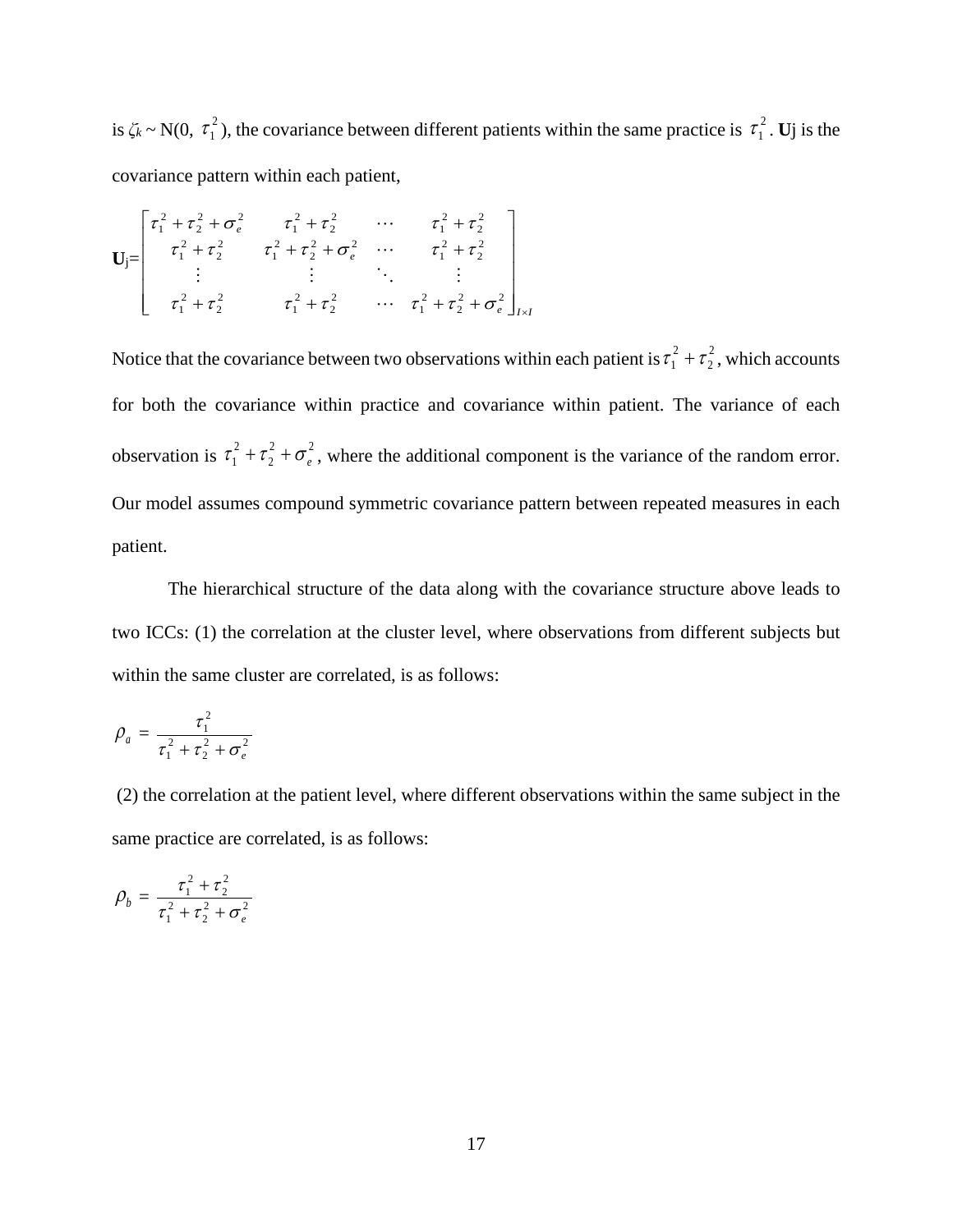#### <span id="page-26-0"></span>**2.3.2 Sample size and Power**

Closed formulas for power and sample size of SWTs with cross-sectional data collection have been described in the literature (see Section 2.2.3). Unfortunately, none of these methods directly apply to multiple levels of clustering, including the longitudinal design in which measurements are repeated within a subject nested within a cluster.

There are three main obstacles in applying these formulas to our model: a) the data for our model is longitudinal, while the formulas are derived based on the assumption that the outcome is cross-sectional; b) there are two levels of clustering in our model while these formulas only assume a single level of clustering; c) the formulas assume that the time effect is constant over treatment and control (no time by intervention interaction) [11].

To address the limitations of these analytical methods, we instead use simulations to determine sample size and power for SWTs with longitudinal outcomes. This approach, although computationally intensive, offers flexibility and is amenable to the various kinds of study designs [11, 14]. Despite the computational demand, the lack of analytical formulas afford simulations as a practical and efficient approach for power calculations.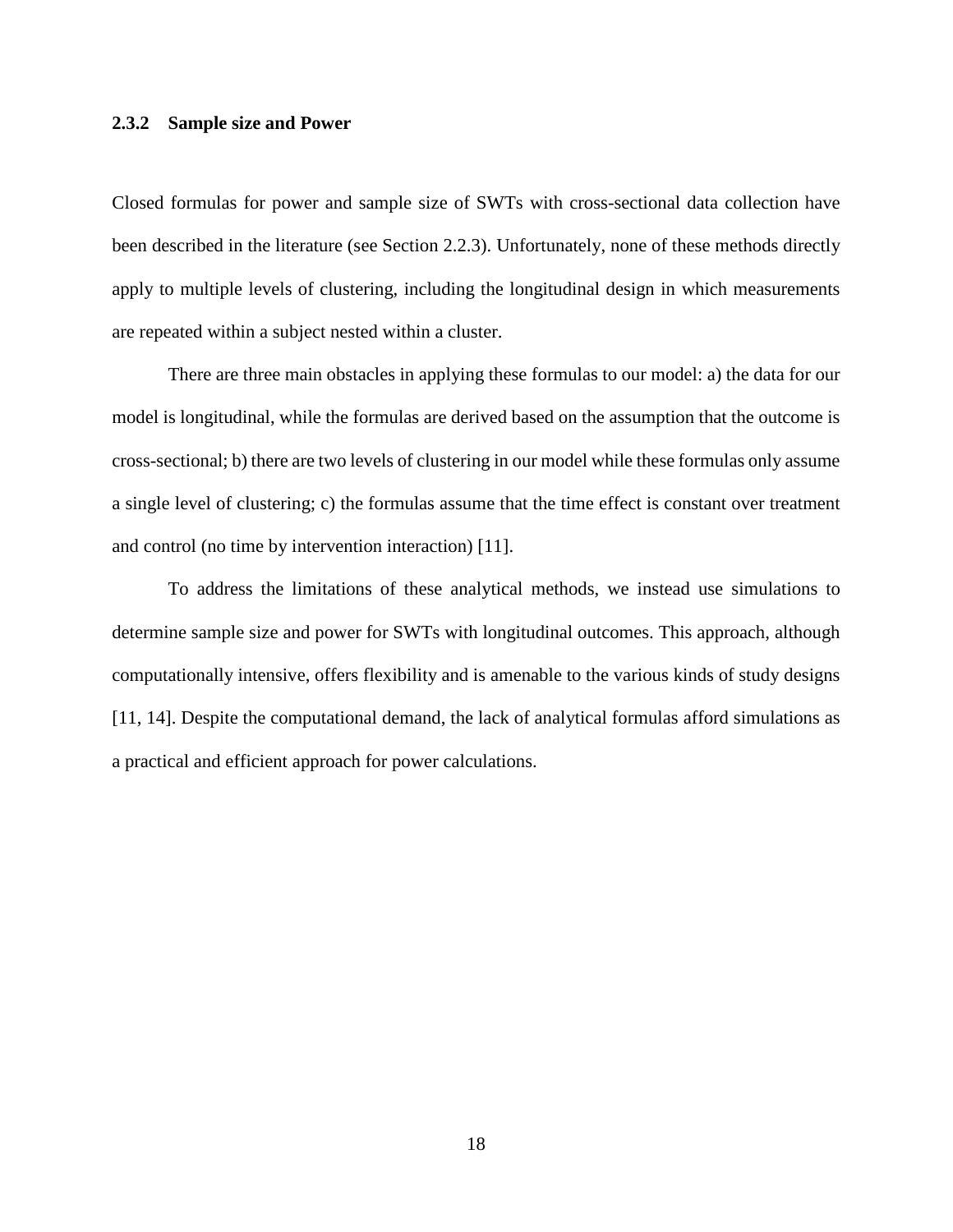#### <span id="page-27-0"></span>**2.3.3 Delayed Treatment Effect and Delayed Treatment Initiation**

Ideally, patients' treatment effect will be fully realized within the time interval between two transition time points in a SWT. However, in practice, the treatment effect may not reach its full impact until several time intervals later. This phenomenon is called *delayed treatment effect*. For cross-sectional data, delayed treatment effect has been discussed by Hussey and Hughes [7]. By simulation, they showed that delayed treatment effect decreases the power of the study. Extending the time interval long enough to enable the treatment effect to be fully realized is a possible solution to alleviate the delayed treatment effect. However, the cost for data collection and loss to follow-up will increase that may lead to a higher risk of subject noncompliance.

Another factor that may influence power relates to when the patient actually received the treatment. In the ideal setting, patients consenting to participate in the study would have their first clinic visit scheduled exactly at one of the roll-out time points or baseline. This would allow them to receive the treatment immediately after the practice transitioned to intervention. In reality, however, patients may show up later than their expected visit times. This delays their actual receipt of treatment (or control condition). This is called *delayed treatment initiation* as illustrated by Figure 3. Patients with delayed treatment initiation have less follow-up time compared to the nondelayed patients.

Delayed treatment effect and delayed treatment initiation are related. Both of them defer the influence of intervention on the patients' outcome, but in different ways. The effect of delayed treatment initiation on the power has not been studied before. We will use simulation to study the effect of delayed treatment initiation.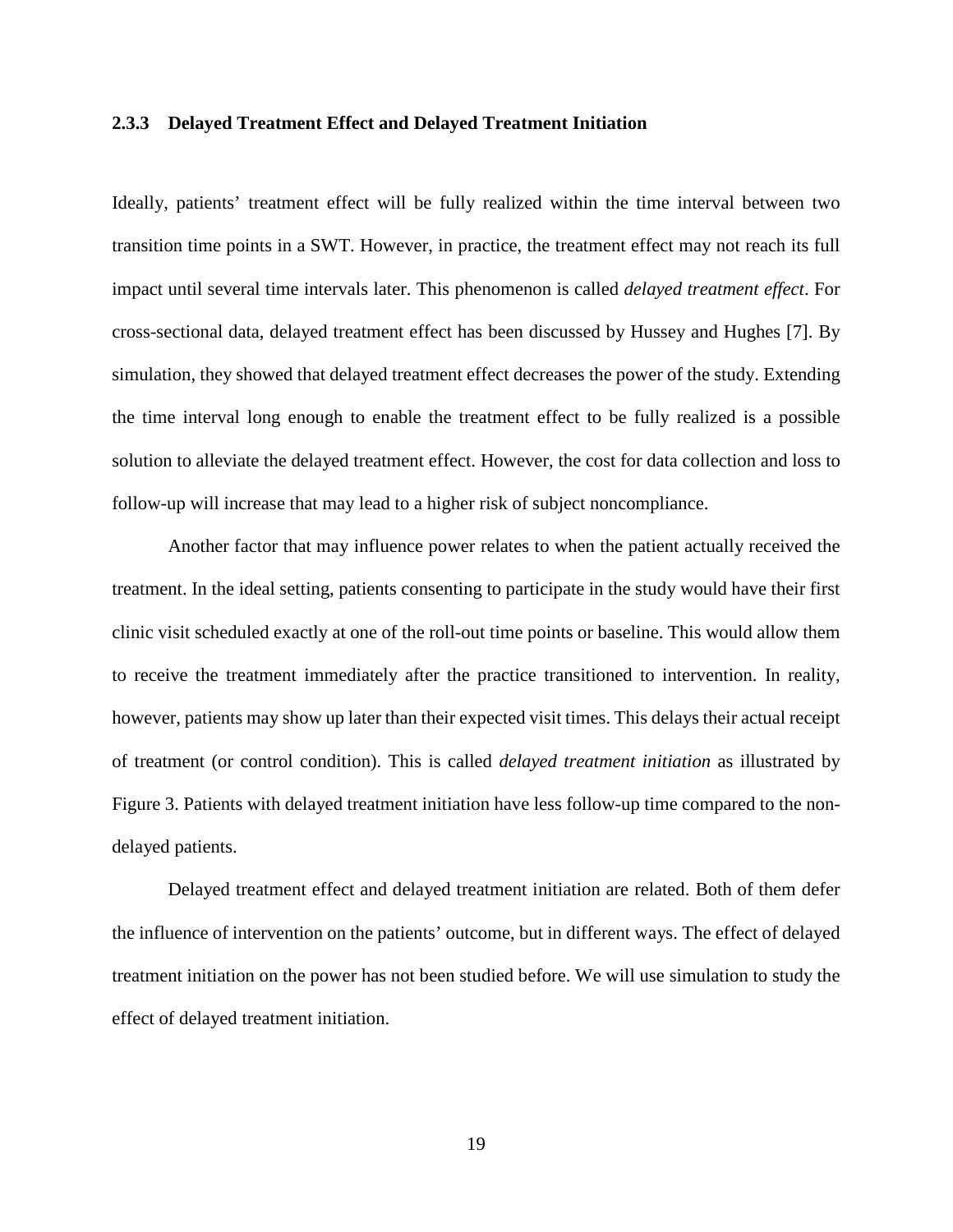

<span id="page-28-0"></span>\* The figures above illustrate SWTs with 3 clusters and 3 transition time points. The vertical lines represent the time points, including 3 transition time points, one baseline time point and the last time point.

**Figure 3. Delayed treatment initiation**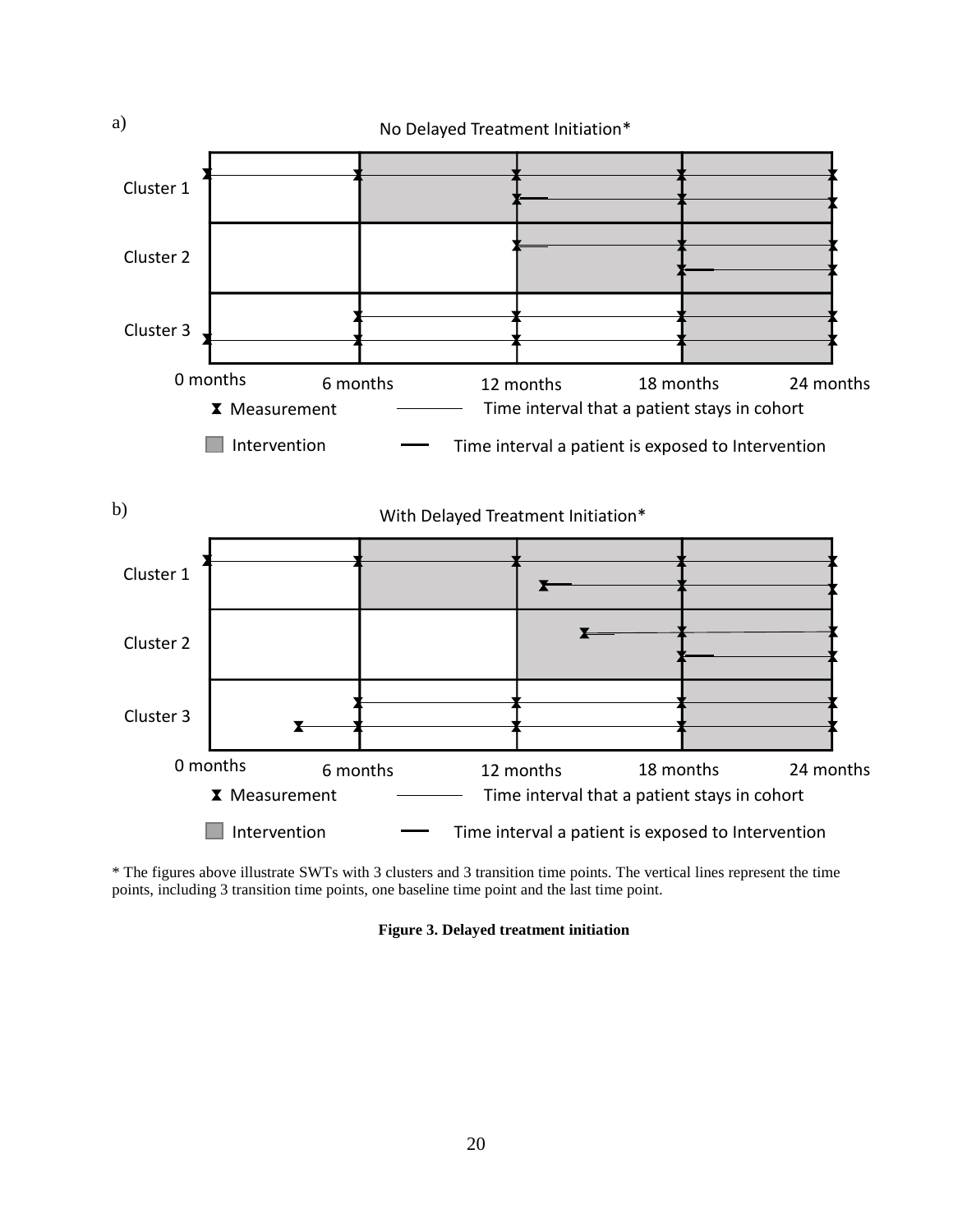#### <span id="page-29-0"></span>**2.3.4 Simulation process for SWTs with longitudinal outcomes**

The rationale for the simulation is that by building up a data generating process, we will be able to mimic the real-world data sufficiently many times. To calculate power, we fit the specified model based on the datasets we have generated and determine the proportion of times that the model correctly rejects the null hypothesis. The simulation procedure will be performed as follows:

#### **A. No delayed treatment initiation**

- 1. Specify the number of practices, and the number of patients in each practice. Choose a suitable number of observations for each patient.
- 2. Set the parameters based on preliminary data or previous studies. The parameters include:
	- a. The overall mean GFR  $β_0$
	- b. Time effect  $β<sub>1</sub>$
	- c. Baseline difference between intervention and control  $\beta_2$
	- d. Intervention effect θ
	- e. The level-3 random effect variance  $\tau_1^2$  (practice specific random intercept)
	- f. The level-2 random effect variance  $\tau_2^2$  (patient specific random intercept)
	- g. The within patient variance or random error term  $\sigma_e^2$ .
- 3. Generate a dataset based on the study design and the model specified in Equation (3).
	- a. Randomly select practices at each step to initiate intervention.

b. Simulate a value for each of the practice specific random effect  $\zeta_1, \zeta_2, \ldots, \zeta_K$  and each of the patient specific random effect  $\zeta_{1(k)}$ ,  $\zeta_{2(k)}$  ...  $\zeta_{J(k)}$ . Simulate a value for each of the observation's random error.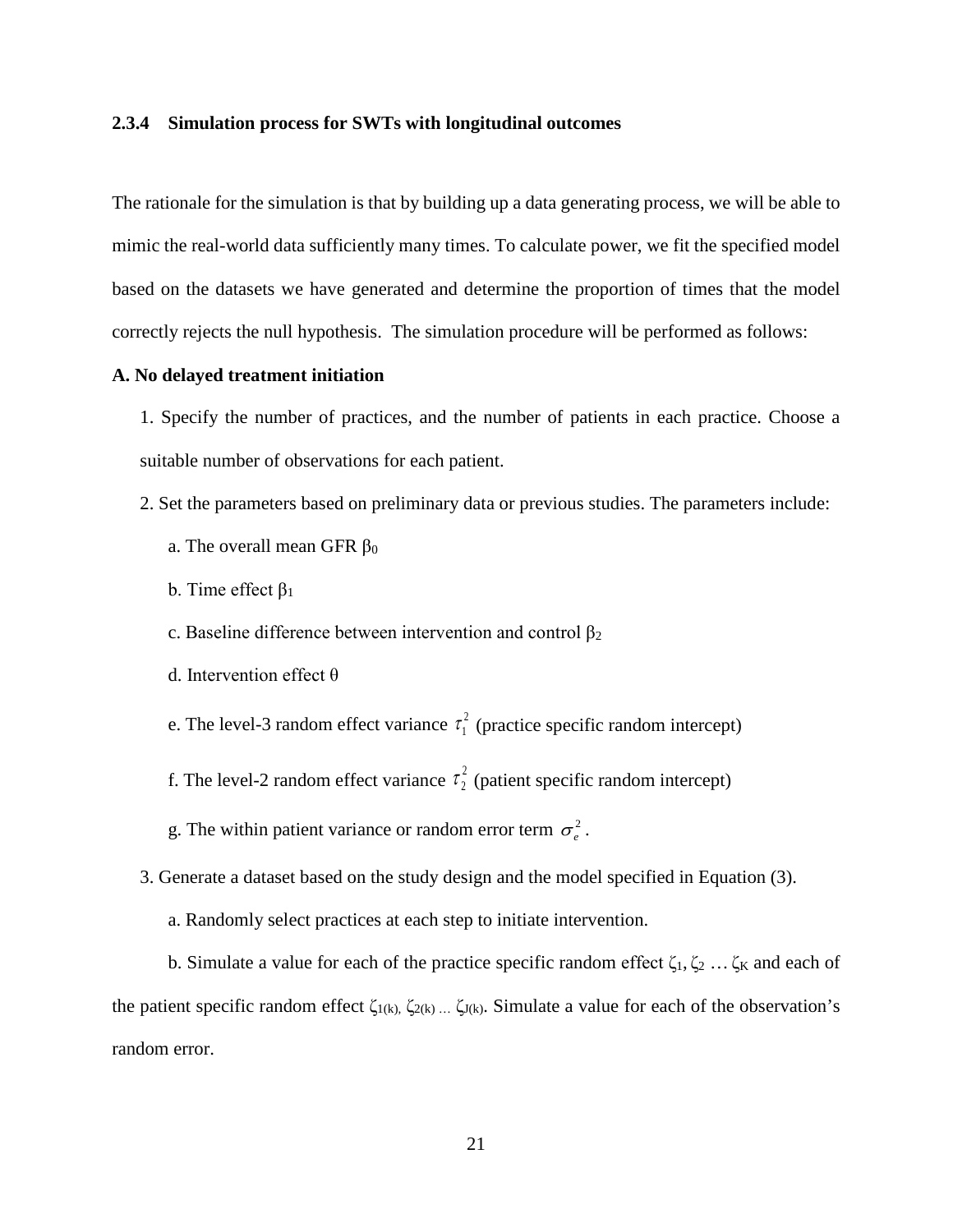c. Randomly select an entry time for each patient from the set of transition time points including baseline, i.e.,  $\{t_0 = 0, t_1, ..., t_P\}$  where *P* is the total number of transition points. Generate the time of follow-up measurements according to the patient entry time and the specified measurement schedule until the end of study .

d. Under a cohort with continuous enrollment and short-exposure SWT, the intervention status of each patient does not change over time and is defined by the intervention status of the practice at the time of patient entry. Under a closed-cohort design in which each patient may transition to intervention as the practice transitions to the intervention, the intervention status of each patient is determined by the intervention status of the practice at the time of measurement and hence may vary across the measurement occasions.

e. Calculate the linear predictor using the pre-specified model parameters and the simulated intervention status and measurement times. Use this to generate the outcome value. If the outcome is continuous and follows a normal distribution, add the random error to obtain the outcome. For binary outcome, we can randomly generate the data using the Bernoulli distribution with probability equal to the inverse logit of the linear predictor.

4. Fit the three level random effects model Equation (3) and record the p-value of the intervention effect *θ*.

5. Repeat the steps 3 and 4 sufficiently many times. Set the type I error rate to be α. Power is calculated as the proportion of times that the null hypothesis was rejected (p-value  $\leq \alpha$ ) across all of the simulated datasets.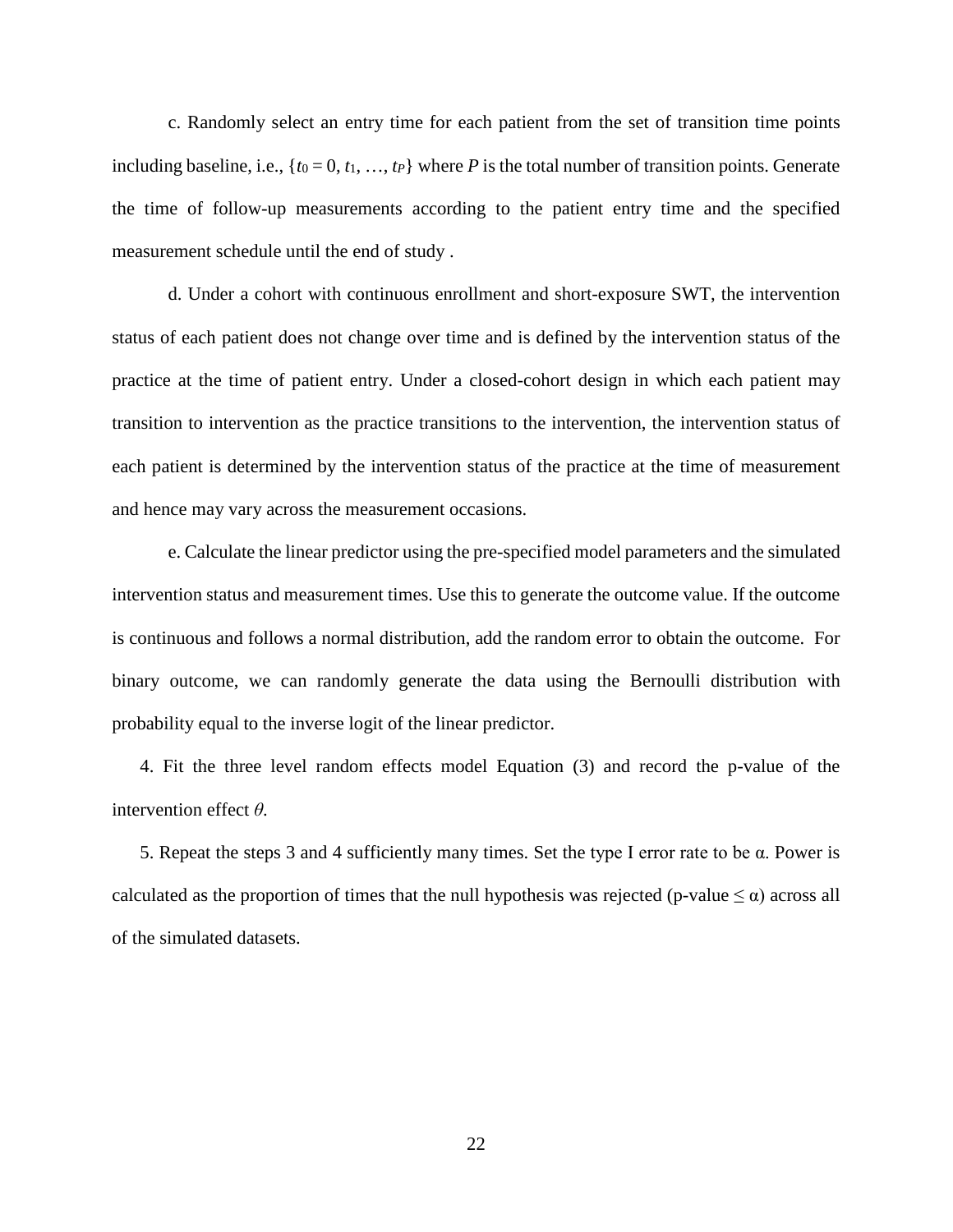#### **B. With delayed treatment initiation**

When there is delayed treatment initiation, the first clinic visit of patients may not exactly be at the start of study or the transition time points. There are two delay parameters that may impact power:

- a. the proportion of patients delayed, *pd*;
- b. the length of time delay, *ld.*

A patient *j* in practice *k* with delayed treatment initiation has entry time  $T_{1jk} + l_d$  rather than *T<sub>1jk</sub>*. SWT with no delay is a special case in which either  $p_d = 0$  (no patient is delayed) or  $l_d = 0$  (no time delay). If all patients are delayed, then  $p_d = 1$ . In this study, we assume the maximum time delay is equal to the length of time between any two transition points so that the range of potential delay is the same across all patients regardless of entry time. For simplicity of terminologies, we will refer to  $p_d$  as *subject delay* and  $l_d$  as *time delay*.

To simulate data with delayed treatment initiation, we will follow the same data generation procedure above with a modified Step 3c. That is, after randomly selecting the entry time *T1jk* for each patient *j* in practice *k* from the set of transition time points,  $\{t_0 = 0, t_1, ..., t_P\}$ , we will randomly pick a proportion *pd* of subjects out of the total number of subjects. Observed entry times for these subjects will be set to  $T_{ijk} + l_d$ . The follow-up time points will be the same as those without delay. The model fitted and power calculation in Steps 4 and 5 will be the same as the no delayed treatment initiation case.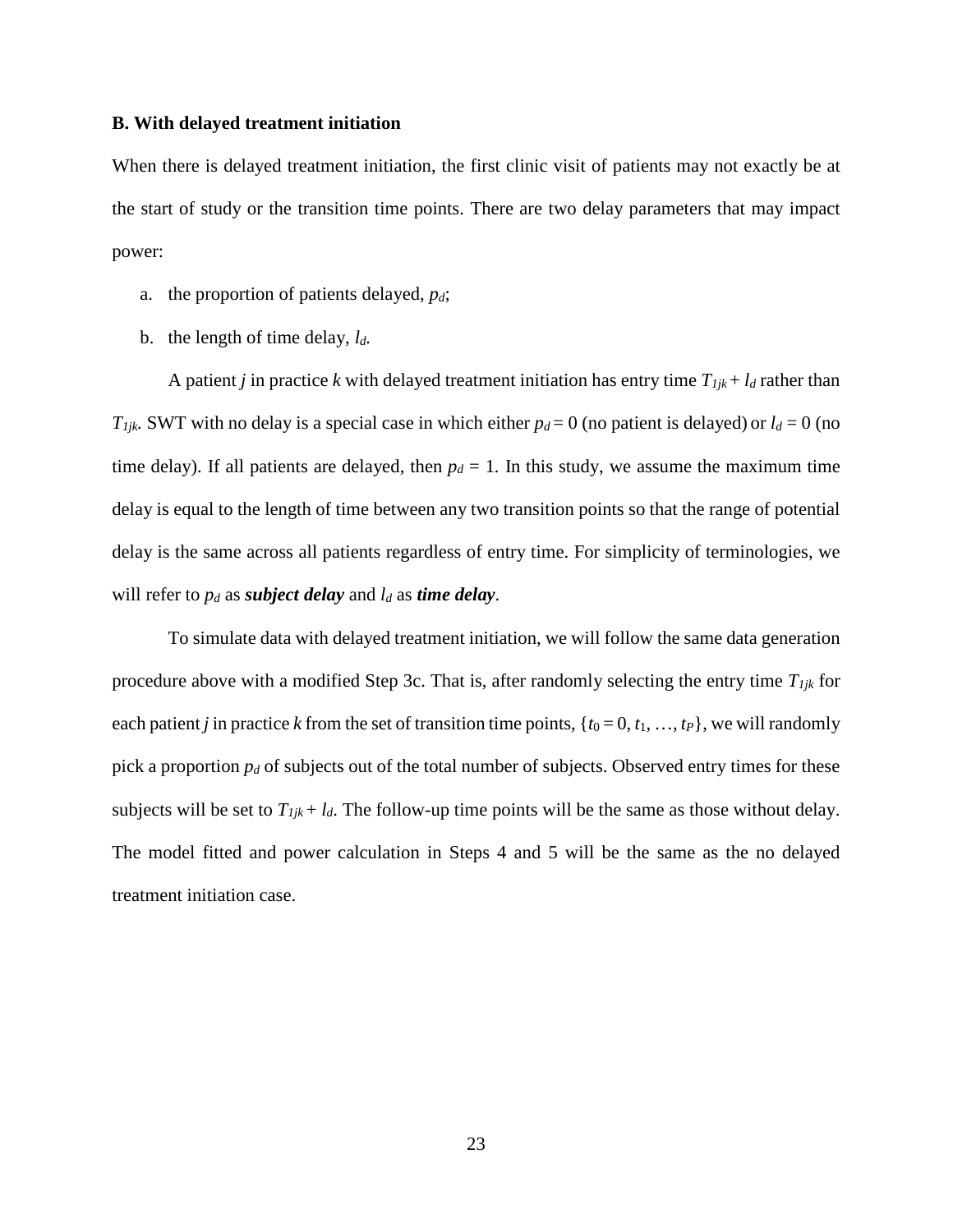#### <span id="page-32-0"></span>**3.0 APPLICATION: EHR POPULATION MANAGEMENT TRIAL**

# **3.1 STUDY DESIGN OVERVIEW**

<span id="page-32-1"></span>The EHR Population management trial is a stepped wedge randomized trial with continuous recruitment and short exposure. The primary outcome is GFR decline. The goal is to evaluate whether a population management intervention significantly slows down GFR decline compared to usual care. There are two levels of clusters: practices and patients. We simplified the problem by assuming that 1) we have a balanced design (i.e., the same number of patients in each practice and the same number of observations for each patient), 2) the same number of practices roll-out at each cross-over time point, and 3) measurements are equally spaced, which means the length of time period between two successive measurements are the same. Practices will be grouped into three, and each group will randomly roll-out to initiate intervention at one of the three time points: 5, 10 or 15 months after the beginning of the study. These transition points were chosen so that 24 month follow-up for all patients will be completed within 39 months from the study initiation. When a practice is in the control phase, patients who enroll in that practice will only be exposed to usual care. When a practice has already transitioned to the treatment phase, patients who enroll in that practice will be exposed to the PHM intervention for a short period of time. A baseline measurement will be taken from each patient at the time of recruitment. After the patients have been recruited, four follow-up GFR measurements will be collected for each patient at 6, 12, 18 and 24 months after the baseline measurement. Since this study will be conducted in a real clinical setting, we expect that the actual time a patient enrolls in the study may not coincide with the transition time points. Thus, a practice may have already transitioned to intervention, but may not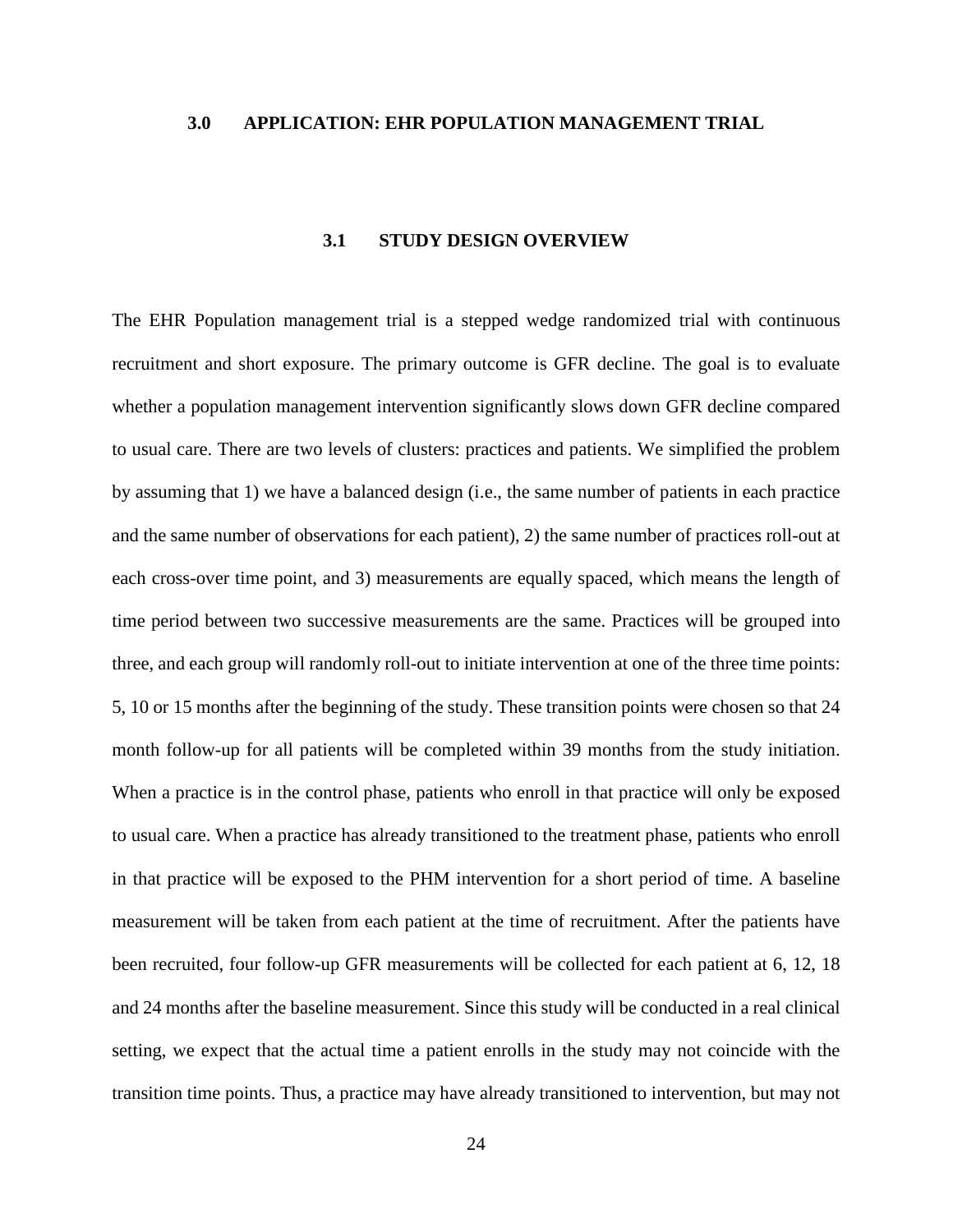<span id="page-33-0"></span>enroll a patient to be in the intervention until a few months later. In this case, delayed treatment initiation will happen. In this study, we assume that the maximum time that a patient could be delayed is 5 months, the length of time between two successive transition time points.

#### **3.2 SIMULATION BASED POWER CALCULATION**

To assess power and arrive with a sample size estimate needed for the EHR PM trial, we conducted simulations following the procedures described in Section 2.3.4. We simulated 5,000 datasets based on the random effects model Equation (3) which accounts for the natural clustering of observations within patients in each practice. The parameters were set to values based on preliminary data. However because we do not have preliminary estimate of the between-practice variability  $\tau_1^2$ , we instead specified the within practice ICC to be 0.2 based on our experience from other studies. Table 1 shows the parameter values used in the simulations.

For each dataset, the model parameters were estimated by fitting the model with the same fixed effects and random effects specification as the data generating mechanism. The lme command from package nlme in R via REML was used for model fitting. The estimated treatment effect p-values were recorded and assessed for statistical significance at  $\alpha$  = 0.05 level. Power was estimated as the proportion of rejections among the 5,000 datasets. We assumed a balanced design, and varied the total number of practices from 9 to 36, and the practice size (i.e., number of patients per practice) from 5 to 20.

To examine the impact of delayed treatment initiation, we calculated power under combinations of varying degrees of subject delay and time delay. The percent of subjects delayed, *pd\**100%, was set to 0%, 25%, 50%, 75%, 100% representing, respectively, none, mild, moderate,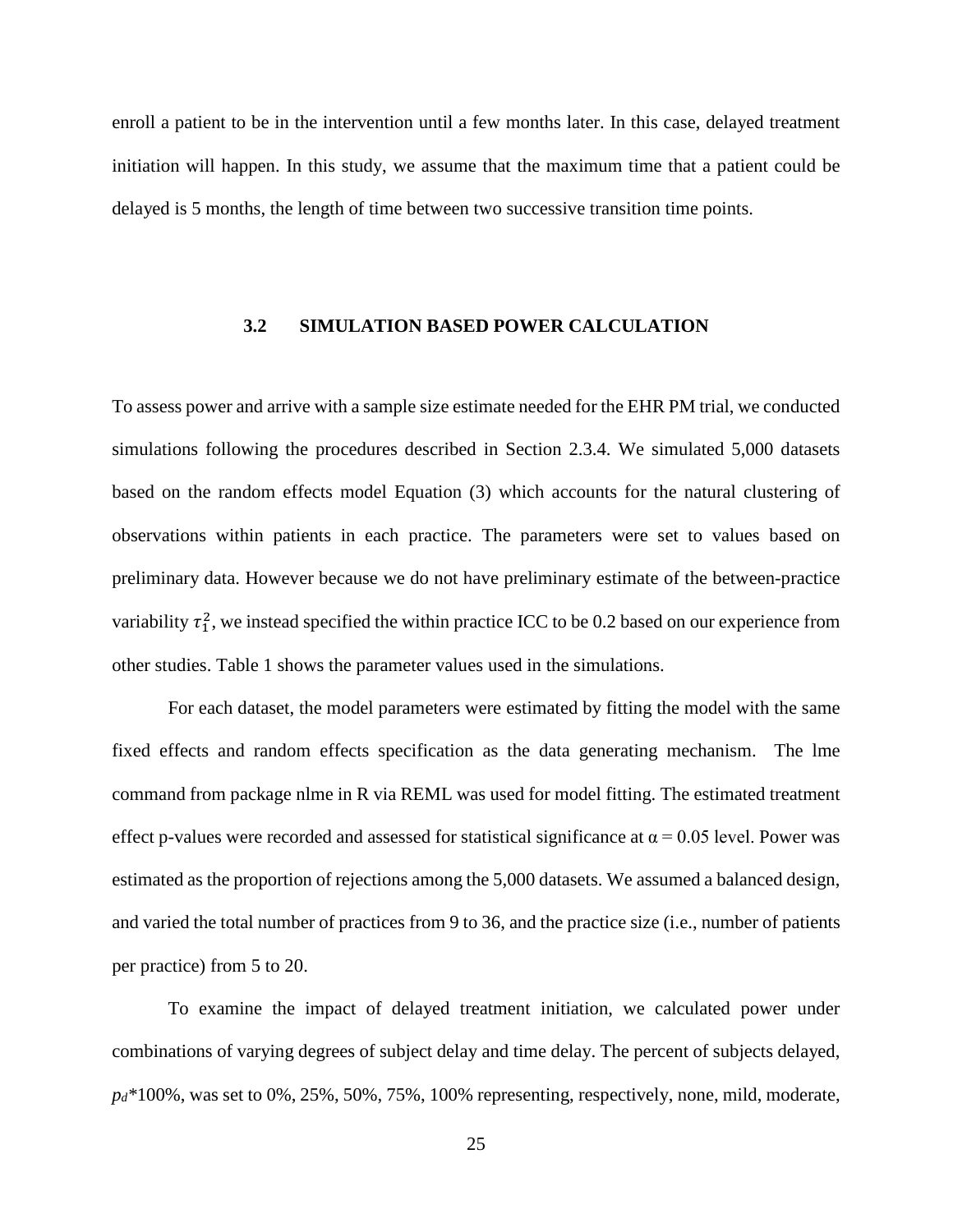major, and severe subject delay. The length of time delay *ld* was set to 0%, 25%, 50%, 75%, 100% of the maximum time of delay (5 months) representing, respectively, none, mild, moderate, major, and severe time delay. For instance, a mild and major time delay is equivalent to a 1.25 and 3.75 month delayed treatment initiation, respectively.

<span id="page-34-0"></span>

| <b>Notation</b> | <b>Meaning</b>                                             | <b>Value</b>                               |
|-----------------|------------------------------------------------------------|--------------------------------------------|
| $\sigma_e^2$    | Variance of residual                                       | 45.14                                      |
| $\tau_2^2$      | variance of subject specific random intercepts             | 120.43                                     |
| $\rho_a$        | ICC with respect to within practice correlation            | 0.2                                        |
|                 | $\rho_a = \frac{\tau_1^2}{\tau_1^2 + \tau_2^2 + \sigma^2}$ |                                            |
| $\beta_0$       | Overall mean GFR at baseline                               | 46.45 mL/min/1.73 m <sup>2</sup>           |
| $\beta_I$       | The rate of GFR decrease per month in control group        | $0.49$ mL/min/1.73 m <sup>2</sup> /month   |
| $\beta_2$       | the GFR difference in treatment and control at baseline    | $\theta$                                   |
| $\theta$        | GFR decline rate in intervention group $-$                 | $-0.125$ mL/min/1.73 m <sup>2</sup> /month |
|                 | GFR decline rate in control group                          |                                            |

|  | Table 1. Parameters for data generation |  |  |
|--|-----------------------------------------|--|--|
|--|-----------------------------------------|--|--|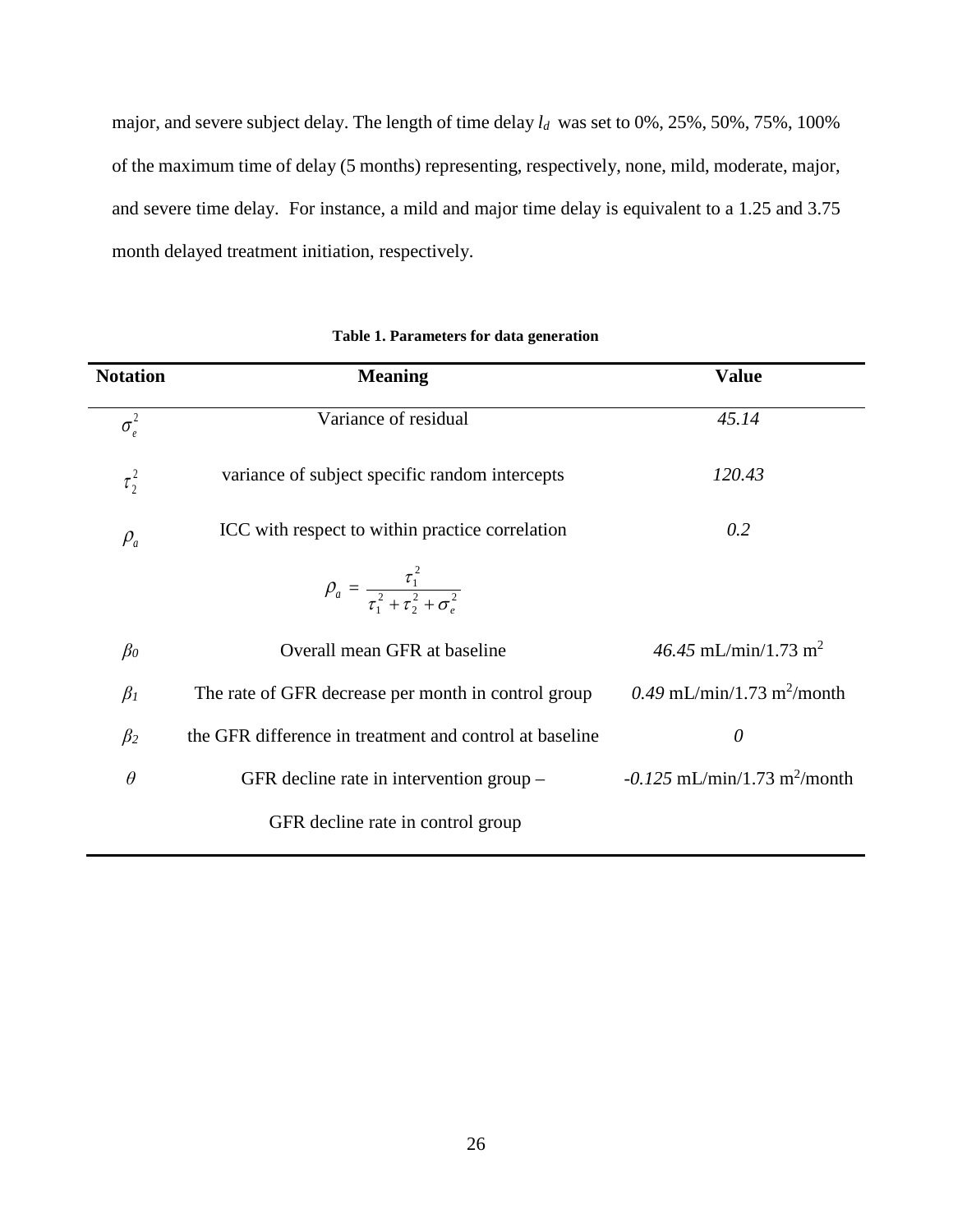## <span id="page-35-0"></span>**3.3 RESULTS**

The first column of Table 2 shows the power of SWTs without delayed treatment initiation. As expected, increasing the sample size (either the number of practices or the practice size) increases the power of the study. The power varies from 0.240 to 0.997 as the total sample size varies from 45 to 720. The rest of the columns in Table 2 display power as the severity of time delay increases, fixing the subject delay to 50%. Overall, power decreases with delay severity but only slightly. The decrease in power from no delay to major delay ranged from 0.002 to 0.095.

In planning the EHR PM trial, we are interested in determining the sample size required to achieve adequate power. We can also use Table 2 for this purpose. If we assume an acceptable power of 80%, we need to recruit 18 practices and 15 patients in each practice, or 27 practices and 10 patients in each practice under our study design and assumptions.

In general, we can also find other combinations of number of practices and number of patients per practice that achieves 80% power other than those shown in Table 2. With the data generating and power calculation method we have developed, it is convenient to vary the numbers and choose the optimal combination of number of practices and practice size that achieves adequate power within the bounds of logistical and implementation constraints.

Figures 4 and 5 show visually the influence of sample size on the power under different levels of delay. The number of practices were set to be 18 and the number of repeated measurements were set to 5 for each patient. In Figure 4, subject delay was fixed to 50% and the curves represent different degrees of time delay. In Figure 5, meanwhile, time delay was fixed to 50% and the curves represent different levels of subject delay. Both figures show similar levels and trend in power as the sample size increases. In the no delay case, we need about 14 patients in each practice to obtain 80% power, while under major delay case, we need about 16 patients in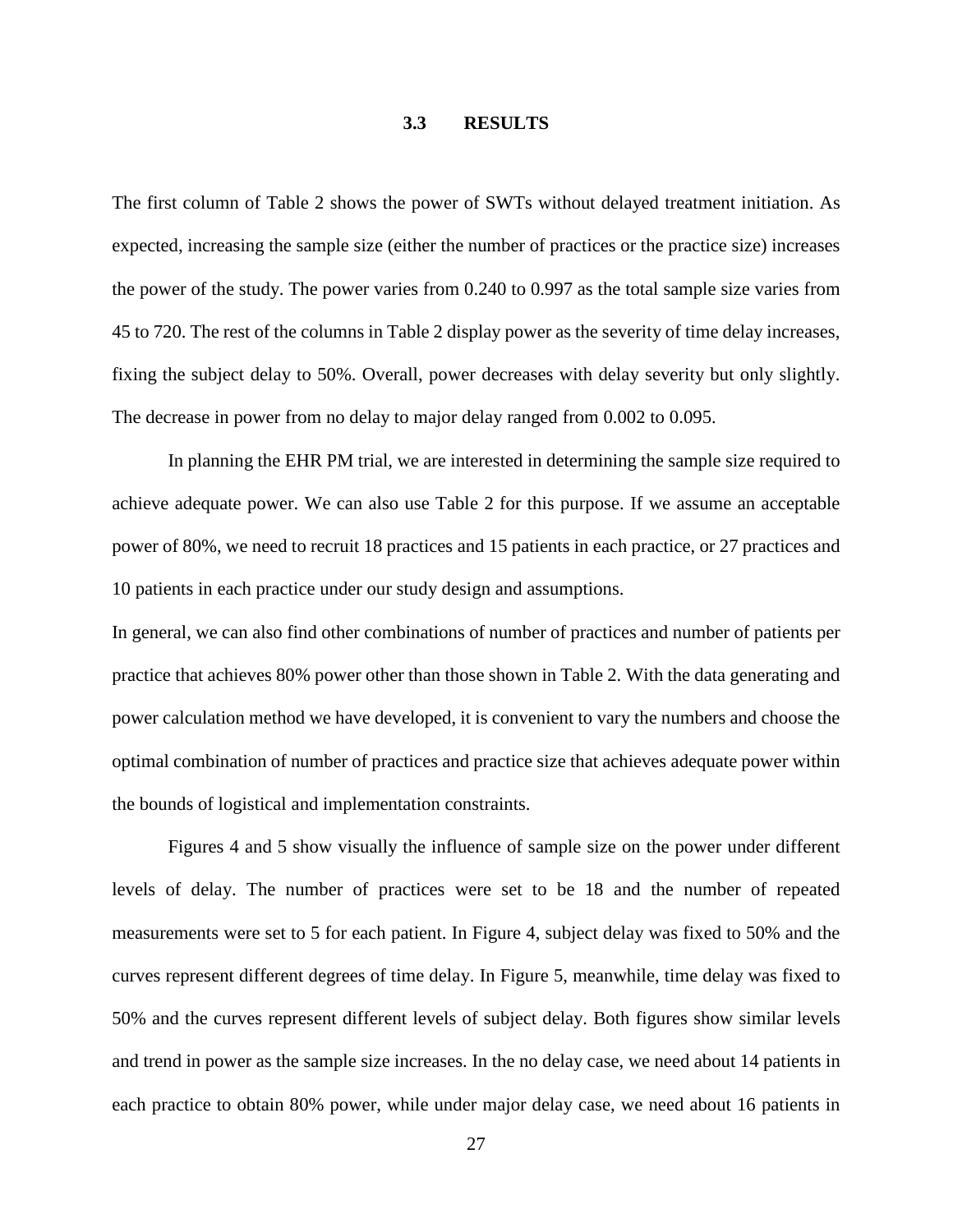each practice to obtain 80% power. In mild and moderate case, around 15 patients are required to obtain 80% power. The powers in different delay levels are almost parallel. The power increases more rapidly when the number of practice is small and power is not high, but when power gets large, the rate of increase becomes smaller.

<span id="page-36-0"></span>

|                  |                | No delay              | Mild delay         | <b>Moderate delay</b> | <b>Major</b> delay     |
|------------------|----------------|-----------------------|--------------------|-----------------------|------------------------|
| <b>Practices</b> | Patients*      | $p_d = 0$ $l_d = 0**$ | $p_d=0.5 l_d=1.25$ | $p_d = 0.5 l_d = 2.5$ | $p_d = 0.5 l_d = 3.75$ |
| $\overline{9}$   | $\overline{5}$ | 0.240                 | 0.212              | 0.202                 | 0.197                  |
|                  | 10             | 0.381                 | 0.356              | 0.347                 | 0.334                  |
|                  | 15             | 0.580                 | 0.512              | 0.498                 | 0.485                  |
|                  | 20             | 0.667                 | 0.626              | 0.613                 | 0.592                  |
| 18               | 5              | 0.387                 | 0.380              | 0.377                 | 0.358                  |
|                  | 10             | 0.659                 | 0.603              | 0.587                 | 0.569                  |
|                  | 15             | 0.820                 | 0.799              | 0.781                 | 0.772                  |
|                  | 20             | 0.918                 | 0.914              | 0.905                 | 0.894                  |
| 27               | 5              | 0.540                 | 0.511              | 0.496                 | 0.485                  |
|                  | 10             | 0.813                 | 0.825              | 0.812                 | 0.802                  |
|                  | 15             | 0.930                 | 0.927              | 0.922                 | 0.913                  |
|                  | 20             | 0.990                 | 0.981              | 0.976                 | 0.973                  |
| 36               | 5              | 0.655                 | 0.649              | 0.629                 | 0.611                  |
|                  | 10             | 0.913                 | 0.918              | 0.903                 | 0.885                  |
|                  | 15             | 0.981                 | 0.982              | 0.974                 | 0.973                  |
|                  | 20             | 0.997                 | 0.999              | 0.998                 | 0.995                  |
|                  |                |                       |                    |                       |                        |

**Table 2. Sample size and power**

\* number of patients in each practice  $* p_d$  denotes subject delay,  $l_d$  denotes time delay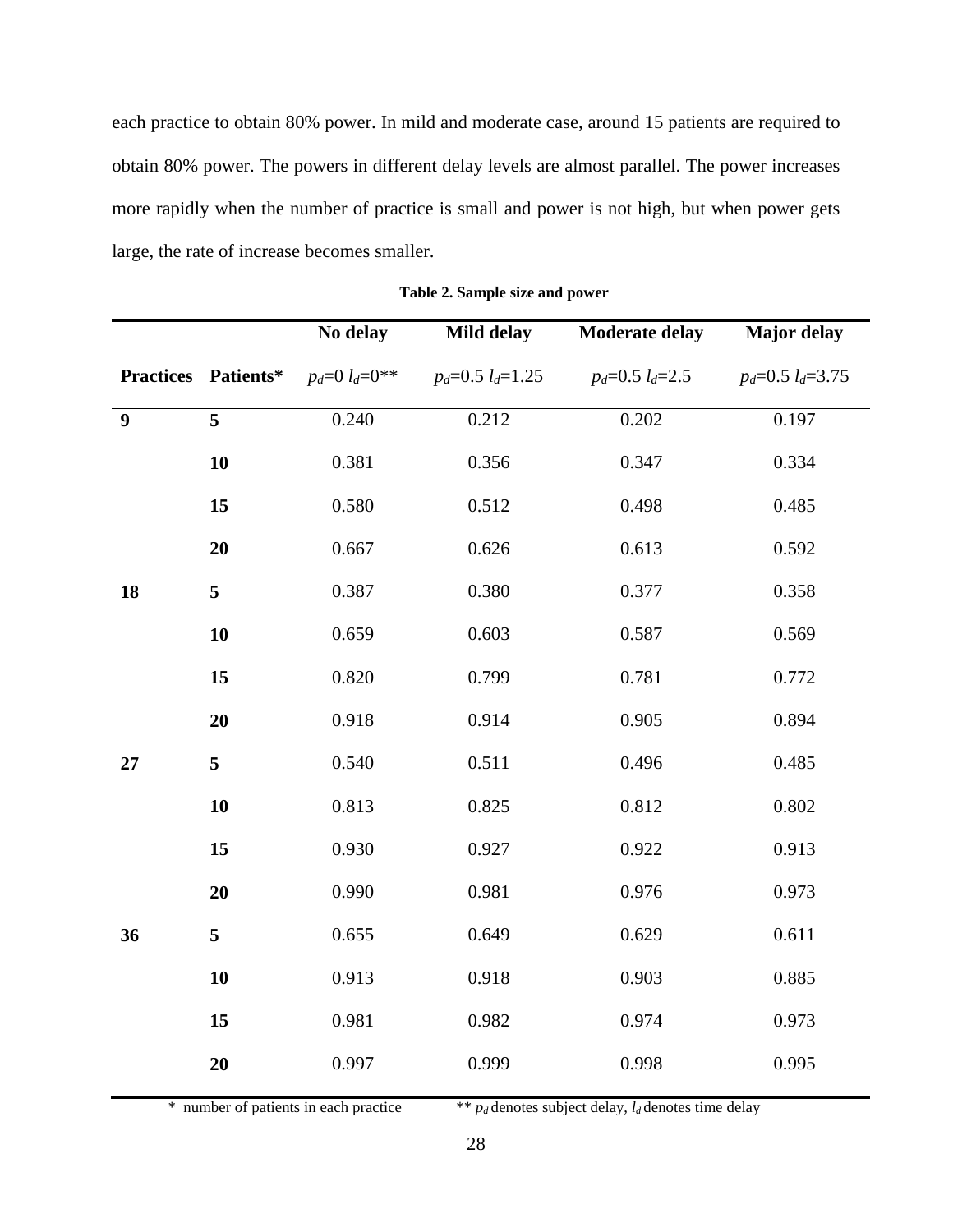

**Power vs Patients** 

<span id="page-37-0"></span>**Figure 4. Power vs Patients (fix subject delay)**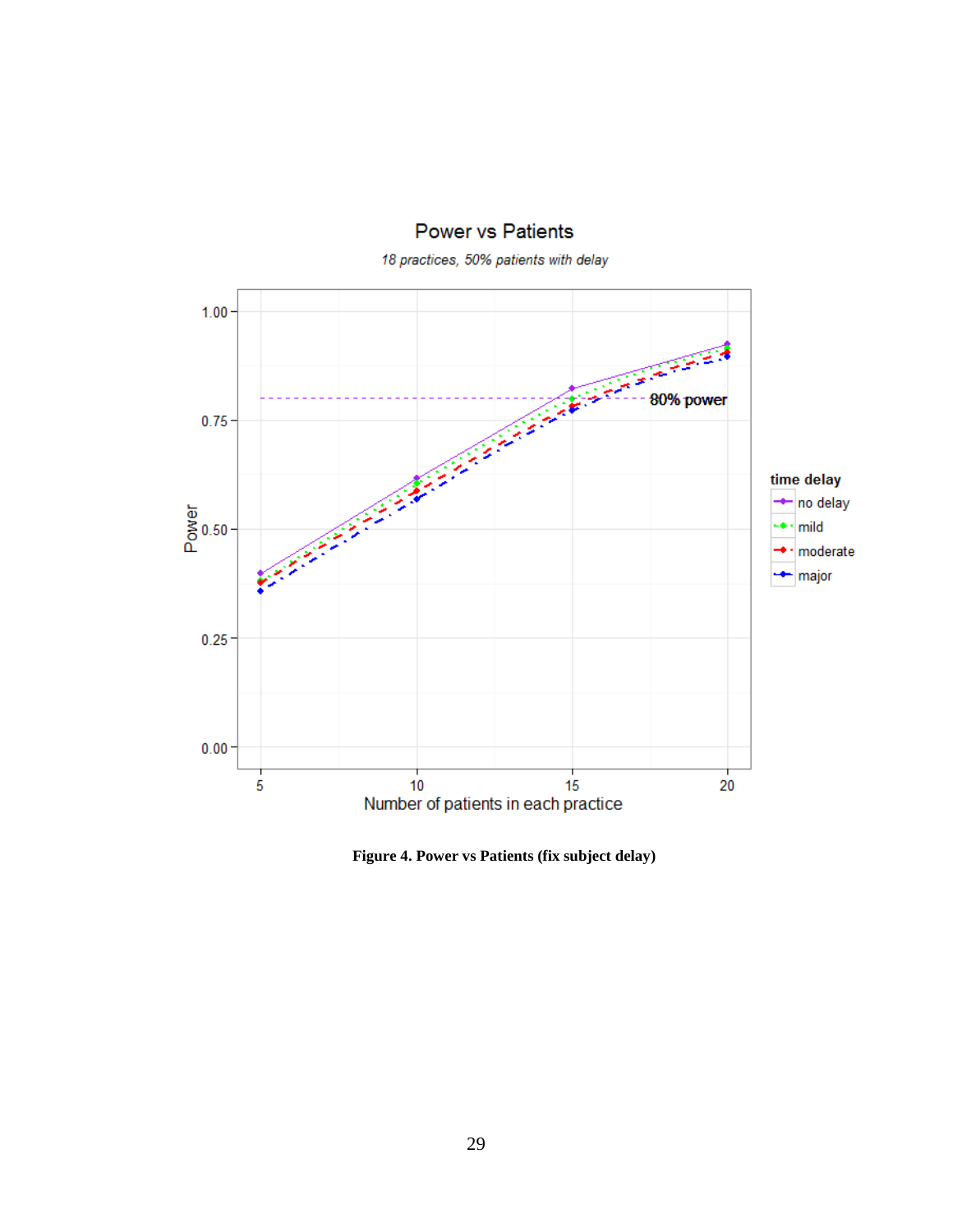

**Power vs Patients** 

18 practices, 50% time delay

**Figure 5. Power vs Patients (fix time delay)**

<span id="page-38-0"></span>Table 3 shows the joint effect of subject delay and time delay on the power. This table was generated assuming that there are 18 practices and 15 patients in each practice. Although marginally either time delay or subject delay had small impact on power based on Table 2 and Figures 4 and 5, Table 3 indicates that the loss in power could be substantial when they are taken jointly. The reduction in power could be as high as 32.1%, as can be seen in the mildest case (subject and time delay are both 25%) to compare with the worst case (both subject and time delay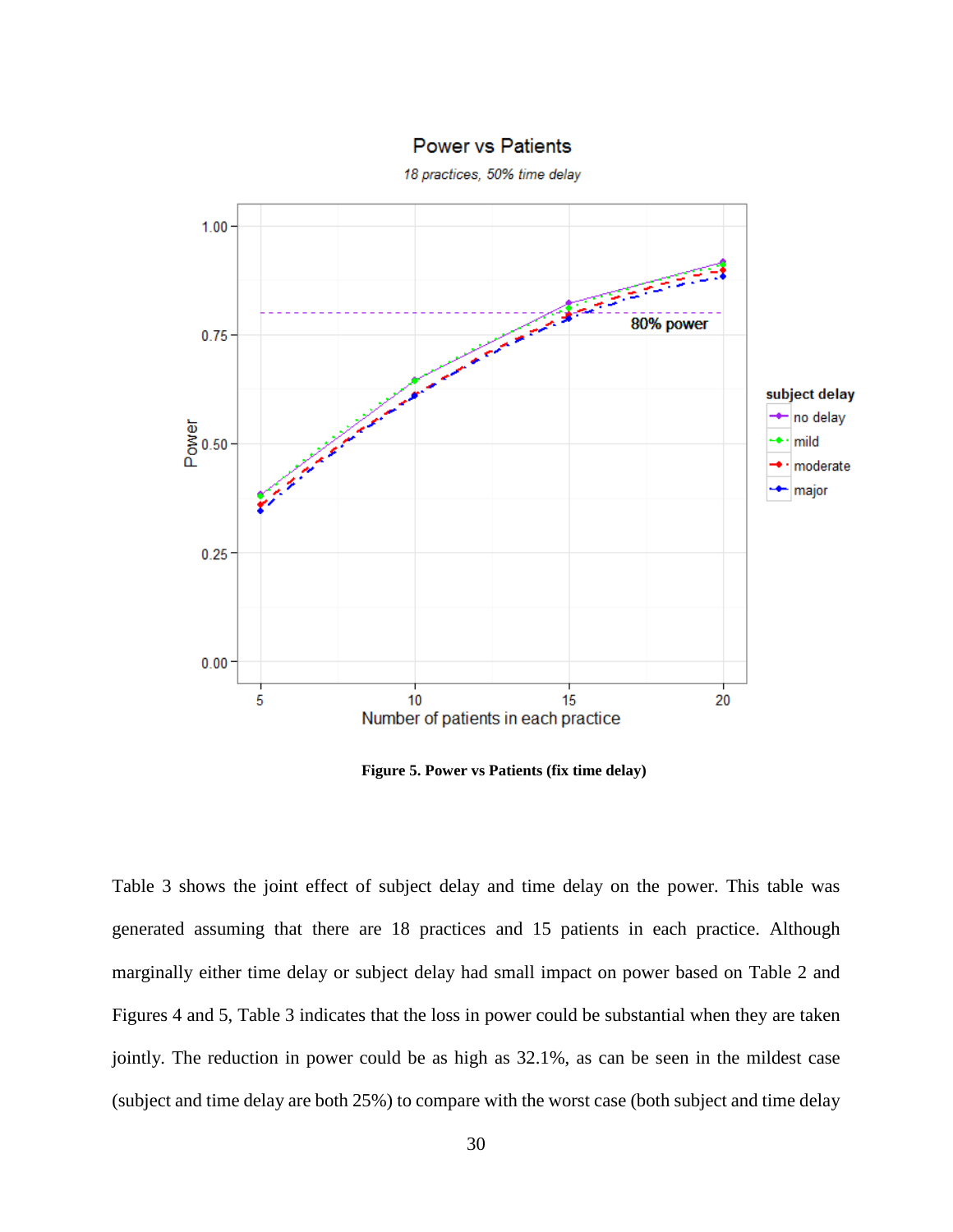are 100%). From mild to major (subject and time delay are both 75%), the reduction in power was 6.5%.

It also appears in Table 3 that the impact of time delay and subject delay on power are similar. For example, when time delay was fixed to 25%, the reduction in power due to subject delay (comparing 75% versus 25%) was only 2.7%; similarly when subject delay was fixed to 25%, the reduction in power due to time delay (75% versus 25%) was 2.6%. The reduction in power may be slightly greater if either subject delay or time delay was major or worst (i.e., 75%- 100% delay). This is much easier seen in Figure 6, which is just the plot of Table 3. For example, the reduction in power was 3.9% comparing 75% versus 25% subject delay when time delay is 75%; the reduction in power was 4.6% comparing 75% versus 25% time delay when subject delay is 75%.

<span id="page-39-0"></span>

| Subject delay   | Time delay $(l_d/5*100\%)$ |       |       |       |  |
|-----------------|----------------------------|-------|-------|-------|--|
| $(p_d * 100\%)$ | 25%                        | 50%   | 75%   | 100%  |  |
| 25%             | 0.815                      | 0.808 | 0.801 | 0.789 |  |
| 50%             | 0.805                      | 0.791 | 0.777 | 0.738 |  |
| <b>75%</b>      | 0.808                      | 0.785 | 0.762 | 0.666 |  |
| 100%            | 0.788                      | 0.755 | 0.719 | 0.553 |  |

**Table 3. Different combinations of subject and time delay**

18 practices, 15 patients in each practice, power is 0.820 when there is no delay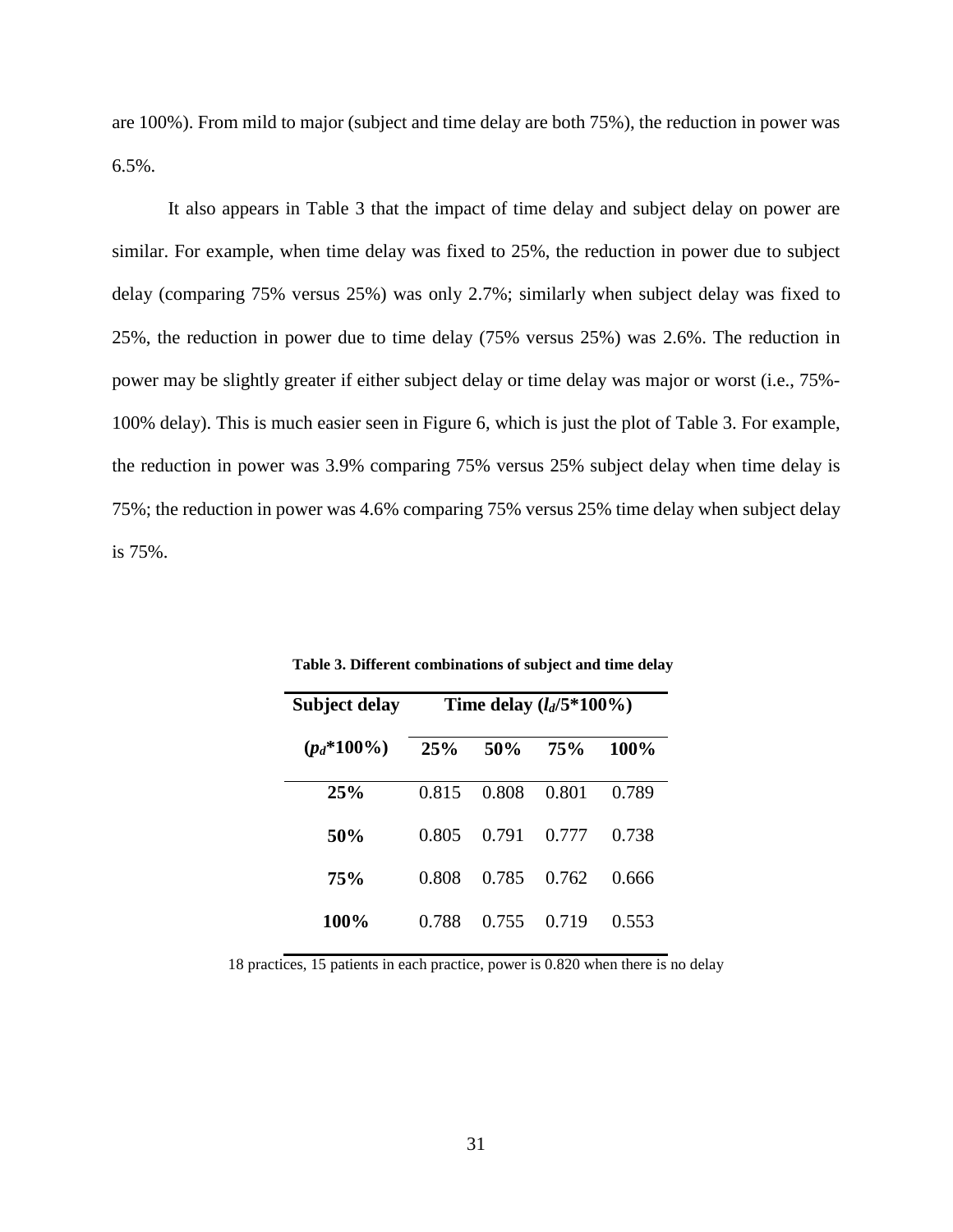

Power vs Time Delay

<span id="page-40-0"></span>**Figure 6. Power vs Time delay**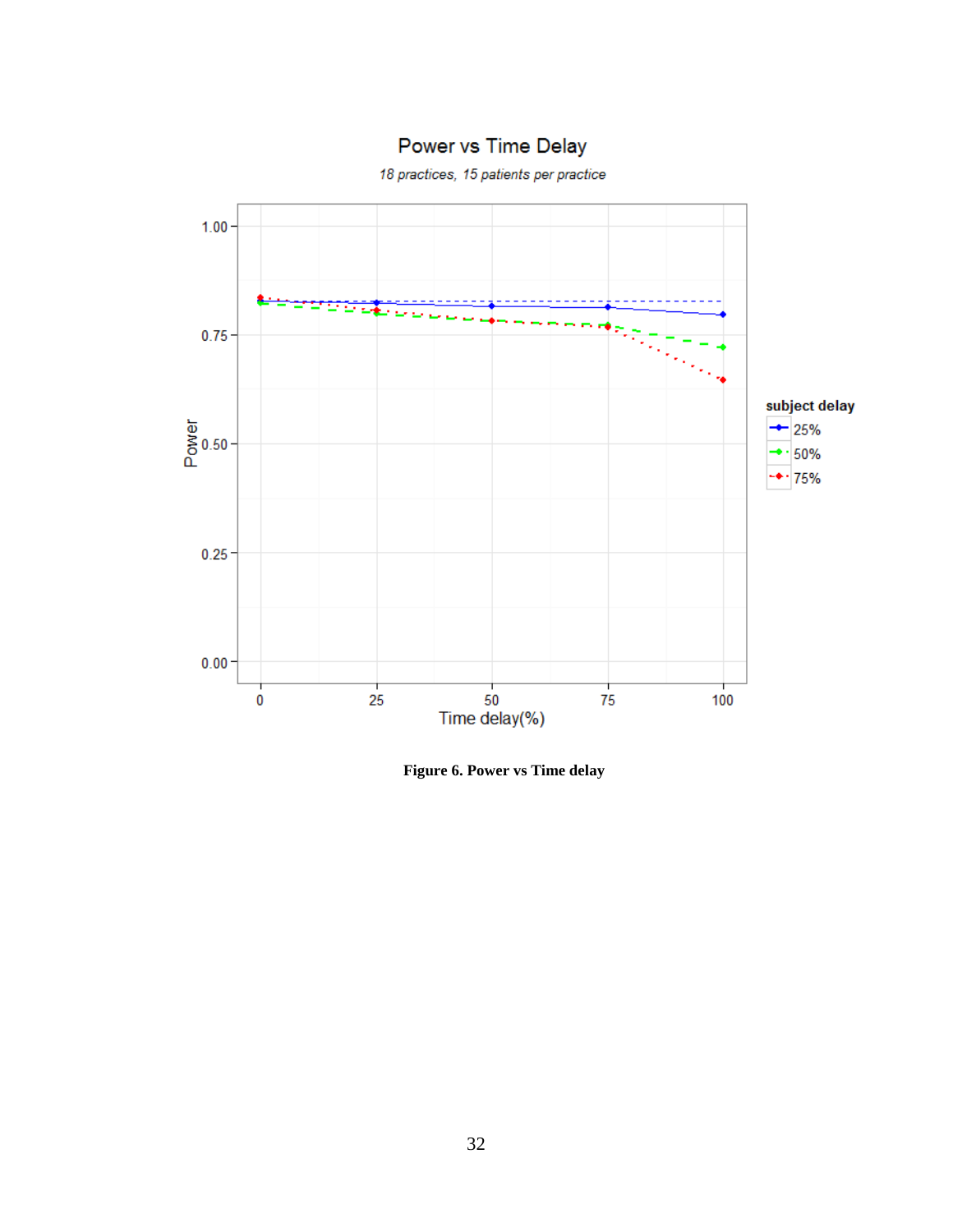# **4.0 DISCUSSION AND CONCLUSION**

<span id="page-41-0"></span>In this study, a simulation-based power and sample size calculations for SWTs with repeated measurements and short exposure design was developed. Existing sample size formulas for SWTs are applicable to studies with cross-sectional outcomes. Although convenient, these methods cannot be directly used to design SWTs with longitudinal outcomes. Simulation based calculations on the other hand are flexible and can accommodate multiple features of a trial such as repeated measurements, multilevel data, and delayed treatment initiation. The model we used accounts for clustering of repeated observations within a patient, and clustering of patients within a practice. The simulation design was motivated by the EHR PHM trial, a proposed future study that aims to assess whether a population management intervention is effective in slowing down the decline in GFR of high risk CKD patients.

The simulation-based approach allowed us to study the impact of delayed treatment initiation on power. Delayed treatment initiation is a concern in the EHR PHM trial. We found that delayed treatment initiation has a negative effect on the power. When either subject delay or time delay is mild, we do not need to worry about the loss of power. However, when both subject delay and time delay are major, the loss of power may be substantial. The impact of varying levels of subject delay for a fixed time delay is similar to the impact of varying levels of time delay for a fixed subject delay. In general, the loss in power due to delayed treatment initiation is small compared to the loss in power due to delayed treatment effect as reported in the literature [7]. This may be because the maximum length of time delay we used in the simulations is short (5 months). If we allow the delay to be longer, the impact on power may be larger. This warrants further investigation.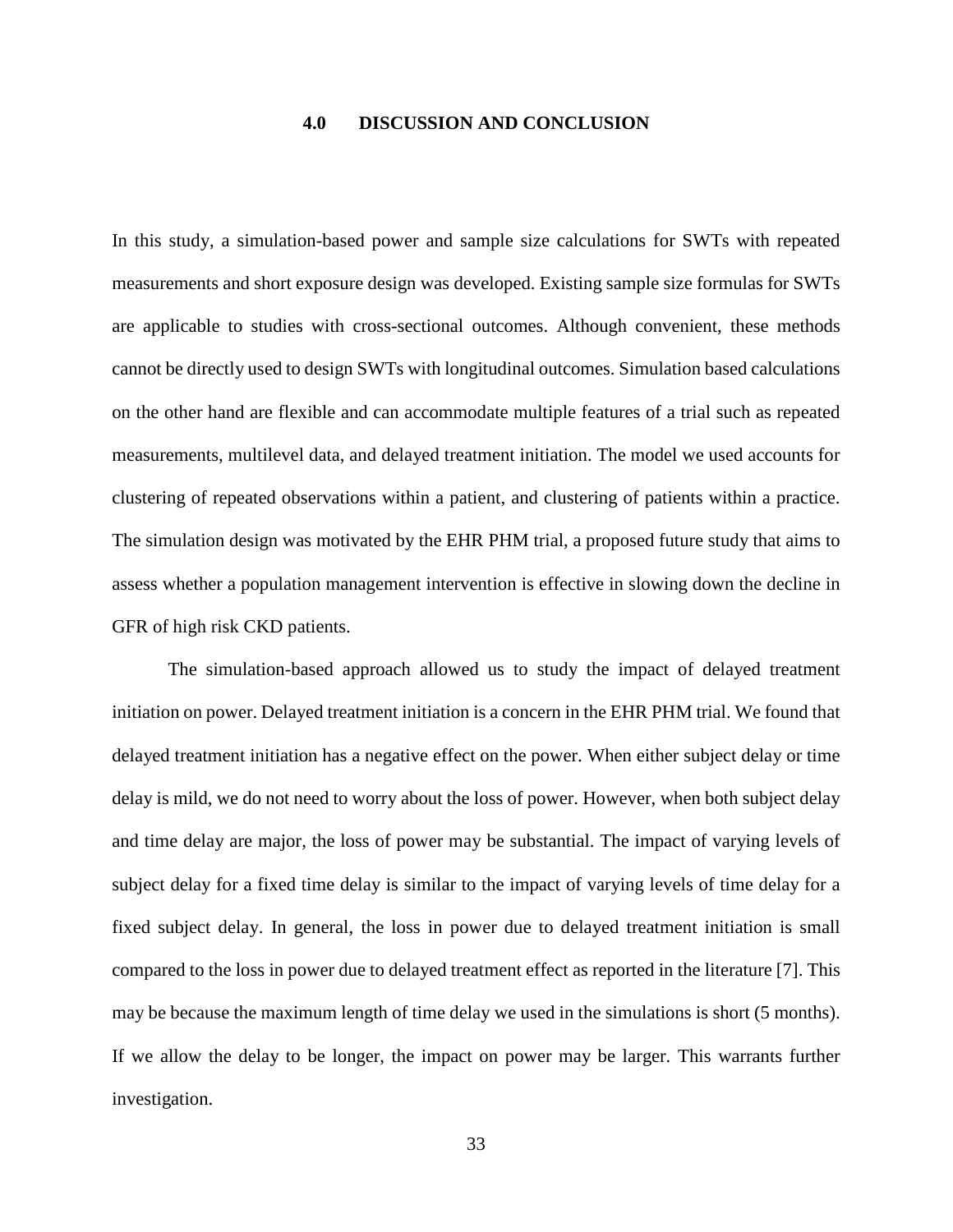In our model, we assumed that each practice has the same number of patients and each patient has the same number of measurements. Also, equal number of clusters roll-out at each of the transition time points. However, it is possible that the data collected is not balanced, especially in a study with continuous recruitment design. Furthermore, we assumed that the measurements of each patients are equally spaced. In reality, this may not be necessarily true. Power analysis of the SWT with unbalanced or unequally spaced repeated measurements could be further topics of study.

By using the random effects mixed model, we implicitly assumed compound symmetric covariance pattern between observations within a subject. This covariance structure assumes that the correlations of observations within the same subject between any two time points, regardless of how far apart they are, are equal. Other types of correlation structure, such as Toeplitz or Autoregressive, may be alternatives for this study. If our interest is the intervention effect on population-level, other options of the model could be covariance pattern model or using GEE, where more complex correlation structures between the repeated measurements could be assumed. Finally, our approach focused on continuous outcomes assuming normal distribution. In general, however, the data generating approach can be easily expanded to generate datasets with binary outcomes. This is possible by taking the generalized linear mixed model approach.

In clinical studies, SWTs with longitudinal outcomes have been increasingly used in recent times. A simulation-based power calculation method provides a practical guidance for power calculation and sample size determination in designing the SWTs with longitudinal outcomes while incorporating the effect of delayed treatment initiation. This method will be useful in planning the EHR-PHM trial which could potentially improve care for and outcomes of high risk CKD patients. This is a significant public health concern given that CKD affects 26 million adults and is one of the major causes of morbidity and mortality in the United States.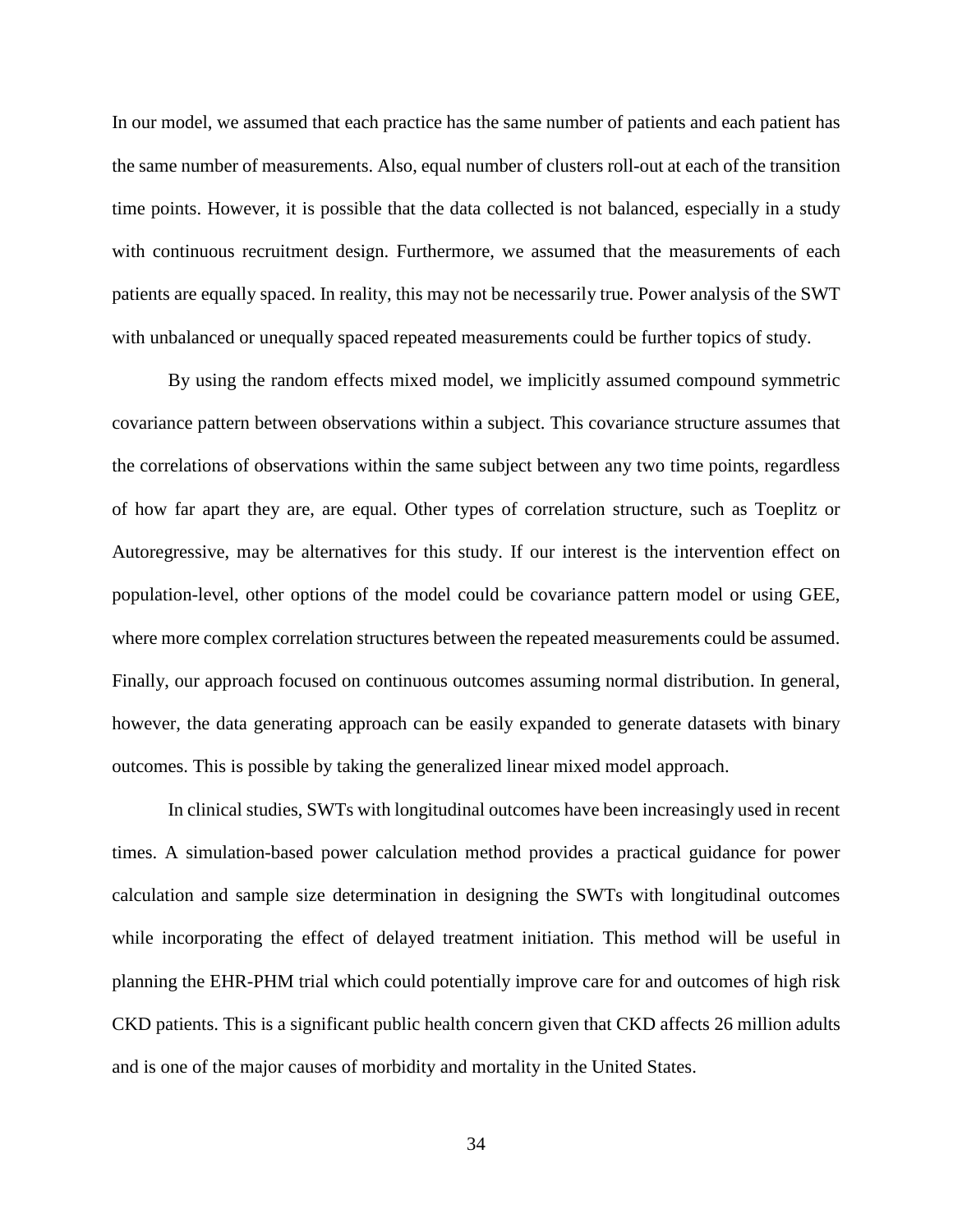#### <span id="page-43-0"></span>**APPENDIX: R MARKDOWN CODE USED FOR SIMULATION**

```
---
title: "Simulation-based power analysis for SWTs with repeated measurements"
author: "Peng"
date: "March 8, 2016"
output: html_document
---
```{r setup, include=FALSE}
require(lme4) # mixed models 
require(nlme) # mixed models
require(compiler) # to compile our function
require(dplyr); require(tidyr) # for efficiently manipulating datasets
require(ggplot2) # draw the graph
setwd("C:/2016 spring/thesis/results")
\sim```{r results='hide'}
# generate diagonal matrix
dmat <- cmpfun(function(i) {
  j <- length(i)
  n <- sum(i)
  index <- cbind(start = cumsum(c(1, i[-j])), stop = cumsum(i))
  H <- matrix(0, nrow = n, ncol = j)
   for (i in 1:j) {
    H[index[i, 1]:index[i, 2], i] <- 1L
   }
  return(H)
})
\ddot{\phantom{0}}## functions
- Set up a simulation function for continuous case
```{r}
## continuous outcome without delay
sim_con<-function(iter=1000,j=5,k=18,o=0.5,q=0.5){
   #iter<-1000
  pow.r<-matrix(NA,iter)
  set.seed(123)
   for(rep in 1:iter){
     # 9 practices, 5 subjects for each practice, 4 obs for each subject
     i<-5
    \#j<-5
    #k < -9 # set variances
     sigma2_k<- 41.39
     sigma2_j<- 120.43
     sigma2_e <-45.14
     # number of subjects
```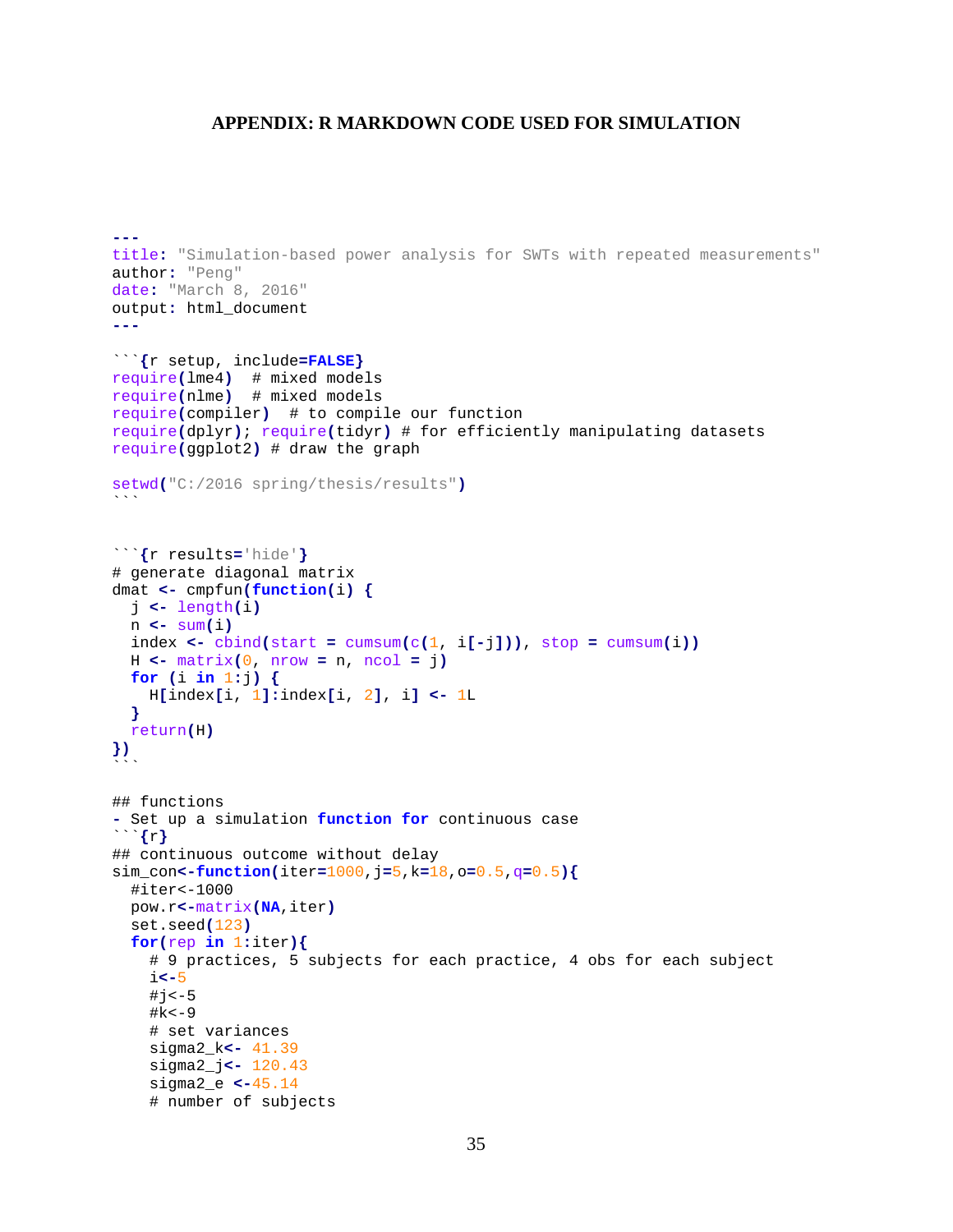```
 n<- j*k
 # number of observations
 m<-n*i
 # proportion of pts delay
#o < -0.3 # proportion of delay time
#q<-0.5 # random effect of practice
 T<- rep(i*j,k)
#z1 <- diag(k) x * p(1, i * j) z1<-dmat(T)
 a<- rnorm(k,0,sqrt(sigma2_k))
 random_k<-z1 %*% a
 # random effect of subject
 z2<- diag(n) %x% rep(1,i)
 b<- rnorm(n,0,sqrt(sigma2_j))
 random_j<-z2 %*% b
 # error term
 e<- rnorm(m,0,sqrt(sigma2_e))
 # fixed effects
 # overall mean
 mu=46.45
 # randomly select three practice at each crossover time point
 k1<- sample(1:k,k/3,replace=F)
 k2<- sample(setdiff(1:k,k1),k/3,replace=F)
 k3<- setdiff(1:k,c(k1,k2))
 # practice
 c<-1:k
 N<-rep(j,k)
 M<-rep(i,n)
 practice<-dmat(M) %*% dmat(N) %*% c
 # patient
 d<-rep(1:j,k)
 patient<-dmat(M) %*% d
 # visit
 visit<-rep(0:(i-1),n)
 # time point of each subject
 tp<-c(0,5,10,15)
 enterm<-sample(tp,n,replace=TRUE)
 # the following observations time
 t1<-enterm+6
 t2<-t1+6
 t3<-t2+6
 t4<-t3+6
 # simulate delayed treatment effect
 delay<-sample(1:n,floor(n*o),replace=FALSE)
 enterm[delay]<-round(enterm[delay]+q*5,digits=2)
 # create colomn delay
 delayflag<-rep(0,n)
 delayflag[delay]<-1
```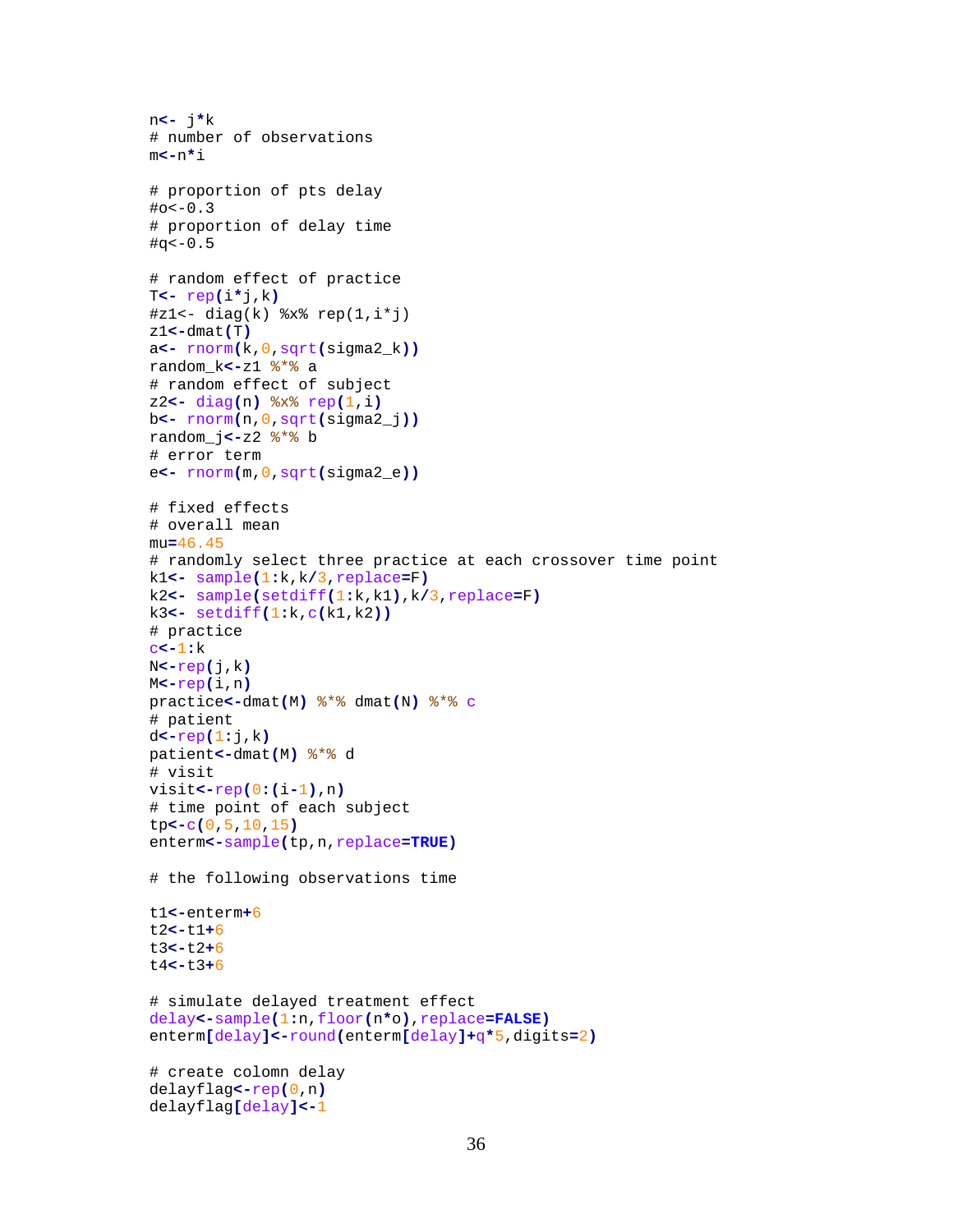```
 # transform enterm vector to match the dimension
     delayflag<-dmat(M) %*% delayflag
     # convert to a vector
     time<-cbind(enterm,t1,t2,t3,t4)
     time<-as.vector(t(time))
     # transform enterm vector to match the dimension
     enterm<-dmat(M) %*% enterm
     # combine practice,patient,visit,enterm and time to one dataset
     data<-data.frame(practice,patient,visit,delayflag,enterm,time)
     #create trt and time_dif columns
     data<-within(data, {
       trt=ifelse(practice %in% k1 & enterm>=5,1,
                  ifelse(practice %in% k2 & enterm>=10,1,
                  ifelse(practice %in% k3 & enterm>=15,1,0)
 )
 )
       time_dif=time-enterm
     })
     #Set parameters
     beta1<- -0.49
     beta2<- 0
     theta<- 0.125
     trt<-data$trt
     time_dif<-data$time_dif
     # time_dif0<-rep(c(6,12,18,24),n)
     # outcome
     y<-mu+beta1*time_dif+beta2*trt+theta*(trt*time_dif)+random_k+random_j+e
     #final dataset
     data<-data.frame(data,y)
     tryCatch({
     # fit lmm
    #fit <- lmer(y \sim time\_diff*trt + (1 | practice) + (1 | practice: patient),data = data) #fits<-summary(fit)
     #fitt<-fits$coefficients[3,3]
     # fit lmm
     fit<- lme(y ~ trt*time_dif, random= ~ 1|practice/patient , data=data)
     fits<- summary(fit)
     fitp<- fits$tTable[4,5]
     rej<-fitp<0.05
     # record power
     pow.r[rep]<-rej
     }, warning = function(war) {
       # warning handler picks up where error was generated
       print(paste("MY_WARNING: ",war))
     },error = function(err) {
```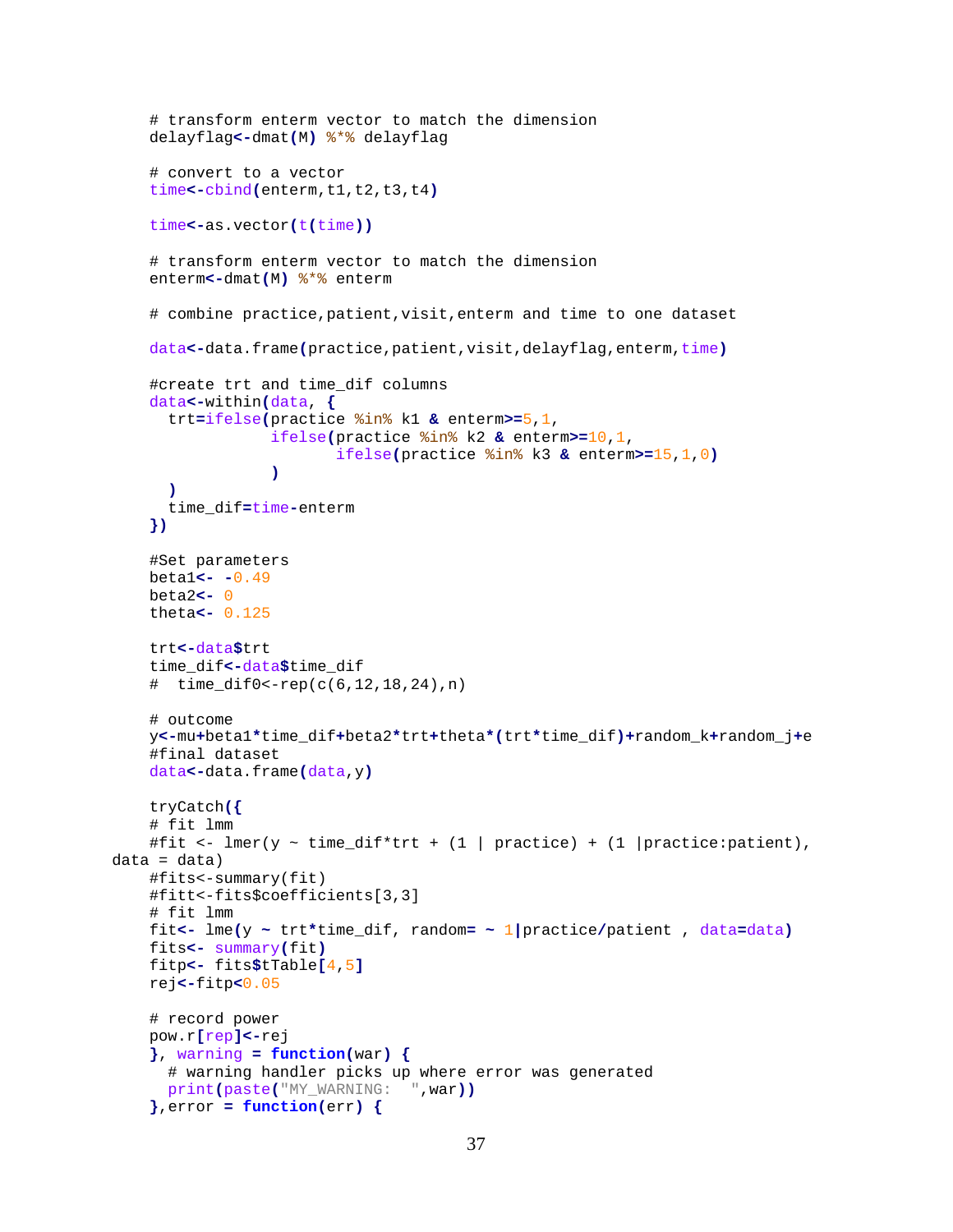```
 # error handler picks up where error was generated
       print(paste("MY_ERROR: ",err))
     }
     )
     # count the iterations
     if( rep %% 100 == 0 ) cat(paste("iteration", rep, "complete\n"))
   }
   mean(pow.r[complete.cases(pow.r)])
}
\ddot{\phantom{0}}## Analysis
### Table 1 different combinations of % of patients and % of delay time
- Change the % of delayed patients and the % of delayed time
```{r}
# continuous case with delay, o from 0.25 to 1, q from 0.25 to 1
possible.o<-seq(from=0.25,to=1,by=0.25)
possible.q<-seq(from=0.25,to=1,by=0.25)
powers<-matrix(NA,length(possible.o),length(possible.q))
colnames<-c("0.25","0.5","0.75","1")
rownames<-c("0.25","0.5","0.75","1")
iter<-1000
for(Z in 1: length(possible.o)){
     for(Y in 1: length(possible.q)){
       o=possible.o[Z]
       q=possible.q[Y]
       powers[Z,Y]<-sim_con(iter=iter,k=45,o=o,q=q)
     }
}
powers
\ddot{\phantom{0}}### Table 2 sample size and power in different levels of delayed treatment
- Change the sample size in no delay case
```{r}
possible.k<-seq(from=9,to=36,by=9)
possible.j<-seq(from=5,to=20,by=5)
powers_kj_no<-matrix(NA,length(possible.k),length(possible.j))
colnames(powers_kj_no)<-c("5","10","15","20")
rownames(powers_kj_no)<-c("9","18","27","36")
iter<-1000
for(Z in 1: length(possible.k)){
     for(Y in 1: length(possible.j)){
       k=possible.k[Z]
       j=possible.j[Y]
       powers_kj_no[Z,Y]<-sim_con(iter=iter,o=0,q=0,k=k,j=j)
     }
}
powers_kj_no
\ddot{\phantom{0}}
```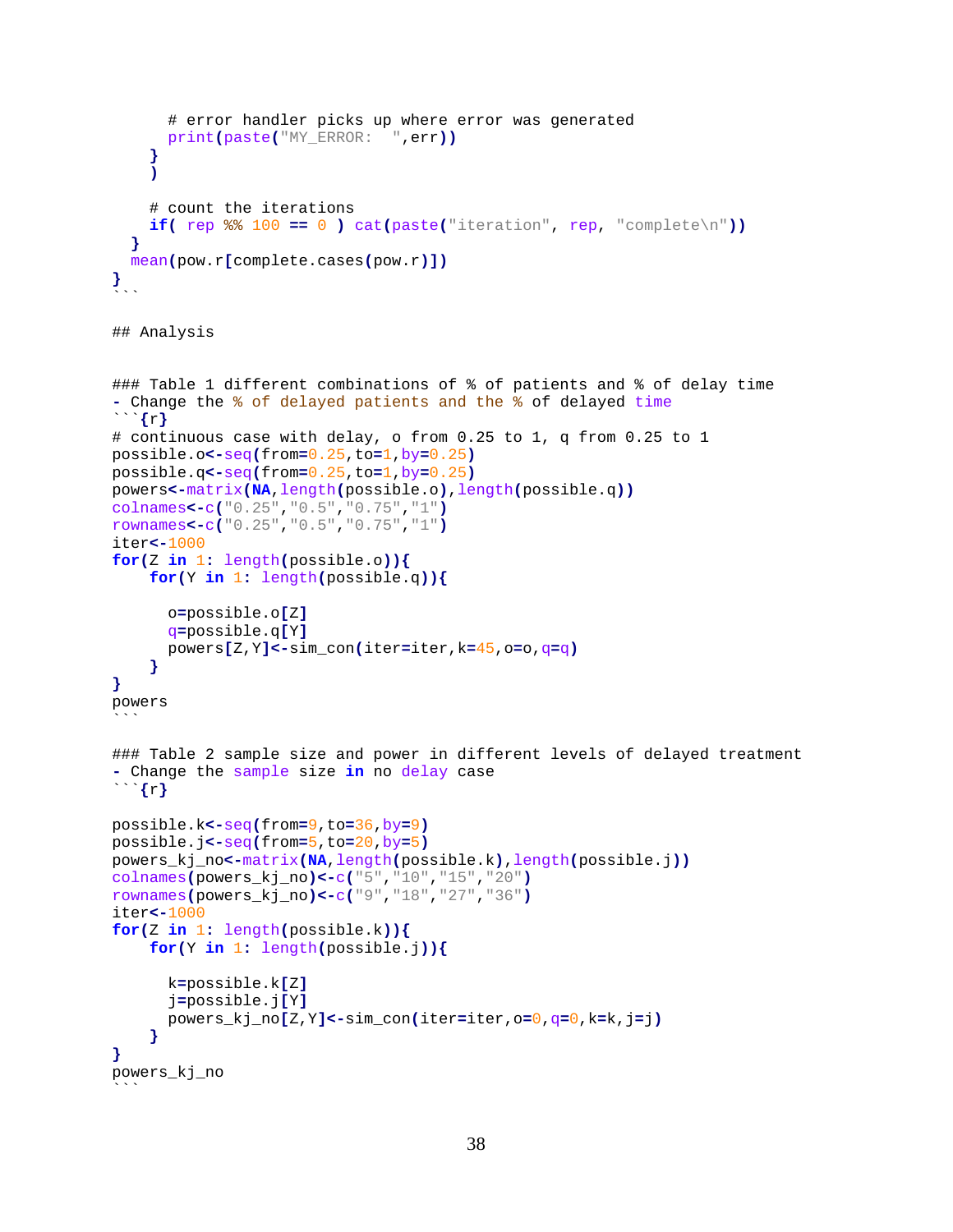```
- Change the sample size in mild case
```{r}
possible.k<-seq(from=9,to=36,by=9)
possible.j<-seq(from=5,to=20,by=5)
powers_kj_mild<-matrix(NA,length(possible.k),length(possible.j))
colnames(powers_kj_mild)<-c("5","10","15","20")
rownames(powers_kj_mild)<-c("9","18","27","36")
iter<-1000
for(Z in 1: length(possible.k)){
     for(Y in 1: length(possible.j)){
       k=possible.k[Z]
       j=possible.j[Y]
       powers_kj_mild[Z,Y]<-sim_con(iter=iter,o=0.5,q=0.25,k=k,j=j)
     }
}
powers_kj_mild
\ddot{\phantom{0}}- Change the sample size in moderate case
```{r}
possible.k<-seq(from=9,to=36,by=9)
possible.j<-seq(from=5,to=20,by=5)
powers_kj_mod<-matrix(NA,length(possible.k),length(possible.j))
colnames(powers_kj_mod)<-c("5","10","15","20")
rownames(powers_kj_mod)<-c("9","18","27","36")
iter<-1000
for( Z in 1: length(possible.k)) for(Y in 1: length(possible.j)){
       k=possible.k[Z]
       j=possible.j[Y]
       powers_kj_mod[Z,Y]<-sim_con(iter=iter,o=0.5,q=0.5,k=k,j=j)
     }
}
powers_kj_mod
- Change the sample size in major case
```{r}
possible.k<-seq(from=9,to=36,by=9)
possible.j<-seq(from=5,to=20,by=5)
powers_kj_maj<-matrix(NA,length(possible.k),length(possible.j))
colnames(powers_kj_maj)<-c("5","10","15","20")
rownames(powers_kj_maj)<-c("9","18","27","36")
iter<-1000
for(Z in 1: length(possible.k)){
     for(Y in 1: length(possible.j)){
       k=possible.k[Z]
       j=possible.j[Y]
```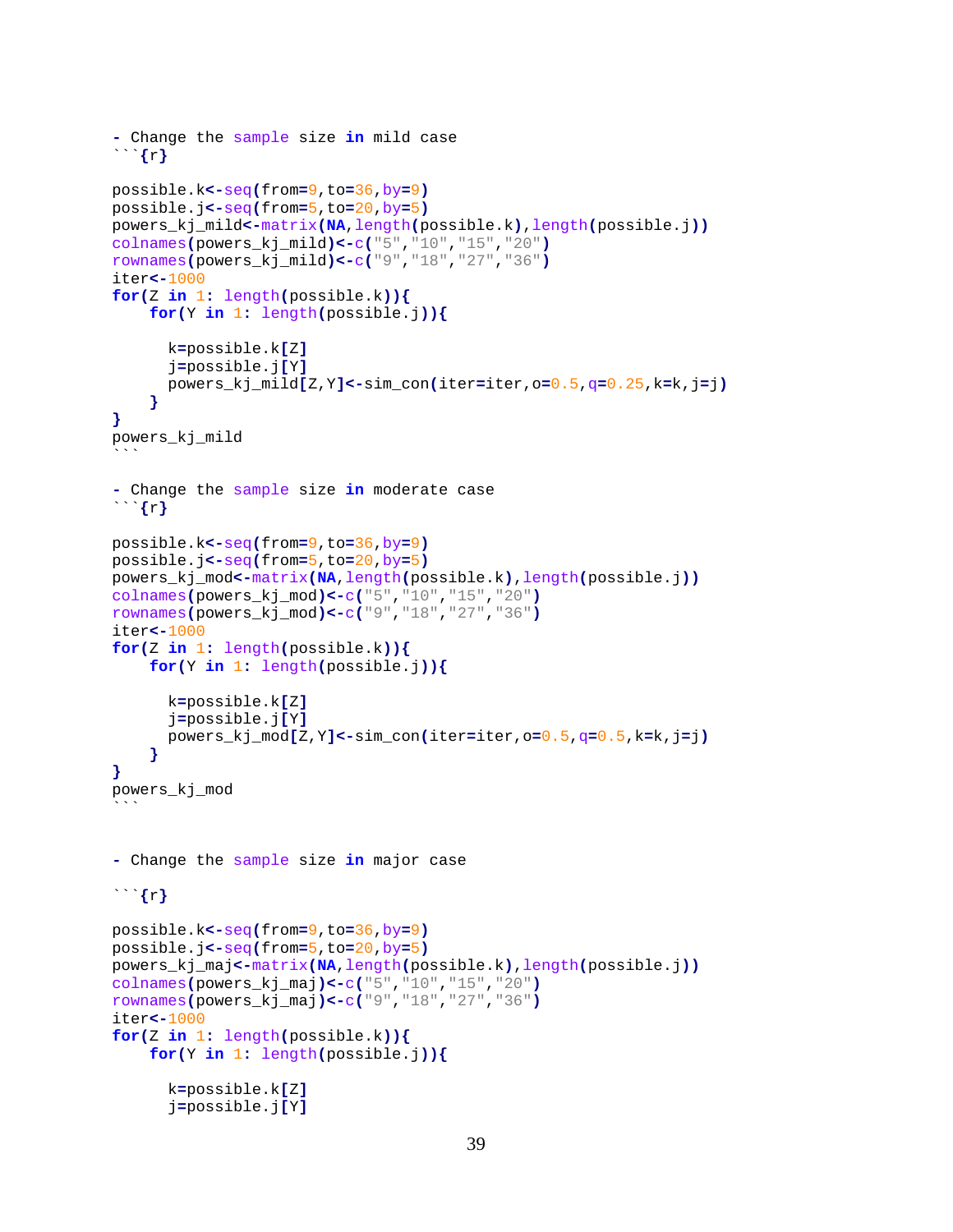```
 powers_kj_maj[Z,Y]<-sim_con(iter=iter,o=0.5,q=0.75,k=k,j=j)
     }
}
powers_kj_maj
\ddot{\phantom{0}}### Graph 1 subject delay vs. power under different levels of patients
- j set to be 15, k set to be 18
- subject delay set to be 25% of total subjects
```{r}
# 25% subject delay
possible.q<-seq(from=0,to=1,by=0.25)
powers25<-rep(NA,length(possible.q))
iter<-5000
for(Z in 1: length(possible.q)){
   q=possible.q[Z]
   powers25[Z]<-sim_con(iter=iter,j=15,k=18,o=0.25,q=q)
}
powers25
\ddot{\phantom{0}}- subject delay set to be 50% of total subjects
```{r}
# 50% subject delay
possible.q<-seq(from=0,to=1,by=0.25)
powers50<-rep(NA,length(possible.q))
iter<-5000
for(Z in 1: length(possible.q)){
   q=possible.q[Z]
   powers50[Z]<-sim_con(iter=iter,j=15,k=18,o=0.5,q=q)
l.
}
powers50
\ddot{\phantom{0}}- subject delay set to be 75% of total subjects
```{r}
# 75% subject delay
possible.q<-seq(from=0,to=1,by=0.25)
powers75<-rep(NA,length(possible.q))
iter<-5000
for(Z in 1: length(possible.q)){
   q=possible.q[Z]
   powers75[Z]<-sim_con(iter=iter,j=15,k=18,o=0.75,q=q)
}
powers75
\overline{\phantom{a}}```{r results='hide'}
# combine all powers to one dataframe
df1 = data.frame(possible.q,powers25,powers50,powers75)
\sim \sim \sim- plot the powers of different levels of delayed treatment
```{r}
```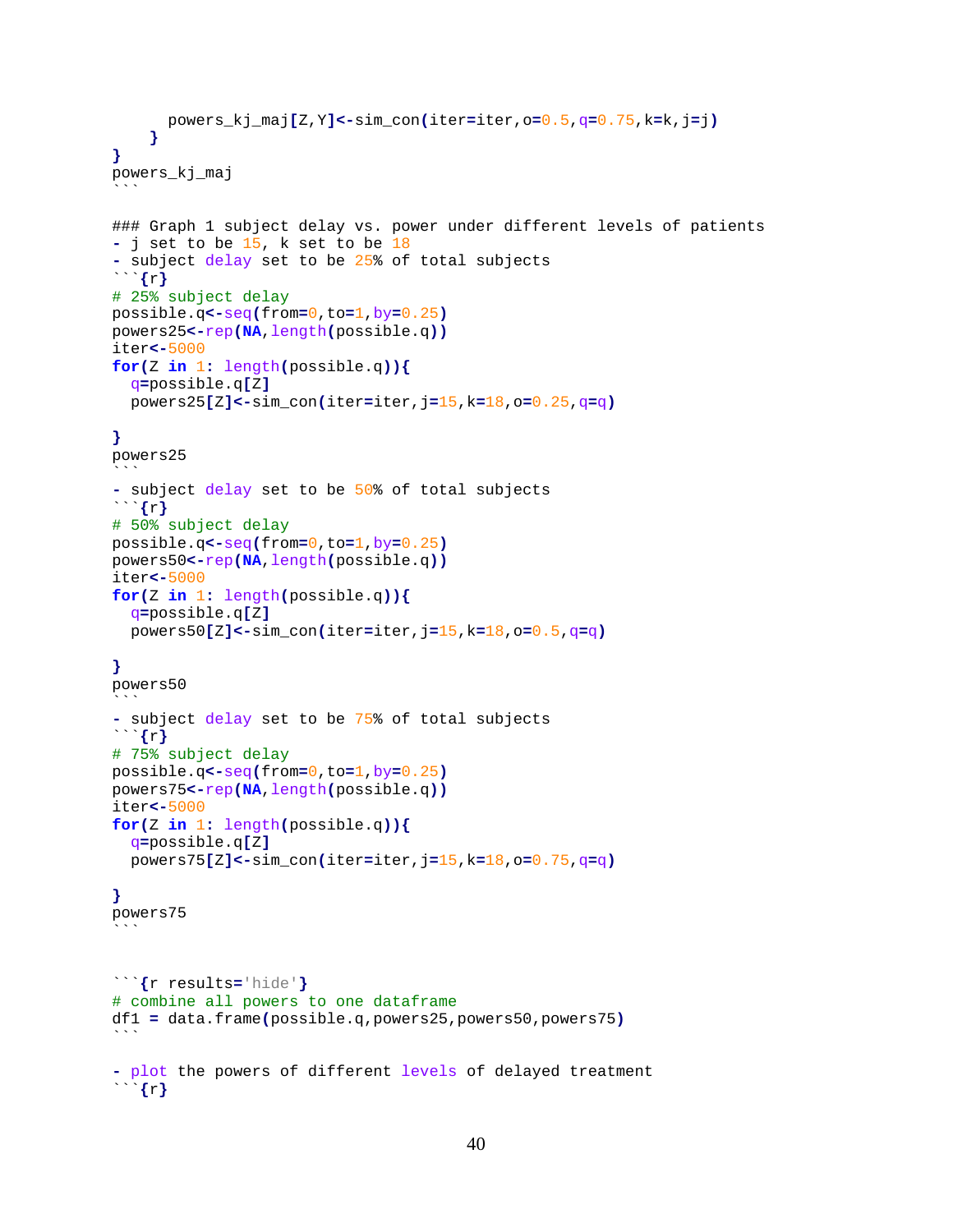```
# Set the % of subject with delay to 50%, change the % of time interval that 
subjects delay 
ggplot(df1, aes(x = possible.q*100, y =
powers25,colour="25%",linetype="25%"),lwd=1)+ geom_line(se=FALSE)+
geom_point()+
geom_line(aes(x=possible.q*100,y=powers50,colour="50%",linetype="50%"),se=FAL
SE,lwd=1)+
   geom_point(aes(x=possible.q*100,y=powers50,colour="50%"))+
geom_line(aes(x=possible.q*100,y=powers75,colour="75%",linetype="75%"),se=FAL
SE,lwd=1)+
   geom_point(aes(x=possible.q*100,y=powers75,colour="75%"))+
   geom_segment(aes(x = 0, y =powers25[1] , xend = 100, yend 
=powers25[1] ),linetype=2)+
   scale_colour_manual("subject delay", 
                       breaks = c("25%", "50%", "75%"),
                       values = c("blue", "green", "red")) +
   scale_linetype_manual("subject delay", 
                       breaks = c("25%", "50%", "75%"),
                       values=c(1,2,3))+
  xlab("Time delay(%)")+ylab("Power")+
   ggtitle(bquote(atop(.("Power vs Time Delay"), atop(italic(.("18 practices, 
15 patients per practice")), ""))))+
  ylim(0,1) +xlim(0,100)+ theme_bw()
\ddot{\phantom{0}}### Graph 3&4 the number of subject in each practice vs. power under 
different levels of delayed treatment
- j from 5 to 20, k set to 18
- continuous case without delay
```{r}
# continuous case without delay, j from 5 to 50
possible.ns<-seq(from=5,to=20,by=5)
powers1<-rep(NA,length(possible.ns))
iter<-5000
for(Z in 1: length(possible.ns)){
   j=possible.ns[Z]
  powers1[Z]<-sim_con(iter=iter,j=j,o=0.5,q=0)
l.
}
powers1
\ddot{\phantom{0}}- continuous case with moderate-mild delay(50% patients with 25% delay of the 
time interval)
```{r}
# continuous case with delay, j from 5 to 50
possible.ns<-seq(from=5,to=20,by=5)
powers2<-rep(NA,length(possible.ns))
iter<-5000
for(Z in 1: length(possible.ns)){
   j=possible.ns[Z]
  powers2[Z]<-sim_con(iter=iter,j=j,o=0.5,q=0.25)
}
powers2
```

```
41
```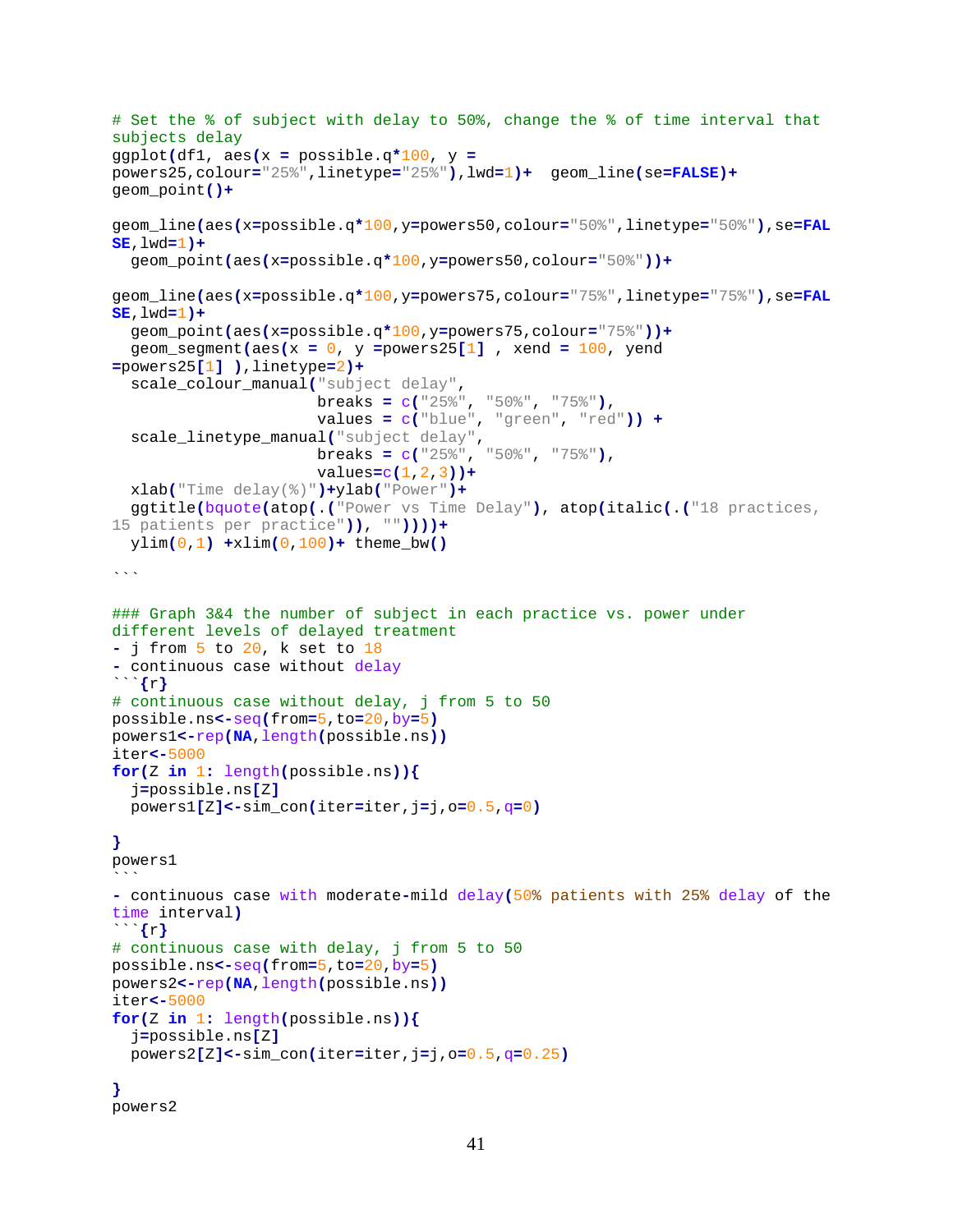```
\ddot{\phantom{0}}- continuous case with moderate-moderate delay(50% patients with 50% delay of 
the time interval)
```{r}
# continuous case with delay, j from 5 to 50
possible.ns<-seq(from=5,to=20,by=5)
powers3<-rep(NA,length(possible.ns))
iter<-5000
for(Z in 1: length(possible.ns)){
   j=possible.ns[Z]
   powers3[Z]<-sim_con(iter=iter,j=j,o=0.5,q=0.5)

}
powers3
\overline{\phantom{a}}- continuous case with moderate-major delay(50% patients with 75% delay of 
the time interval)
```{r}
# continuous case with delay, j from 5 to 50
possible.ns<-seq(from=5,to=20,by=5)
powers4<-rep(NA,length(possible.ns))
iter<-5000
for(Z in 1: length(possible.ns)){
   j=possible.ns[Z]
   powers4[Z]<-sim_con(iter=iter,j=j,o=0.5,q=0.75)
}
powers4
\ddot{\phantom{0}}- continuous case with mild-moderate delay(25% patients with 50% delay of the 
time interval)
```{r}
# continuous case with delay, j from 5 to 50
possible.ns<-seq(from=5,to=20,by=5)
powers5<-rep(NA,length(possible.ns))
iter<-5000
for(Z in 1: length(possible.ns)){
   j=possible.ns[Z]
   powers5[Z]<-sim_con(iter=iter,j=j,o=0.25,q=0.5)

}
powers5
\ddot{\phantom{0}}- continuous case with major-moderate delay(75% patients with 50% delay of 
the time interval)
```{r}
# continuous case with delay, j from 5 to 50
possible.ns<-seq(from=5,to=20,by=5)
powers6<-rep(NA,length(possible.ns))
iter<-5000
for(Z in 1: length(possible.ns)){
   j=possible.ns[Z]
   powers6[Z]<-sim_con(iter=iter,j=j,o=0.75,q=0.5)
```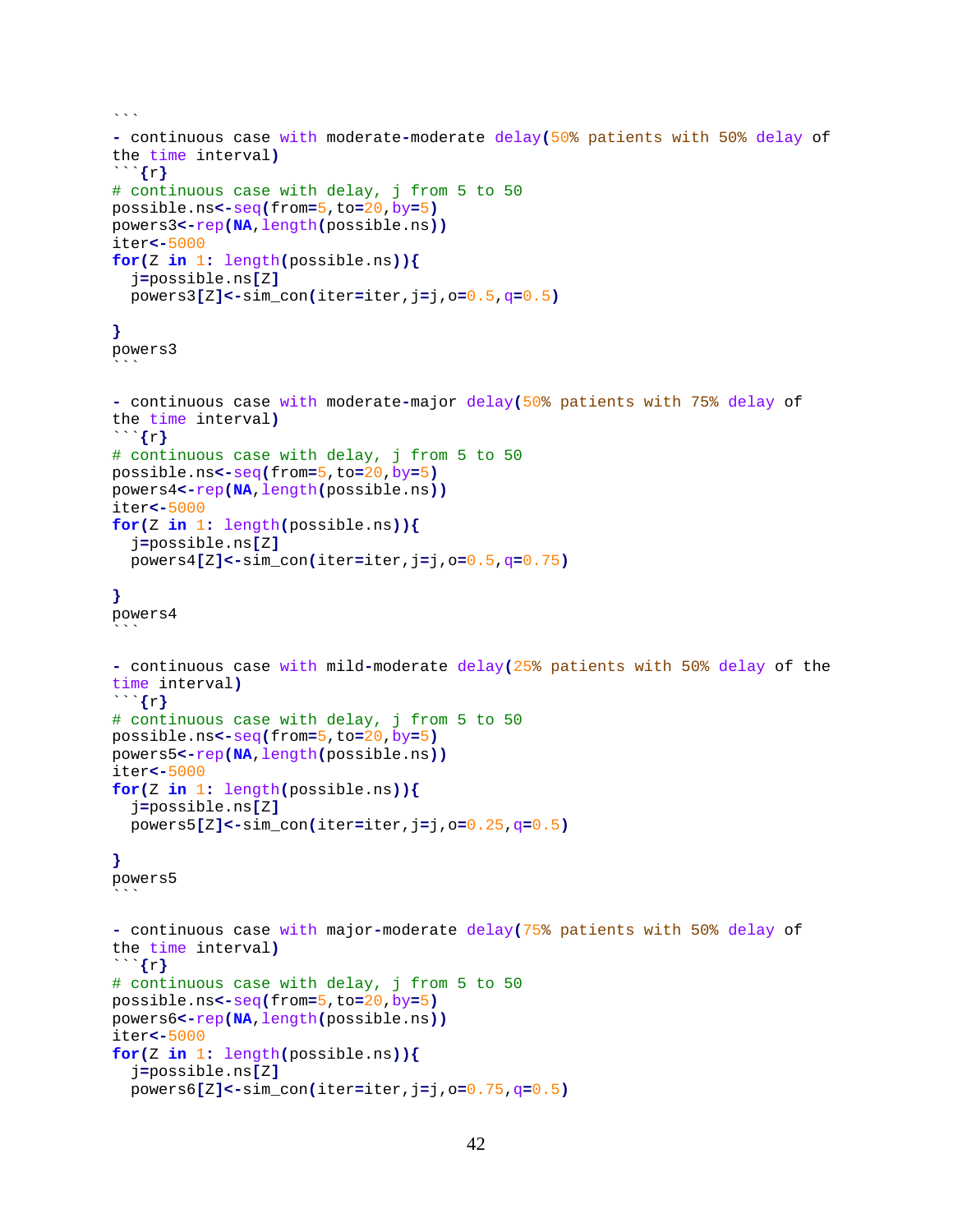```
}
powers6
\ddot{\phantom{0}}```{r results='hide'}
# combine all powers to one dataframe
df2 = data.frame(possible.ns, 
powers1,powers2,powers3,powers4,powers5,powers6)
\ddot{\phantom{0}}- plot the powers of different levels of delayed treatment
```{r}
# Set the % of subject with delay to 50%, change the % of time interval that 
subjects delay 
ggplot(df2, aes(x = possible.ns, y = powers1, colour="no delay",linetype="no 
delay"),lwd=1)+ geom_line(se=FALSE,span=1)+geom_point()+
   geom_smooth(aes(x=possible.ns,y=powers2, 
colour="mild",linetype="mild"),se=FALSE,span=1,lwd=1)+
  geom_point(aes(x=possible.ns,y=powers2, colour="mild"))+
geom_smooth(aes(x=possible.ns,y=powers3,colour="moderate",linetype="moderate"
),se=FALSE,span=1,lwd=1)+
   geom_point(aes(x=possible.ns,y=powers3,colour="moderate"))+
geom_smooth(aes(x=possible.ns,y=powers4,colour="major",linetype="major"),se=F
ALSE,span=1,lwd=1)+
   geom_point(aes(x=possible.ns,y=powers4,colour="major"))+
   geom_segment(aes(x = 5, y = 0.8, xend = 20, yend = 0.8),linetype=2)+
   geom_text(aes(x=20, label="80% power", 
y=0.8),hjust=1,colour="black",size=4)+
   scale_colour_manual("time delay", 
                       breaks = c("no delay", "mild", "moderate","major"),
                       values = c("blue", "green", "red","purple")) +
   scale_linetype_manual("time delay", 
                       breaks = c("no delay", "mild", "moderate","major"),
                       values=c(4,3,2,1))+
   labs(x="Number of patients in each practice",y="Power")+
   ggtitle(bquote(atop(.("Power vs Patients"), atop(italic(.("18 practices, 
50% patients with delay")), ""))))+
  ylim(0,1) +xlim(5,20)+ theme_bw()
# Set the % of time subjects delay to 50%, change the % of subjects that 
delay 
ggplot(df2, aes(x = possible.ns, y = powers1,colour="no delay",linetype="no 
delay"),lwd=1)+ geom_line(se=FALSE,span=1)+geom_point()+
geom_smooth(aes(x=possible.ns,y=powers5,colour="mild",linetype="mild"),se=FAL
SE,span=1,lwd=1)+
   geom_point(aes(x=possible.ns,y=powers5,colour="mild"))+
geom_smooth(aes(x=possible.ns,y=powers3,colour="moderate",linetype="moderate"
),se=FALSE,span=1,lwd=1)+
   geom_point(aes(x=possible.ns,y=powers3,colour="moderate"))+
geom_smooth(aes(x=possible.ns,y=powers6,colour="major",linetype="major"),se=F
ALSE,span=1,lwd=1)+
```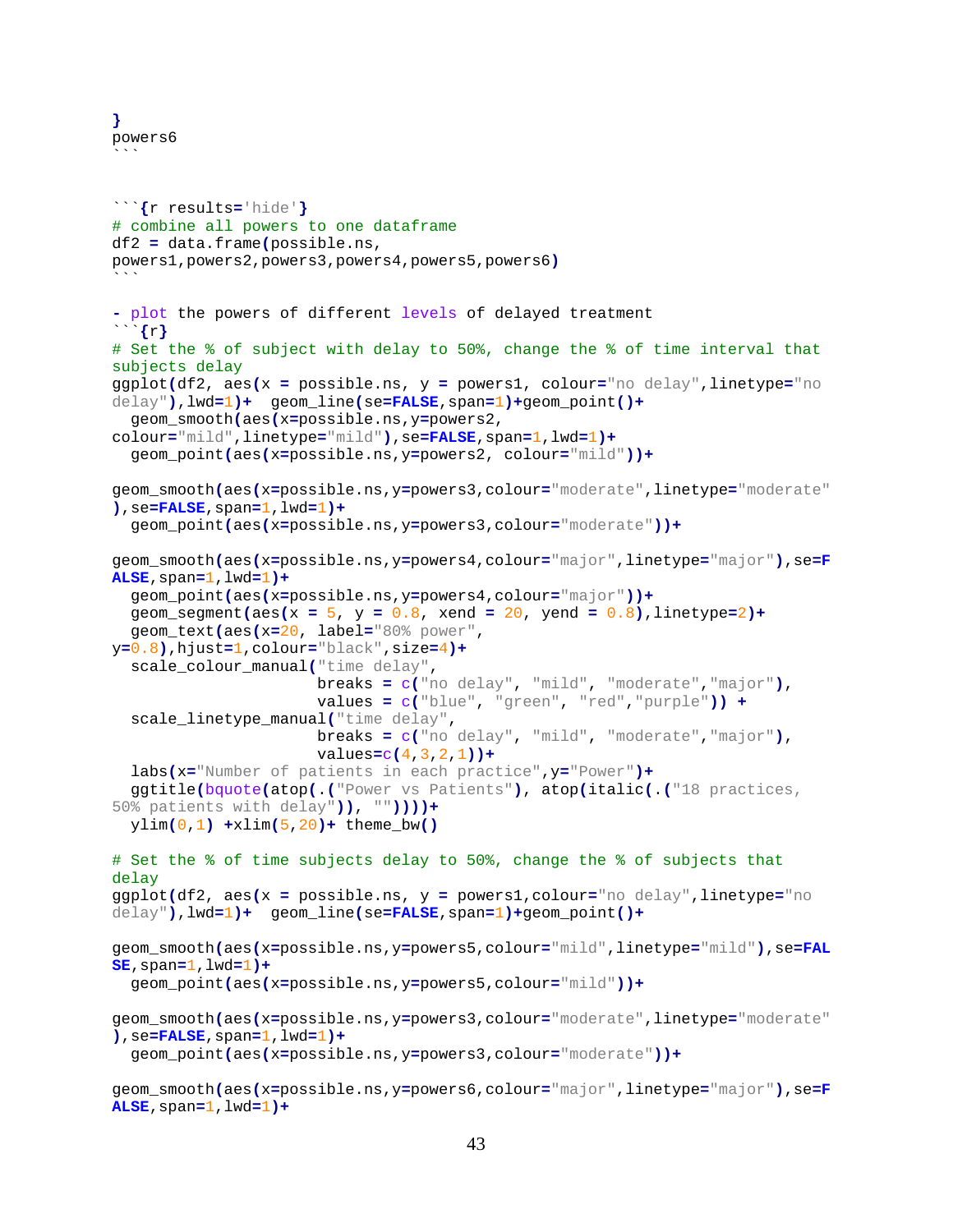```
 geom_point(aes(x=possible.ns,y=powers6,colour="major"))+
  geom_segment(aes(x = 5, y = 0.8, xend = 20, yend = 0.8),linetype=2)+
   geom_text(aes(x=20, label="80% power", 
y=0.8),hjust=1.2,vjust=1.2,colour="black",size=4)+
   scale_colour_manual("subject delay", 
                       breaks = c("no delay", "mild", "moderate","major"),
                       values = c("blue", "green", "red","purple")) +
   scale_linetype_manual("subject delay", 
                       breaks = c("no delay", "mild", "moderate","major"),
                       values=c(4,3,2,1))+
  xlab("Number of patients in each practice")+ylab("Power")+
  ggtitle(bquote(atop(.("Power vs Patients"), atop(italic(.("18 practices, 
50% time delay")), ""))))+
  ylim(0,1) + xlim(5,20)+ theme_bw()
```
 $\ddotsc$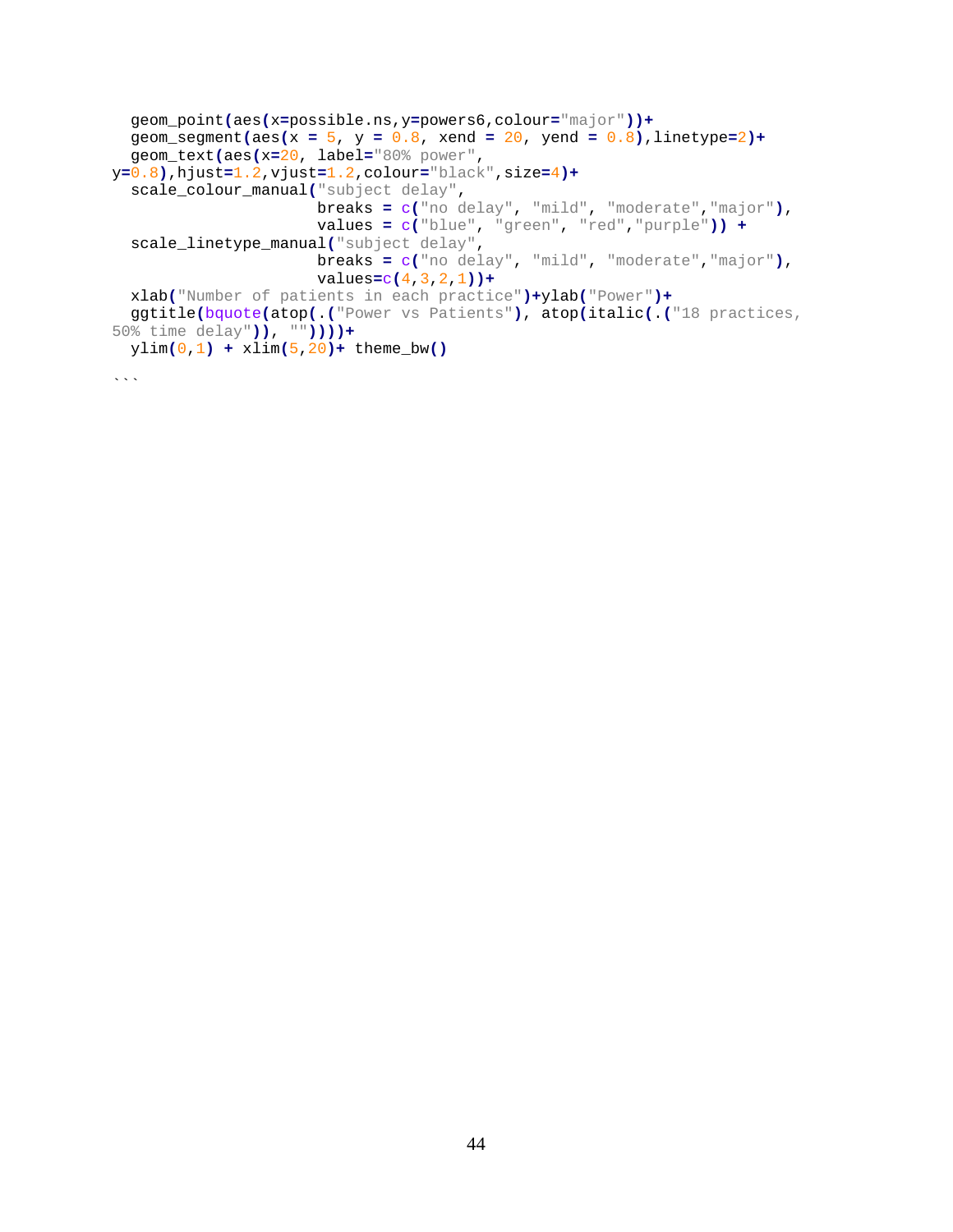# **BIBLIOGRAPHY**

- <span id="page-53-0"></span>1. Saran R, Li Y, Robinson B, Abbott KC, Agodoa LY, Ayanian J, Bragg-Gresham J, Balkrishnan R, Chen JL, Cope E, Eggers PW. US Renal Data System 2015 Annual Data Report: Epidemiology of Kidney Disease in the United States. American journal of kidney diseases: the official journal of the National Kidney Foundation. 2016 Mar;67(3 Suppl 1):A7.
- 2. [National Kidney Foundation. About Chronic Kid](https://www.kidney.org/kidneydisease/aboutckd)ney Disease. Available from: https://www.kidney.org/kidneydisease/aboutckd
- 3. Levey AS, Becker C, Inker LA. Glomerular filtration rate and albuminuria for detection and staging of acute and chronic kidney disease in adults: a systematic review. JAMA. 2015 Feb 24;313(8):837-46.
- 4. Levey AS, Inker LA, Matsushita K, Greene T, Willis K, Lewis E, De Zeeuw D, Cheung AK, Coresh J. GFR decline as an end point for clinical trials in CKD: a scientific workshop sponsored by the National Kidney Foundation and the US Food and Drug Administration. American Journal of Kidney Diseases. 2014 Dec 31;64(6):821-35.
- 5. Narva AS. Decision support and CKD: not there yet. Clinical Journal of the American Society of Nephrology. 2012 Apr 1;7(4):525-6.
- 6. Smart NA, Titus T, Dooley L. Early referral to specialist nephrology services for preventing the progression to end - stage kidney disease. The Cochrane Library. 2008.
- 7. Hussey MA, Hughes JP. Design and analysis of stepped wedge cluster randomized trials. Contemporary clinical trials. 2007 Feb 28;28(2):182-91.
- 8. Hemming K, Lilford R, Girling AJ. Stepped‐wedge cluster randomised controlled trials: a generic framework including parallel and multiple - level designs. Statistics in medicine. 2015 Jan 30;34(2):181-96.
- 9. Hargreaves JR, Copas AJ, Beard E, Osrin D, Lewis JJ, Davey C, Thompson JA, Baio G, Fielding KL, Prost A. Five questions to consider before conducting a stepped wedge trial. Trials. 2015 Aug 17;16(1):350.
- 10. Hemming K, Haines TP, Chilton PJ, Girling AJ, Lilford RJ. The stepped wedge cluster randomised trial: rationale, design, analysis, and reporting. bmj. 2015 Feb 6;350:h391.
- 11. Baio G, Copas A, Ambler G, Hargreaves J, Beard E, Omar RZ. Sample size calculation for a stepped wedge trial. Trials. 2015 Aug 17;16(1):354.